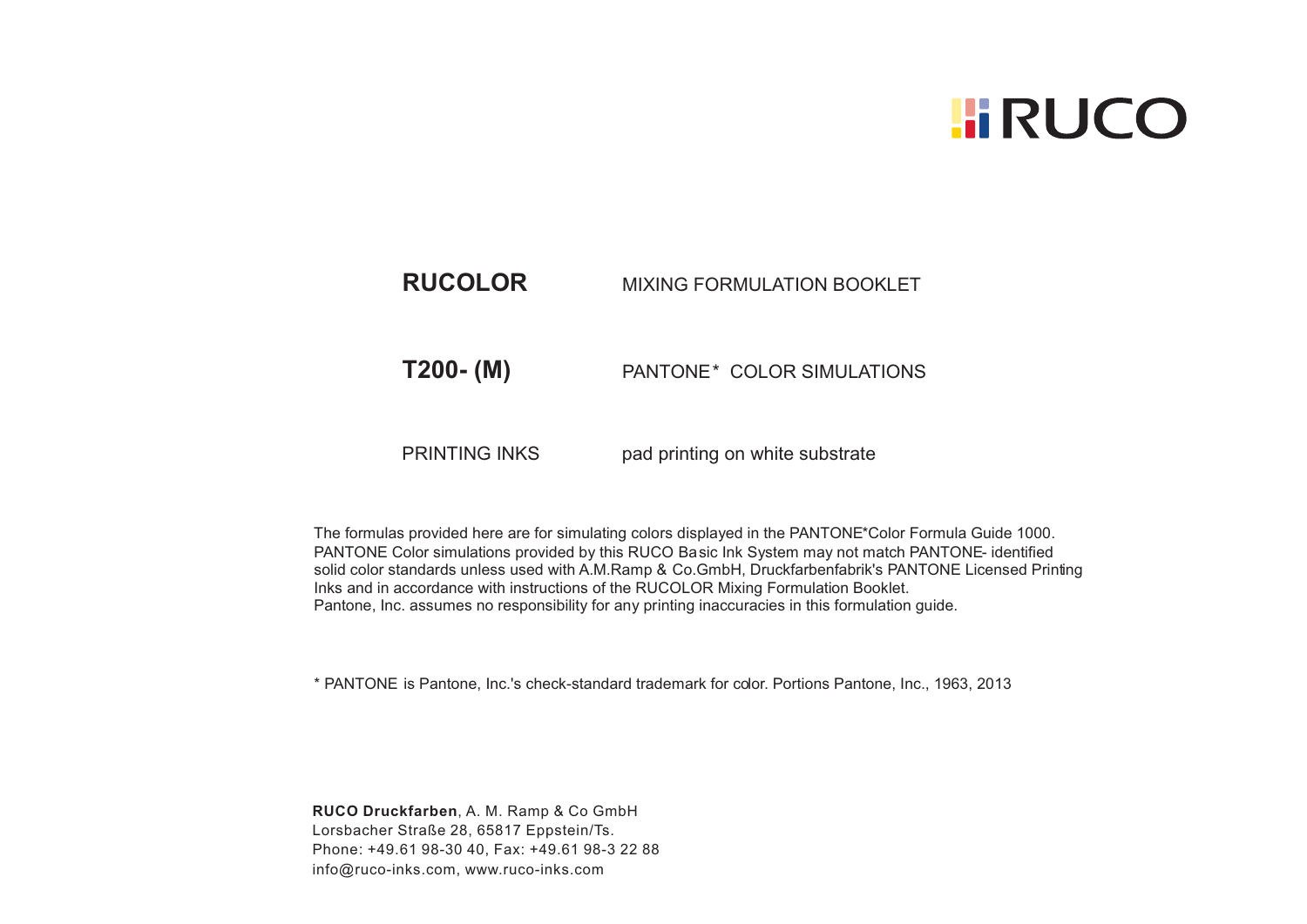## **HIRUCO**

**T200-**

| M'            | ۸ſ<br>∣∨≀∠ | $\overline{\phantom{a}}$<br>NIک | --<br>Mt      | M <sub>6</sub> | IΜ,  | M8               | M9 <sup>4</sup> | M1'  | M12  | $\sim$<br><b>MO</b> |
|---------------|------------|---------------------------------|---------------|----------------|------|------------------|-----------------|------|------|---------------------|
| $200^{\circ}$ | 2002       | 3000                            | $300^{\circ}$ | ∩∩∩<br>ຽ∪∪∠    | 5000 | 500 <sub>1</sub> | 6000            | 1000 | 9000 | 0001                |

RUCO's color mixing ink formulations for dry offset process produce only simulations of PANTONE Colors in this color reproduction method due to differences in ink film, opacity and pigment selection. The pigment selection used in blending inks may cause metamerism. Pantone, Inc. assumes no responsibility for formula accuracy. All trademark s noted herein are either the property of A.M. Ramp & Co. GmbH, Druckfarbenfabrik, Pantone,Inc. or their respective companies. Portions Pantone, Inc., 1963, 2013.

PANTONE is Pantone, Inc.'s check-standard trademark for color.

C = Coated Paper U = Uncoated Paper

**RUCO Druckfarben**, A. M. Ramp & Co GmbH Phone: +49.61 98-30 40, Fax: +49.61 98-3 22 88 Lorsbacher Straße 28, 65817 Eppstein/Ts. info@ruco-inks.com, www.ruco-inks.com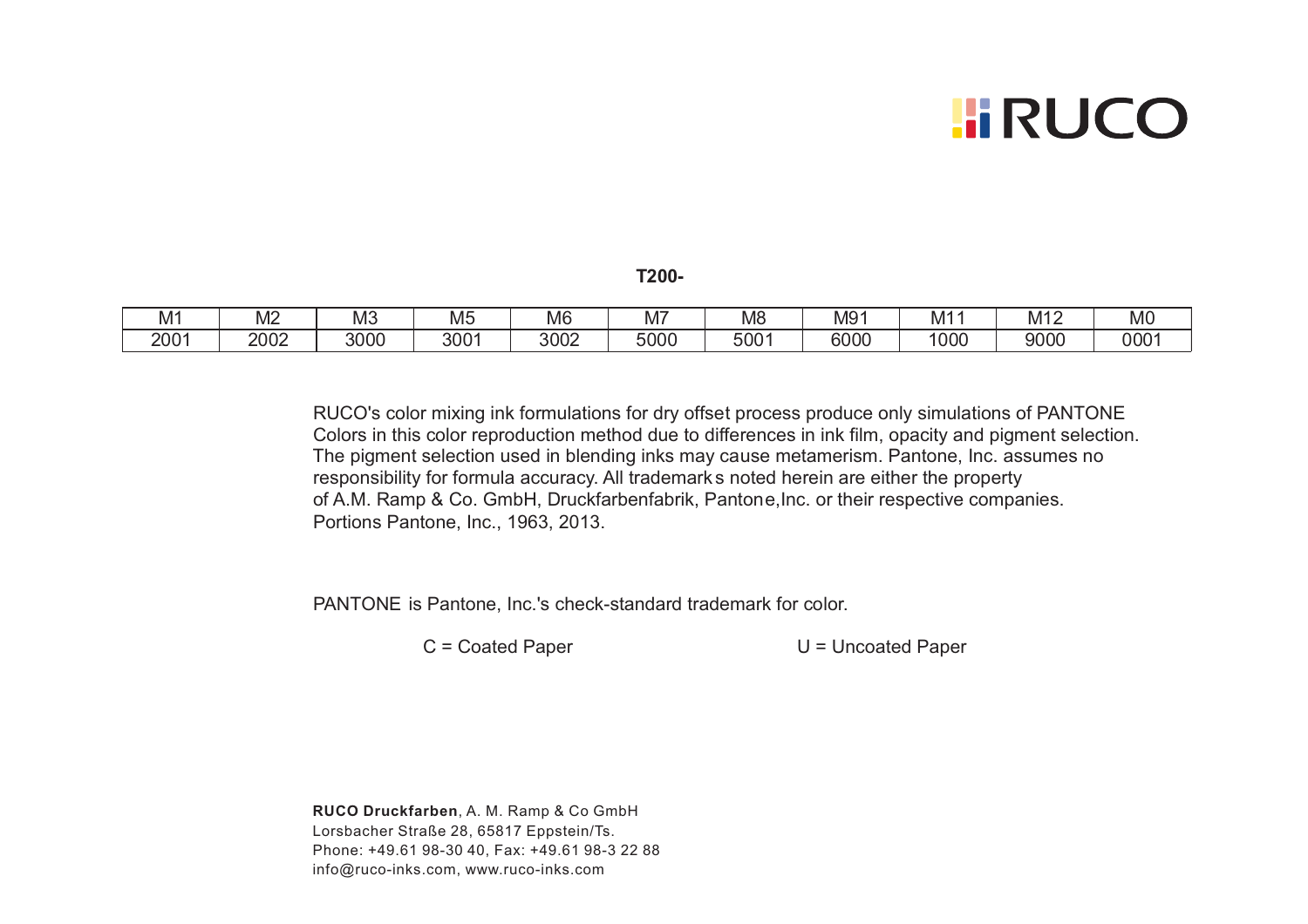| PANONE <sup>®</sup> COLOR | M1     | M <sub>2</sub> | M <sub>3</sub> | M <sub>5</sub> | M <sub>6</sub> | M7    | M <sub>8</sub> | M <sub>9</sub> | M11   | M12  | M <sub>0</sub> |
|---------------------------|--------|----------------|----------------|----------------|----------------|-------|----------------|----------------|-------|------|----------------|
| PANTONE YELLOW 012 C      | 95,02  | 4,90           | 0,04           |                |                |       |                |                |       | 0,04 |                |
| PANTONE ORANGE 021 C      | 51,84  |                | 39,66          | 8,50           |                |       |                |                |       |      |                |
| PANTONE RED 032 C         |        |                | 26,56          | 28,34          |                |       |                |                | 45,10 |      |                |
| PANTONE BLUE 072 C        |        |                |                | 2,02           |                | 19,32 | 22,64          |                |       |      | 56,02          |
| PANTONE 100 C             | 22,02  |                |                |                |                |       |                |                | 27,58 |      | 50,40          |
| PANTONE 101 C             | 25,03  |                |                |                |                |       |                |                | 31,34 |      | 43,63          |
| PANTONE 102 C             | 62,82  |                |                |                |                |       |                |                | 12,98 |      | 24,20          |
| PANTONE 103 C             | 94,27  | 3,78           |                |                |                |       |                |                |       | 1,95 |                |
| PANTONE 104 C             | 93,89  | 2,81           |                |                |                |       |                |                |       | 3,30 |                |
| PANTONE 105 C             | 69,18  | 7,74           |                |                |                |       |                |                | 16,59 | 6,49 |                |
| PANTONE 106 C             | 52,13  |                |                |                |                |       |                |                | 47,87 |      |                |
| PANTONE 107 C             | 73,65  |                |                | 0,22           |                |       |                | 0,05           | 26,08 |      |                |
| PANTONE 108 C             | 73,32  |                | 0,65           |                |                |       | 0,12           |                | 25,91 |      |                |
| PANTONE 109 C             | 98,94  |                | 0,99           |                |                |       |                | 0,07           |       |      |                |
| PANTONE 110 C             | 95,90  |                | 2,64           |                |                |       |                |                |       | 1,46 |                |
| PANTONE 111 C             | 91,83  |                | 2,08           |                |                |       |                |                | 2,77  | 3,32 |                |
| PANTONE 112 C             | 87,69  |                | 2,04           |                |                |       |                |                | 6,32  | 3,95 |                |
| PANTONE 113 C             | 33,75  |                |                |                | 0,23           |       |                |                | 66,02 |      |                |
| PANTONE 114 C             | 38,56  |                |                |                | 0,27           |       |                |                | 61,17 |      |                |
| PANTONE 115 C             | 45,33  |                |                |                | 0,42           |       |                |                | 54,25 |      |                |
| PANTONE 116 C             | 70,75  |                |                |                | 0,97           |       |                |                | 28,28 |      |                |
| PANTONE 117 C             | 94,46  |                | 3,52           |                |                |       |                |                |       | 2,02 |                |
| PANTONE 118 C             | 94,00  |                |                |                | 2,66           |       |                |                |       | 3,34 |                |
| PANTONE 119 C             | 72,17  |                |                | 1,40           |                |       |                |                | 3,93  | 6,44 | 16,06          |
| PANTONE 120 C             | 25,90  |                | 0,76           |                |                |       |                | 0,02           | 73,32 |      |                |
| PANTONE 1205 C            | 11, 17 |                | 0,55           |                |                |       |                |                | 88,28 |      |                |
| PANTONE 121 C             | 31,85  |                | 0,91           |                |                |       |                |                | 67,24 |      |                |
| PANTONE 1215 C            | 17,67  |                | 0,90           |                |                |       |                |                | 81,43 |      |                |
| PANTONE 122 C             | 41,76  |                | 1,57           |                |                |       | 0,06           |                | 56,61 |      |                |
| PANTONE 1225 C            | 38,58  |                | 1,84           |                |                |       |                |                | 59,58 |      |                |
| PANTONE 123 C             | 46,57  |                | 1,62           |                |                |       | 0,04           |                | 51,77 |      |                |
| PANTONE 1235 C            | 55,63  |                | 1,76           | 0,90           |                |       |                |                | 41,71 |      |                |
| PANTONE 124 C             | 80,56  |                |                |                | 2,50           |       |                |                | 16,41 | 0,53 |                |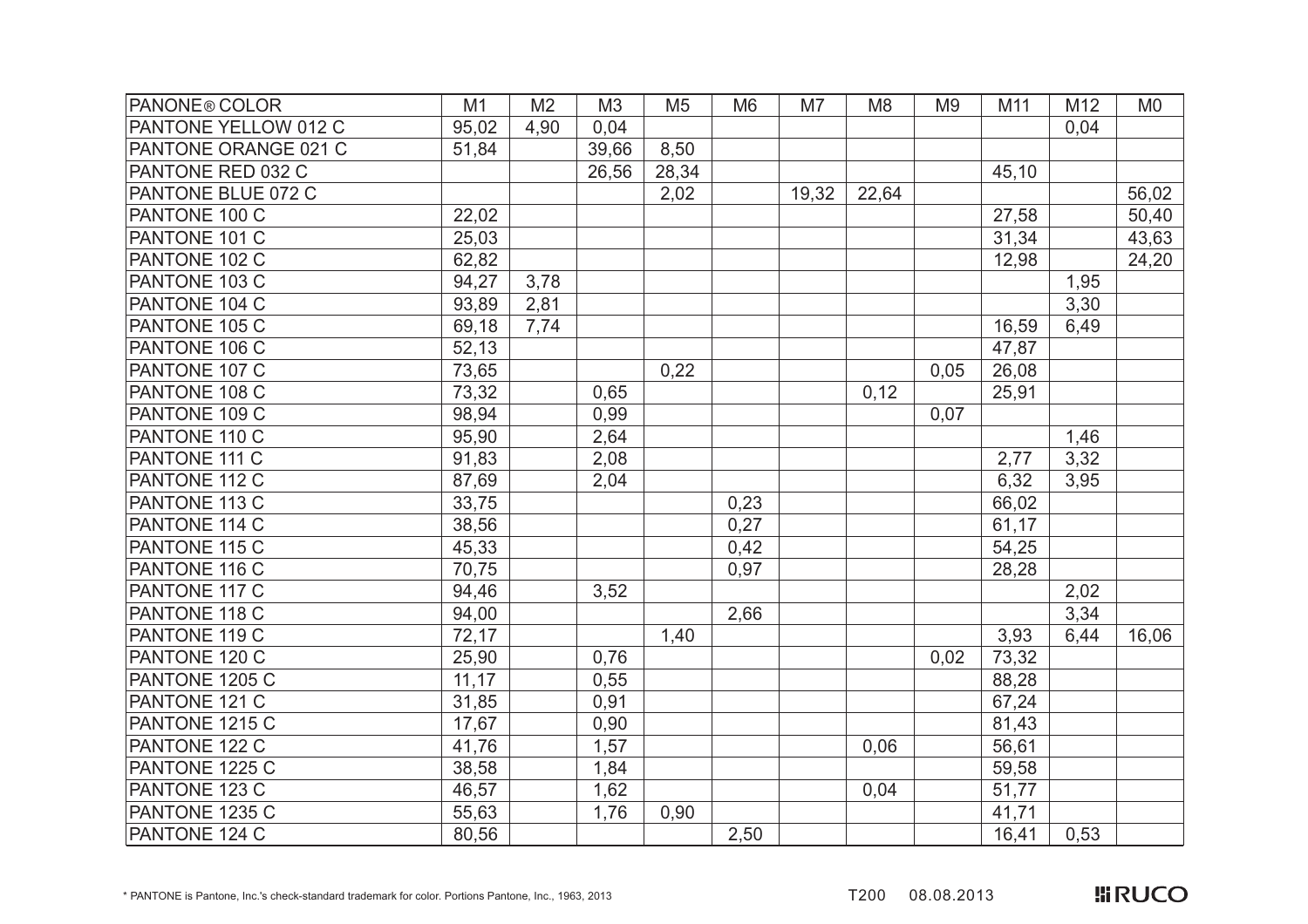| <b>PANONE® COLOR</b> | M1    | M <sub>2</sub> | M3    | M <sub>5</sub> | M <sub>6</sub> | M7 | M <sub>8</sub> | M <sub>9</sub> | M11   | M12  | M <sub>0</sub> |
|----------------------|-------|----------------|-------|----------------|----------------|----|----------------|----------------|-------|------|----------------|
| PANTONE 1245 C       | 76,40 |                | 4,90  |                |                |    |                |                | 16,83 | 1,87 |                |
| PANTONE 125 C        | 85,81 |                | 12,08 |                |                |    | 1,44           |                |       | 0,67 |                |
| PANTONE 1255 C       | 74,60 |                |       |                | 3,63           |    |                |                | 18,79 | 2,98 |                |
| PANTONE 126 C        | 82,86 |                | 13,79 |                |                |    | 2,19           |                |       | 1,16 |                |
| PANTONE 1265 C       | 80,67 |                |       |                | 4,47           |    |                |                | 9,47  | 5,39 |                |
| PANTONE 127 C        | 25,26 |                | 0,32  |                |                |    |                |                | 74,20 | 0,22 |                |
| PANTONE 128 C        | 40,09 |                |       | 0,57           |                |    |                |                | 59,19 | 0,15 |                |
| PANTONE 129 C        | 37,27 |                |       | 0,54           |                |    |                |                | 62,01 | 0,18 |                |
| PANTONE 130 C        | 87,24 |                |       | 2,96           |                |    |                |                | 9,56  | 0,24 |                |
| PANTONE 131 C        | 94,04 |                |       | 4,30           |                |    |                |                |       | 1,66 |                |
| PANTONE 132 C        | 92,58 |                |       | 3,96           |                |    |                |                |       | 3,46 |                |
| PANTONE 133 C        | 82,20 |                |       | 6,98           |                |    |                | 1,50           | 3,84  | 5,48 |                |
| PANTONE 134 C        | 18,11 |                | 1,27  |                |                |    |                |                | 80,62 |      |                |
| PANTONE 1345 C       | 15,16 |                | 1,52  |                |                |    |                |                | 83,18 | 0,14 |                |
| PANTONE 135 C        | 32,16 |                | 1,73  |                |                |    |                |                | 66,11 |      |                |
| PANTONE 1355 C       | 20,43 |                | 2,52  |                |                |    | 0,08           |                | 76,97 |      |                |
| PANTONE 136 C        | 43,38 |                | 1,52  | 0.66           |                |    |                |                | 54,44 |      |                |
| PANTONE 1365 C       | 45,29 |                | 2,11  | 1,23           |                |    |                |                | 51,32 | 0,05 |                |
| PANTONE 137 C        | 79,28 |                | 4,00  | 1,08           |                |    |                |                | 15,64 |      |                |
| PANTONE 1375 C       | 60,68 |                | 5,93  | 1,17           |                |    |                |                | 32,22 |      |                |
| PANTONE 138 C        | 75,82 |                | 15,01 |                |                |    |                |                | 7,81  | 1,36 |                |
| PANTONE 1385 C       | 81,48 |                | 14,98 |                |                |    |                |                | 1,75  | 1,79 |                |
| PANTONE 139 C        | 73,88 |                | 13,02 |                |                |    |                |                | 10,26 | 2,84 |                |
| PANTONE 1395 C       | 72,81 |                | 16,61 |                |                |    |                |                | 5,06  | 5,52 |                |
| PANTONE 140 C        | 70,18 |                | 12,51 |                |                |    |                |                | 10,16 | 7,15 |                |
| PANTONE 1405 C       | 70,31 |                | 16,08 |                |                |    |                |                | 4,24  | 9,37 |                |
| PANTONE 141 C        | 29,09 |                |       |                | 1,18           |    |                |                | 69,65 | 0,08 |                |
| PANTONE 142 C        | 51,33 |                |       | 1,68           |                |    |                |                | 46,69 | 0,30 |                |
| PANTONE 143 C        | 51,28 |                |       | 1,76           |                |    |                |                | 46,66 | 0,30 |                |
| PANTONE 144 C        | 91,15 |                |       | 6,33           |                |    |                |                | 2,00  | 0,52 |                |
| PANTONE 145 C        | 90,64 |                |       | 6,25           |                |    |                |                | 2,01  | 1,10 |                |
| PANTONE 146 C        | 87,92 |                |       | 8,92           |                |    |                | 1,23           |       | 1,93 |                |
| PANTONE 147 C        | 76,42 |                |       | 7,20           |                |    |                | 1,46           | 8,03  | 6,89 |                |

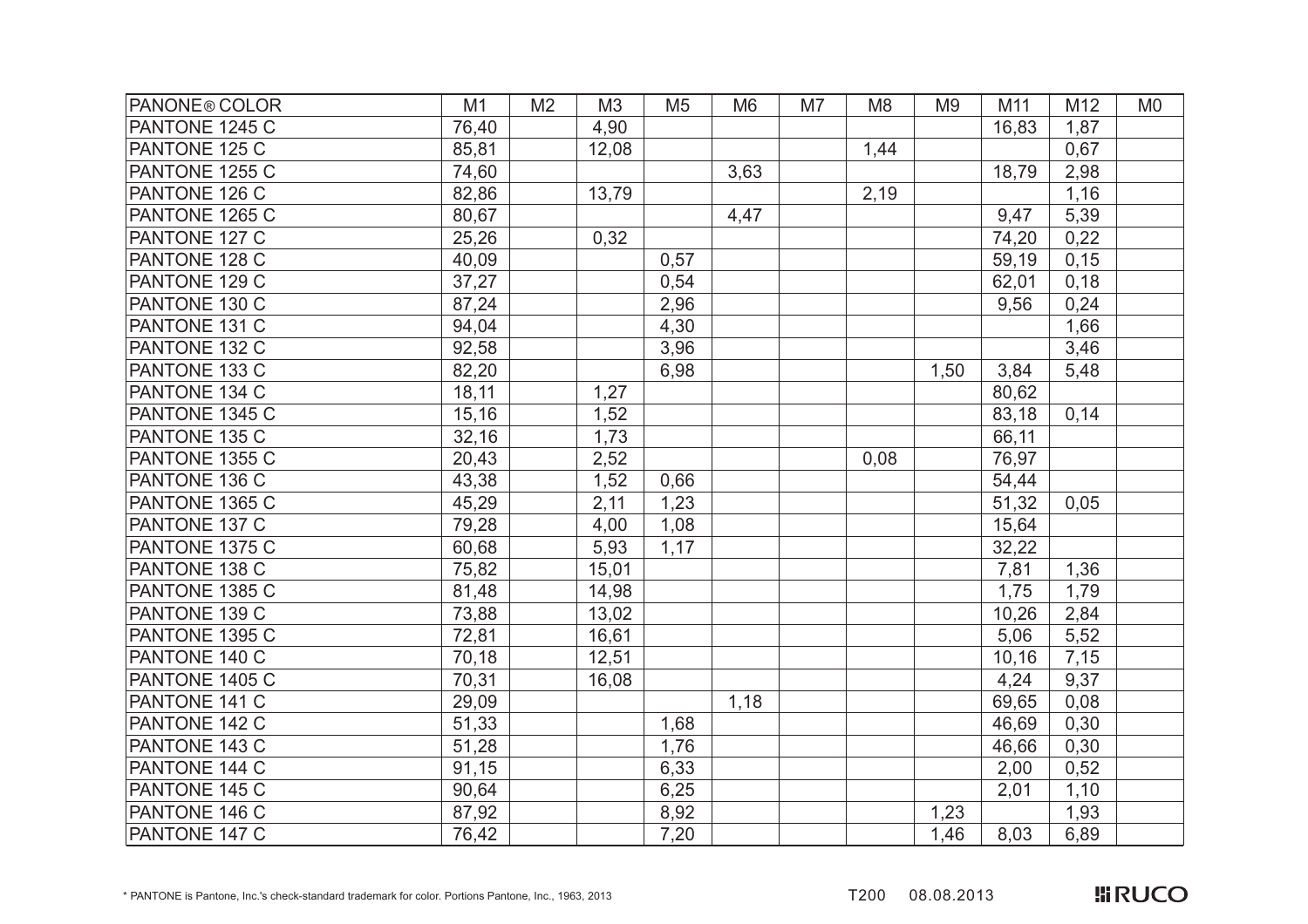| PANONE <sup>®</sup> COLOR | M1    | M <sub>2</sub> | M3    | M <sub>5</sub> | M <sub>6</sub> | M7   | M <sub>8</sub> | M <sub>9</sub> | M11   | M12   | M <sub>0</sub> |
|---------------------------|-------|----------------|-------|----------------|----------------|------|----------------|----------------|-------|-------|----------------|
| PANTONE 148 C             | 9,59  |                | 2,52  |                |                |      |                | 0,06           | 87,83 |       |                |
| PANTONE 1485 C            | 34,81 |                | 10,04 |                |                |      |                | 0,08           | 55,07 |       |                |
| PANTONE 149 C             | 17,74 |                | 3,22  |                |                |      |                |                | 79,04 |       |                |
| PANTONE 1495 C            | 62,25 |                | 14,41 |                | 1,45           |      |                |                | 21,89 |       |                |
| PANTONE 150 C             | 21,71 |                | 4,13  |                |                |      |                |                | 74,16 |       |                |
| PANTONE 1505 C            | 66,87 |                | 24,53 |                | 3,90           |      |                |                | 4,70  |       |                |
| PANTONE 151 C             | 63,18 |                | 16,59 |                | 1,71           |      |                |                | 18,52 |       |                |
| PANTONE 152 C             | 66,95 |                | 25,66 |                |                |      |                |                | 5,97  | 1,42  |                |
| PANTONE 1525 C            |       |                | 90,92 | 4,90           |                |      |                |                | 1,55  | 2,63  |                |
| PANTONE 153 C             | 79,10 |                |       | 8,94           |                |      |                |                | 9,90  | 2,06  |                |
| PANTONE 1535 C            | 11,29 |                | 80,12 |                |                |      |                | 0,48           | 3,40  | 4,71  |                |
| PANTONE 154 C             | 65,74 |                | 20,52 |                |                |      |                |                | 9,05  | 4,69  |                |
| PANTONE 1545 C            | 9,68  |                | 75,85 |                |                |      |                | 0,83           | 3,11  | 10,53 |                |
| PANTONE 155 C             | 8,71  |                |       | 0,74           |                |      |                |                | 90,47 | 0,08  |                |
| PANTONE 1555 C            | 5,11  |                | 5,05  |                |                |      |                | 0,10           | 89,74 |       |                |
| PANTONE 156 C             | 19,56 |                |       | 1,80           |                |      |                |                | 78,45 | 0,19  |                |
| PANTONE 1565 C            | 13,34 |                | 11,96 |                |                |      |                | 0,11           | 74,59 |       |                |
| PANTONE 157 C             | 43,97 |                |       | 3,55           |                |      |                |                | 52,26 | 0,22  |                |
| PANTONE 1575 C            | 28,30 |                | 30,65 |                |                |      |                | 0,09           | 40,96 |       |                |
| PANTONE 158 C             | 78,31 |                |       | 8,35           |                |      |                | 0,34           | 13,00 |       |                |
| PANTONE 1585 C            | 29,25 |                | 53,73 |                |                |      |                | 0,18           | 16,84 |       |                |
| PANTONE 159 C             | 80,50 |                |       | 12, 13         |                |      |                |                | 6,19  | 1,18  |                |
| PANTONE 1595 C            |       |                | 89,33 |                |                | 0,23 |                | 1,58           | 8,86  |       |                |
| PANTONE 160 C             | 80,42 |                |       | 13,74          |                |      |                |                | 1,55  | 4,29  |                |
| PANTONE 1605 C            | 15,90 |                | 56,32 |                |                |      |                | 1,14           | 23,94 | 2,70  |                |
| PANTONE 161 C             | 64,12 |                |       | 18,56          |                |      |                |                | 7,37  | 9,95  |                |
| PANTONE 1615 C            |       |                | 78,47 |                |                |      |                | 2,30           | 14,78 | 4,45  |                |
| PANTONE 162 C             | 11,82 |                | 1,16  |                | 2,56           |      |                |                | 84,46 |       |                |
| PANTONE 1625 C            | 3,88  |                | 7,56  | 0,82           |                |      |                |                | 87,74 |       |                |
| PANTONE 163 C             | 11,31 |                | 9,03  |                | 0,61           |      |                |                | 79,05 |       |                |
| PANTONE 1635 C            | 10,26 |                | 15,56 | 1,32           |                |      |                |                | 72,86 |       |                |
| PANTONE 164 C             | 20,21 |                | 31,49 |                |                |      | 0,08           |                | 48,22 |       |                |
| PANTONE 1645 C            | 13,86 |                | 35,86 | 2,29           |                |      |                |                | 47,99 |       |                |

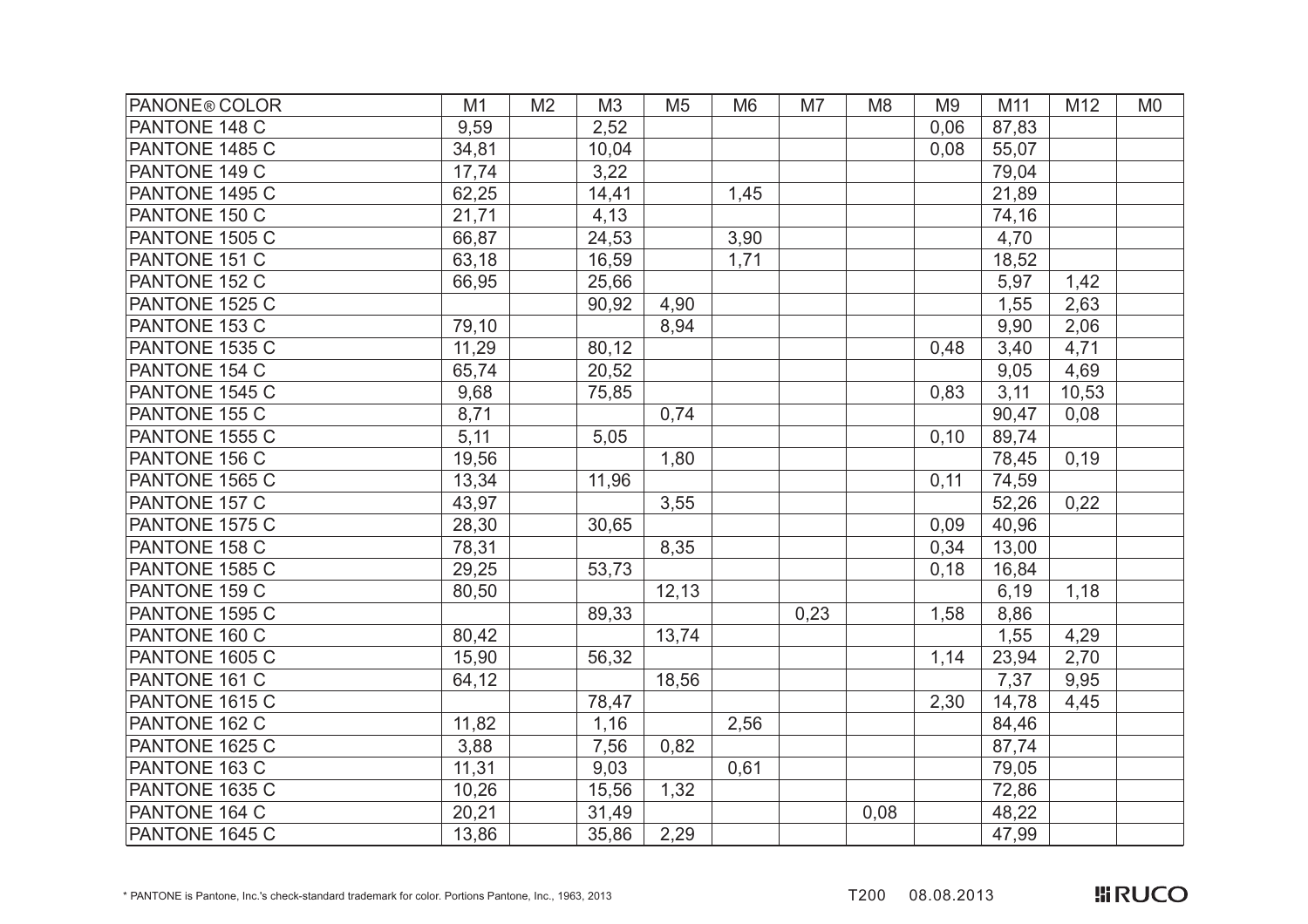| PANONE <sup>®</sup> COLOR | M1    | M <sub>2</sub> | M3    | M <sub>5</sub> | M <sub>6</sub> | M7   | M <sub>8</sub> | M <sub>9</sub> | M11   | M12  | M <sub>0</sub> |
|---------------------------|-------|----------------|-------|----------------|----------------|------|----------------|----------------|-------|------|----------------|
| PANTONE 165 C             | 52,61 |                | 17,65 |                | 6,22           |      |                |                | 23,52 |      |                |
| PANTONE 1655 C            |       |                | 77,59 | 4,15           |                |      |                |                | 18,26 |      |                |
| PANTONE 166 C             | 20,75 |                | 60,06 |                | 2,47           |      |                |                | 15,46 | 1,26 |                |
| PANTONE 1665 C            |       |                | 80,67 | 6,95           |                |      |                |                | 11,52 | 0,86 |                |
| PANTONE 167 C             | 22,30 |                | 59,70 |                |                |      |                |                | 14,96 | 3,04 |                |
| PANTONE 1675 C            |       |                | 63,65 | 6,63           |                |      |                |                | 17,82 | 3,41 | 8,49           |
| PANTONE 168 C             |       |                | 72,58 | 8,39           |                |      |                |                | 9,26  | 9,77 |                |
| PANTONE 1685 C            | 4,87  |                | 66,10 | 10,59          |                |      |                |                | 11,84 | 6,60 |                |
| PANTONE 169 C             | 0,36  |                | 4,11  | 0,48           |                |      |                |                | 95,05 |      |                |
| PANTONE 170 C             |       |                | 16,16 | 1,60           |                |      |                |                | 82,24 |      |                |
| PANTONE 171 C             |       |                | 45,24 | 4,26           |                |      |                |                | 50,50 |      |                |
| PANTONE 172 C             |       |                | 60,72 | 5,72           |                |      |                |                | 33,56 |      |                |
| PANTONE 173 C             | 12,98 |                | 53,92 | 8,84           |                |      |                |                | 23,25 | 1,01 |                |
| PANTONE 174 C             |       |                | 63,18 | 20,54          |                |      |                |                | 12,37 | 3,91 |                |
| PANTONE 175 C             |       |                | 54,74 | 14,80          |                |      |                |                | 21,49 | 8,97 |                |
| PANTONE 176 C             |       |                | 3,27  |                | 1,64           |      |                |                | 72,25 |      | 22,84          |
| PANTONE 1765 C            |       |                | 3,60  | 0,20           | 2,30           |      |                |                | 93,90 |      |                |
| PANTONE 1767 C            |       |                | 2,71  |                | 1,54           |      |                |                | 95,75 |      |                |
| PANTONE 177 C             |       |                | 8,90  | 1,20           | 4,12           |      |                |                | 25,11 |      | 60,67          |
| PANTONE 1775 C            |       |                | 6,48  | 0,14           | 3,84           |      |                |                | 89,54 |      |                |
| PANTONE 1777 C            |       |                | 10,59 | 0,21           | 10,07          |      |                |                | 37,09 |      | 42,04          |
| PANTONE 178 C             |       |                | 16,20 | 1,34           | 6,86           |      |                |                | 14,53 |      | 61,07          |
| PANTONE 1785 C            |       |                | 18,73 | 0,64           | 14,58          |      |                |                | 21,10 |      | 44,95          |
| PANTONE 1787 C            |       |                | 18,38 | 0,50           | 16,52          |      |                |                | 7,04  |      | 57,56          |
| PANTONE 1788 C            |       |                |       |                |                |      |                |                |       |      |                |
| PANTONE 179 C             |       |                | 47,21 | 12,43          |                |      |                |                | 39,73 | 0,63 |                |
| PANTONE 1795 C            |       |                | 49,08 |                | 28,65          |      | 0,14           |                | 22,13 |      |                |
| PANTONE 1797 C            |       |                | 21,03 | 45,92          |                |      |                |                | 32,32 | 0,73 |                |
| PANTONE 180 C             |       |                | 41,44 | 25,26          |                |      |                |                | 31,65 | 1,65 |                |
| PANTONE 1805 C            |       |                | 21,88 | 47,87          |                |      |                |                | 28,05 | 2,20 |                |
| PANTONE 1807 C            |       |                | 43,90 |                | 37,51          |      |                |                | 14,72 | 3,87 |                |
| PANTONE 181 C             |       |                | 32,68 | 38,80          |                |      |                |                | 21,45 | 7,07 |                |
| PANTONE 1815 C            |       |                | 49,67 |                | 40,58          | 0,91 |                | 6,27           | 2,57  |      |                |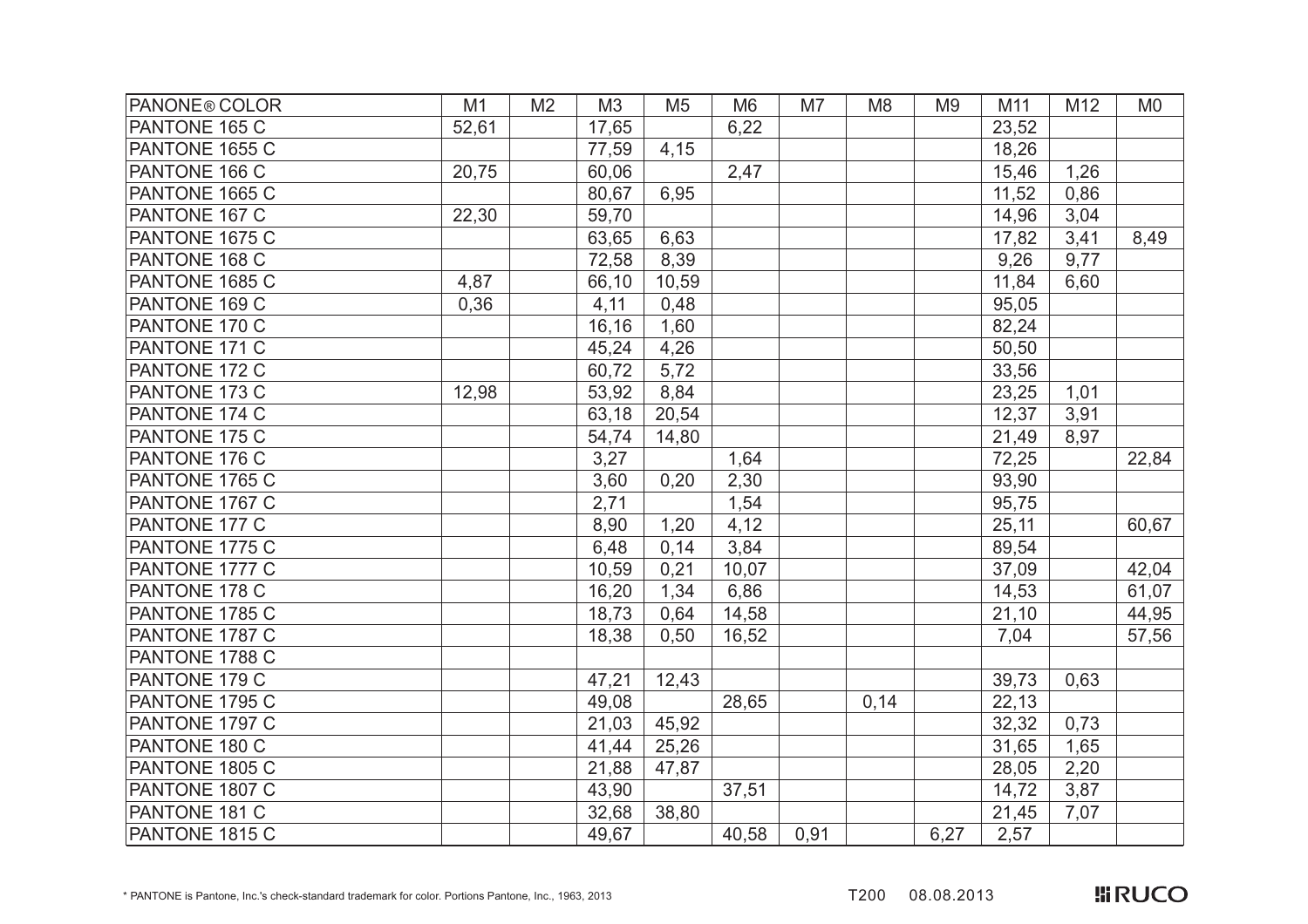| PANONE <sup>®</sup> COLOR | M1    | M <sub>2</sub> | M3    | M <sub>5</sub> | M <sub>6</sub> | M7 | M <sub>8</sub> | M <sub>9</sub> | M11   | M12   | M <sub>0</sub> |
|---------------------------|-------|----------------|-------|----------------|----------------|----|----------------|----------------|-------|-------|----------------|
| PANTONE 1817 C            |       |                | 42,35 |                | 25,26          |    |                |                | 20,62 | 11,77 |                |
| PANTONE 182 C             | 0,19  |                | 1,37  |                | 1,42           |    |                |                | 86,58 |       | 10,44          |
| PANTONE 183 C             |       |                | 2,99  |                | 3,92           |    |                |                | 70,89 |       | 22,20          |
| PANTONE 184 C             |       |                | 11,26 |                | 13,59          |    |                |                | 26,09 |       | 49,06          |
| PANTONE 185 C             |       |                | 12,54 | 61,68          |                |    |                |                | 25,78 |       |                |
| PANTONE 186 C             |       |                | 37,17 |                | 50,99          |    |                | 0,27           | 11,57 |       |                |
| PANTONE 187 C             |       |                | 34,96 |                | 49,69          |    | 0,29           | 1,16           | 13,90 |       |                |
| PANTONE 188 C             |       | 0,16           | 42,09 |                | 38,26          |    | 2,85           |                | 16,64 |       |                |
| PANTONE 189 C             |       |                |       | 3,25           | 0,42           |    |                |                | 96,33 |       |                |
| PANTONE 1895 C            | 0,23  |                | 1,83  |                | 2,53           |    |                |                | 95,41 |       |                |
| PANTONE 190 C             |       |                | 8,02  |                | 9,29           |    |                |                | 82,69 |       |                |
| PANTONE 1905 C            | 0,16  |                | 2,97  |                | 4,68           |    |                |                | 92,19 |       |                |
| PANTONE 191 C             |       |                |       | 13,73          | 7,56           |    |                |                | 17,53 |       | 61,18          |
| PANTONE 1915 C            |       |                | 8,64  |                | 21,48          |    |                |                | 24,87 |       | 45,01          |
| PANTONE 192 C             |       |                |       | 25,53          | 13,60          |    |                |                | 15,61 |       | 45,26          |
| PANTONE 1925 C            | 5,52  |                | 16,76 |                | 53,78          |    |                |                |       |       | 23,94          |
| PANTONE 193 C             |       |                |       | 60,72          | 13,35          |    |                |                | 25,28 | 0,65  |                |
| PANTONE 1935 C            |       |                | 22,16 |                | 64,40          |    | 0,20           |                | 13,24 |       |                |
| PANTONE 194 C             |       |                | 25,51 |                | 46,07          |    |                |                | 26,28 | 2,14  |                |
| PANTONE 1945 C            |       |                | 23,13 |                | 64,78          |    | 0,86           |                | 11,23 |       |                |
| PANTONE 195 C             |       |                | 26,57 |                | 40,03          |    |                |                | 28,63 | 4,77  |                |
| PANTONE 1955 C            |       |                | 27,13 |                | 65,57          |    | 2,03           |                | 5,27  |       |                |
| PANTONE 196 C             | 0,60  |                |       | 1,46           |                |    |                |                | 97,82 | 0,12  |                |
| PANTONE 197 C             | 1,10  |                |       | 4,13           |                |    |                |                | 94,62 | 0,15  |                |
| PANTONE 198 C             | 3,90  |                |       | 36,96          |                |    |                |                | 59,02 | 0,12  |                |
| PANTONE 199 C             |       |                | 38,22 |                | 51,77          |    | 0,05           |                | 9,96  |       |                |
| PANTONE 200 C             |       |                |       | 81,59          |                |    | 0,12           |                | 16,93 | 1,36  |                |
| PANTONE 201 C             |       |                |       | 71,26          |                |    | 0,58           |                | 25,83 | 2,33  |                |
| PANTONE 202 C             |       |                |       | 55,14          | 14,61          |    |                |                | 25,62 | 4,63  |                |
| PANTONE 203 C             | 1,76  |                |       |                | 2,82           |    |                | 0,04           | 95,38 |       |                |
| PANTONE 204 C             | 3,88  |                | 0,67  |                | 9,28           |    |                | 0,10           | 86,07 |       |                |
| PANTONE 205 C             | 1,12  |                |       | 16,48          | 22,09          |    |                |                | 60,31 |       |                |
| PANTONE 206 C             | 18,70 |                | 9,61  |                | 71,69          |    |                |                |       |       |                |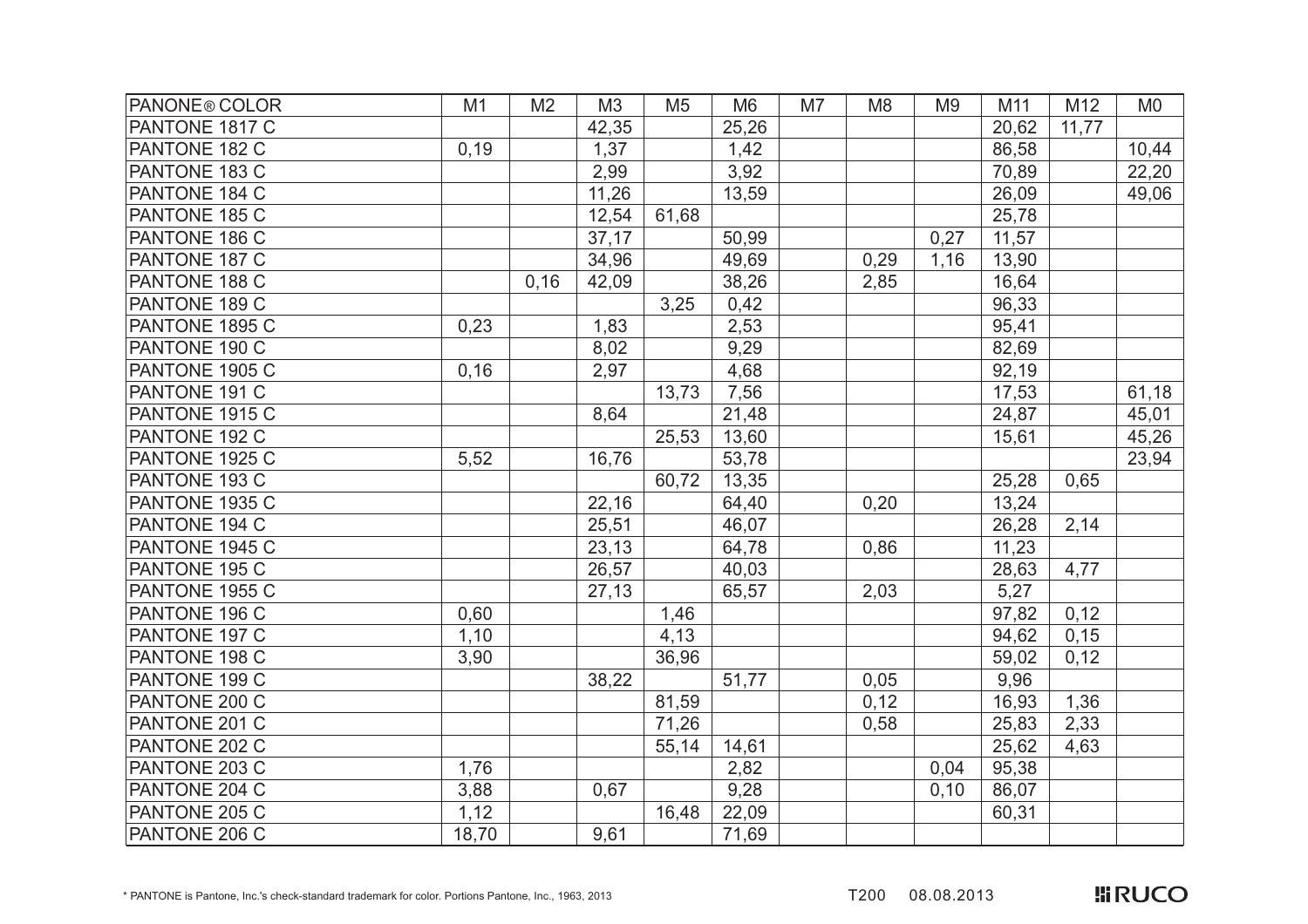| PANONE <sup>®</sup> COLOR | M1    | M <sub>2</sub> | M <sub>3</sub> | M <sub>5</sub> | M <sub>6</sub> | M7   | M <sub>8</sub> | M <sub>9</sub> | M11   | M12  | M <sub>0</sub> |
|---------------------------|-------|----------------|----------------|----------------|----------------|------|----------------|----------------|-------|------|----------------|
| PANTONE 207 C             |       |                | 27,14          |                | 68,58          |      |                |                | 1,30  | 2,98 |                |
| PANTONE 208 C             |       |                | 17,48          |                | 69,48          | 0,27 |                |                | 9,36  | 3,41 |                |
| PANTONE 209 C             | 20,65 |                |                |                | 62,59          |      |                | 0,51           | 8,51  | 7,74 |                |
| PANTONE 210 C             |       |                | 2,43           |                | 6,44           |      |                |                |       |      | 91,13          |
| PANTONE 211 C             |       |                | 2,82           |                | 8,51           |      |                |                | 37,29 |      | 51,38          |
| PANTONE 212 C             |       |                | 5,04           | 1,04           | 26,02          |      |                |                |       |      | 67,90          |
| PANTONE 213 C             |       |                | 10, 15         |                | 44,97          |      |                |                |       |      | 44,88          |
| PANTONE 214 C             |       |                | 9,95           |                | 67,31          |      |                | 0,29           |       |      | 22,45          |
| PANTONE 215 C             | 17,32 |                |                |                | 81,40          |      | 1,28           |                |       |      |                |
| PANTONE 216 C             |       |                | 22,55          |                | 53,12          |      | 2,42           |                | 21,91 |      |                |
| PANTONE 217 C             |       |                |                | 1,56           | 0,98           |      | 0,05           |                | 87,23 |      | 10,18          |
| PANTONE 218 C             |       |                |                | 2,63           | 14,36          |      |                |                | 77,15 |      | 5,86           |
| PANTONE 219 C             |       |                |                | 4,81           | 48,15          |      |                |                | 14,68 |      | 32,36          |
| PANTONE 220 C             |       |                |                | 16,85          | 78,20          |      |                |                | 2,61  | 2,34 |                |
| PANTONE 221 C             |       |                |                | 18,56          | 76,13          |      |                |                | 1,80  | 3,51 |                |
| PANTONE 222 C             |       |                |                | 11,87          | 64,96          |      |                |                | 15,72 | 7,45 |                |
| PANTONE 223 C             |       |                | 0,80           |                | 7,43           |      |                |                | 51,77 |      | 40,00          |
| PANTONE 224 C             |       |                | 1,62           |                | 17,78          |      |                |                |       |      | 80,60          |
| PANTONE 225 C             |       |                | 3,49           |                | 42,84          |      |                |                |       |      | 53,67          |
| PANTONE 226 C             |       |                | 5,40           |                | 94,60          |      |                |                |       |      |                |
| PANTONE 227 C             |       |                | 7,92           |                | 90,42          | 0,16 |                |                |       | 1,50 |                |
| PANTONE 228 C             |       |                | 6,48           |                | 88,56          |      | 0,32           |                |       | 4,64 |                |
| PANTONE 229 C             |       |                | 7,11           |                | 62,75          |      |                |                | 22,13 | 8,01 |                |
| PANTONE 230 C             |       |                | 1,06           |                | 5,03           |      |                |                |       |      | 93,91          |
| PANTONE 231 C             |       |                | 1,54           |                | 14,53          |      |                |                |       |      | 83,93          |
| PANTONE 232 C             |       |                | 1,89           |                | 32,08          |      |                |                |       |      | 66,03          |
| PANTONE 233 C             |       |                |                |                | 81,64          |      |                |                | 18,36 |      |                |
| PANTONE 234 C             |       |                | 8,57           |                | 89,92          |      | 1,51           |                |       |      |                |
| PANTONE 235 C             |       |                | 17, 12         |                | 80,04          |      | 2,84           |                |       |      |                |
| PANTONE 236 C             |       |                | 0,47           |                | 3,76           | 0,12 |                |                | 89,61 |      | 6,04           |
| PANTONE 2365 C            |       |                |                |                |                |      |                |                |       |      |                |
| PANTONE 237 C             |       |                |                |                | 10,30          |      |                |                | 79,50 |      | 10,20          |
| PANTONE 2375 C            |       |                |                |                |                |      |                |                |       |      |                |

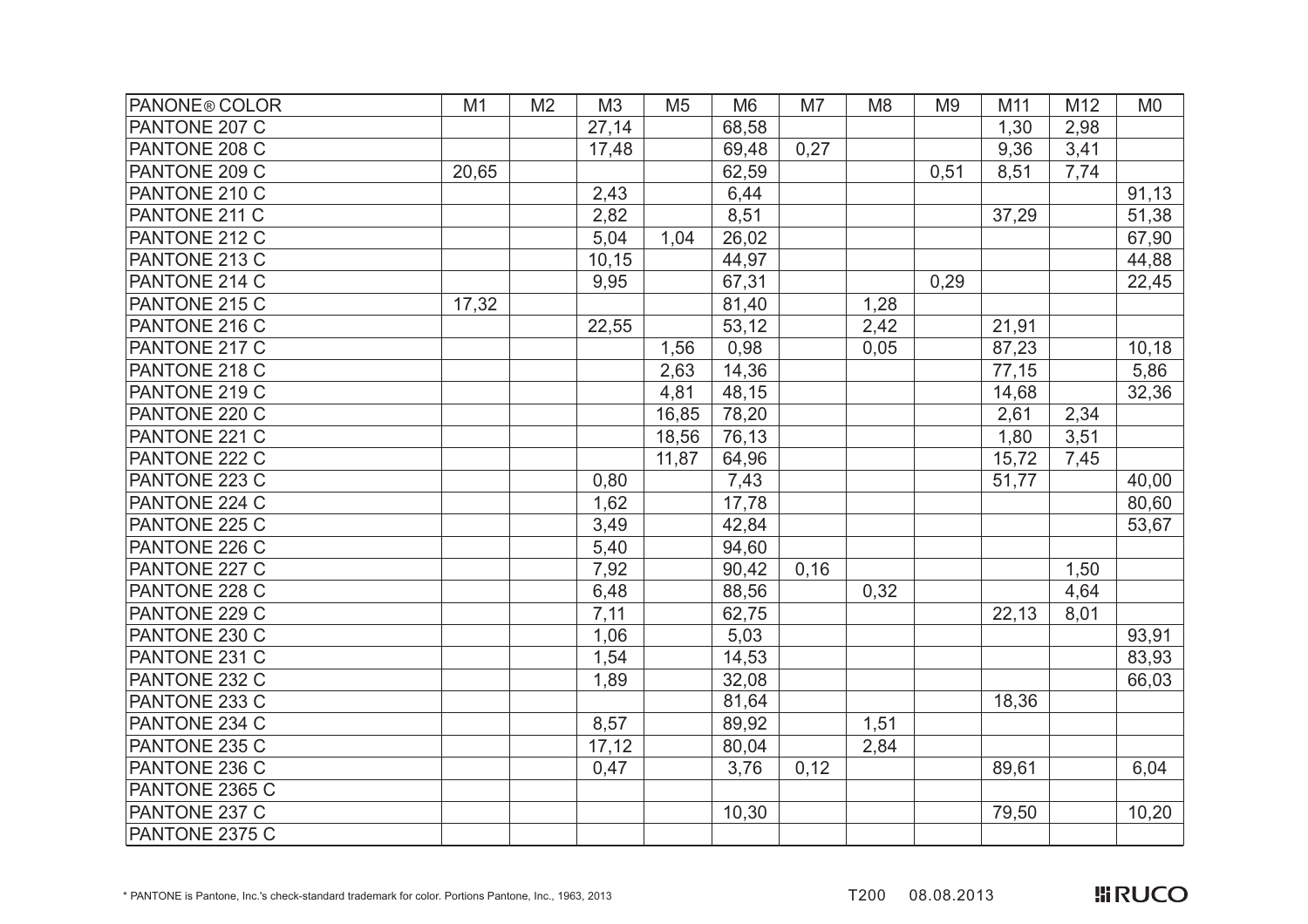| PANONE <sup>®</sup> COLOR | M1   | M <sub>2</sub> | M <sub>3</sub> | M <sub>5</sub> | M <sub>6</sub> | M7   | M <sub>8</sub> | M <sub>9</sub> | M11   | M12  | M <sub>0</sub> |
|---------------------------|------|----------------|----------------|----------------|----------------|------|----------------|----------------|-------|------|----------------|
| PANTONE 238 C             |      |                |                |                | 24,14          |      |                |                | 58,45 |      | 17,41          |
| PANTONE 2385 C            |      |                |                |                |                |      |                |                |       |      |                |
| PANTONE 239 C             |      |                |                |                | 30,02          | 0,10 |                |                | 50,23 |      | 19,65          |
| PANTONE 2395 C            |      |                |                |                |                |      |                |                |       |      |                |
| PANTONE 240 C             |      |                |                |                | 45,48          | 0,38 | 0,13           |                | 54,01 |      |                |
| PANTONE 2405 C            |      |                |                |                | 45,38          | 1,54 |                |                | 38,63 |      | 14,45          |
| PANTONE 241 C             |      |                |                |                | 53,74          | 0,58 |                |                | 44,91 | 0,77 |                |
| PANTONE 2415 C            |      |                |                |                |                |      |                |                |       |      |                |
| PANTONE 242 C             |      |                | 1,76           |                | 59,30          |      |                |                | 34,42 | 4,52 |                |
| PANTONE 2425 C            |      |                |                |                |                |      |                |                |       |      |                |
| PANTONE 243 C             |      |                | 0,50           |                | 2,08           | 0,25 |                |                | 87,61 |      | 9,56           |
| PANTONE 244 C             | 0,53 |                |                |                | 6,31           | 0,25 |                |                | 85,77 |      | 7,14           |
| PANTONE 245 C             |      |                |                |                | 12,15          | 0,38 |                |                | 87,47 |      |                |
| PANTONE 246 C             |      |                |                |                |                |      |                |                |       |      |                |
| PANTONE 247 C             |      |                |                |                | 41,96          | 2,28 |                |                | 1,49  |      | 54,27          |
| PANTONE 248 C             |      |                |                |                | 59,55          | 0,68 | 0,73           |                | 39,04 |      |                |
| PANTONE 249 C             | 1,52 |                |                |                | 58,98          | 1,33 |                |                | 35,25 | 2,92 |                |
| PANTONE 250 C             | 0,14 |                |                |                | 2,48           |      |                |                | 97,30 | 0,08 |                |
| PANTONE 251 C             | 0,11 |                |                |                | 4,83           | 0,19 |                | 0,06           | 94,81 |      |                |
| PANTONE 252 C             |      |                |                |                | 14,51          | 1,60 |                |                |       |      | 83,89          |
| PANTONE 253 C             |      |                |                |                | 36,36          | 2,87 |                |                |       |      | 60,77          |
| PANTONE 254 C             |      |                |                |                | 43,11          | 3,85 |                |                | 17,32 |      | 35,72          |
| PANTONE 255 C             | 4,38 |                |                |                | 32,52          | 4,48 |                |                | 19,92 | 3,17 | 35,53          |
| PANTONE 256 C             |      |                | 0,70           |                |                | 0,54 |                |                | 68,55 | 0,12 | 30,09          |
| PANTONE 2562 C            |      |                |                |                |                |      |                |                |       |      |                |
| PANTONE 2563 C            |      |                |                |                |                |      |                |                |       |      |                |
| PANTONE 2567 C            |      |                |                |                |                |      |                |                |       |      |                |
| PANTONE 257 C             |      |                | 0,79           | 0,75           |                | 1,06 |                |                | 97,40 |      |                |
| PANTONE 2572 C            |      |                |                |                |                |      |                |                |       |      |                |
| PANTONE 2573 C            |      |                |                |                |                |      |                |                |       |      |                |
| PANTONE 2577 C            |      |                |                |                |                |      |                |                |       |      |                |
| PANTONE 258 C             | 3,56 |                |                |                | 35,05          | 5,97 |                |                | 55,42 |      |                |
| PANTONE 2582 C            |      |                |                |                |                |      |                |                |       |      |                |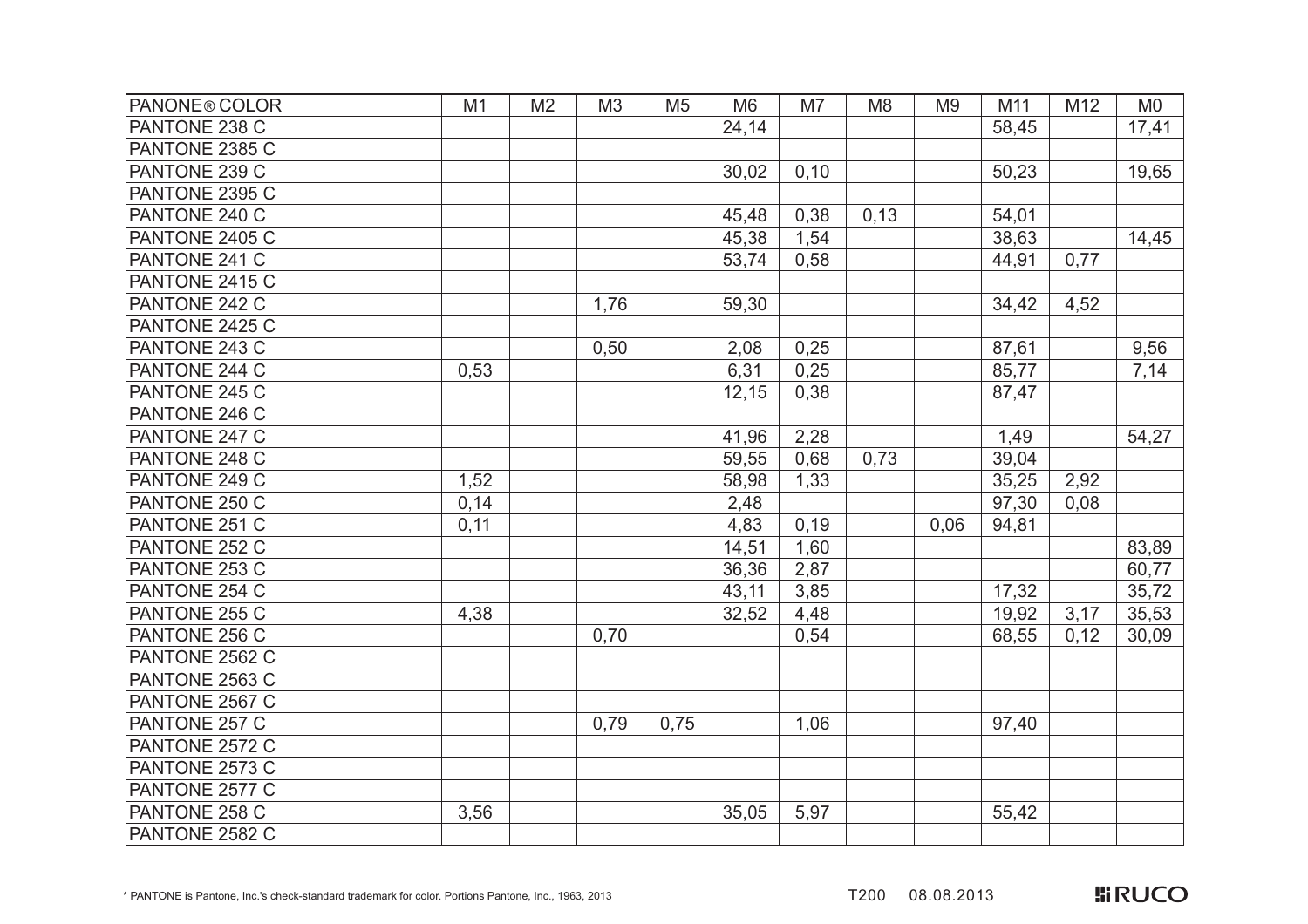| <b>PANONE® COLOR</b>  | M1   | M <sub>2</sub> | M <sub>3</sub> | M <sub>5</sub> | M <sub>6</sub> | M7    | M <sub>8</sub> | M <sub>9</sub> | M11   | M12  | M <sub>0</sub> |
|-----------------------|------|----------------|----------------|----------------|----------------|-------|----------------|----------------|-------|------|----------------|
| PANTONE 2583 C        |      |                |                |                |                |       |                |                |       |      |                |
| PANTONE 2587 C        |      |                |                |                |                |       |                |                |       |      |                |
| PANTONE 259 C         |      |                |                | 5,77           | 65,71          |       | 3,59           |                | 24,93 |      |                |
| PANTONE 2592 C        |      |                |                |                |                |       |                |                |       |      |                |
| PANTONE 2593 C        |      |                |                |                |                |       |                |                |       |      |                |
| PANTONE 2597 C        |      |                |                |                |                |       |                |                |       |      |                |
| PANTONE 260 C         |      |                |                |                | 62,65          | 4,42  |                |                | 26,99 | 5,94 |                |
| PANTONE 2602 C        |      |                |                |                |                |       |                |                |       |      |                |
| PANTONE 2603 C        |      |                |                |                |                |       |                |                |       |      |                |
| PANTONE 2607 C        |      |                |                |                |                |       |                |                |       |      |                |
| PANTONE 261 C         |      |                |                |                | 60,28          | 3,98  |                |                | 27,83 | 7,91 |                |
| PANTONE 2612 C        |      |                |                |                | 46,99          | 4,97  |                | 0,37           | 47,67 |      |                |
| PANTONE 2613 C        |      |                |                |                |                |       |                |                |       |      |                |
| PANTONE 2617 C        |      |                |                |                |                |       |                |                |       |      |                |
| PANTONE 262 C         |      |                |                |                | 54,49          | 3,92  |                |                | 32,31 | 9,28 |                |
| PANTONE 2622 C        |      |                |                |                |                |       |                |                |       |      |                |
| PANTONE 2623 C        |      | 5,05           |                |                | 59,72          |       | 4,13           |                | 31,10 |      |                |
| PANTONE 2627 C        |      |                |                |                |                |       |                |                |       |      |                |
| PANTONE 263 C         | 0,37 |                |                | 0,34           |                | 0,42  |                | 0,06           | 98,81 |      |                |
| PANTONE 2635 C        |      |                |                |                |                |       |                |                |       |      |                |
| PANTONE 264 C         | 0,36 |                |                |                |                | 1,00  |                | 0,07           | 98,57 |      |                |
| PANTONE 2645 C        |      |                |                |                |                |       |                |                |       |      |                |
| PANTONE 265 C         | 0,22 |                |                |                |                | 4,03  |                | 0,20           | 56,00 |      | 39,55          |
| PANTONE 2655 C        |      |                |                |                |                |       |                |                |       |      |                |
| PANTONE 266 C         |      |                |                |                | 2,58           | 5,64  |                | 0,78           | 26,73 |      | 64,27          |
| PANTONE 2665 C        |      |                |                |                |                |       |                |                |       |      |                |
| PANTONE 267 C         |      |                |                |                | 14,71          | 8,85  |                | 3,04           | 12,30 |      | 61,10          |
| <b>PANTONE 268 C</b>  | 4,18 |                |                |                | 26,62          | 11,31 |                |                | 57,12 | 0,77 |                |
| PANTONE 2685 C        |      |                |                |                |                |       |                |                |       |      |                |
| <b>PANTONE 2695 C</b> |      |                |                |                |                |       |                |                |       |      |                |
| PANTONE 269 C         | 3,97 |                |                |                | 33,68          | 9,01  |                |                | 50,19 | 3,15 |                |
| PANTONE 270 C         | 0,65 |                |                |                | 2,39           |       | 0,58           |                | 96,38 |      |                |
| PANTONE 2705 C        |      |                |                |                |                |       |                |                |       |      |                |

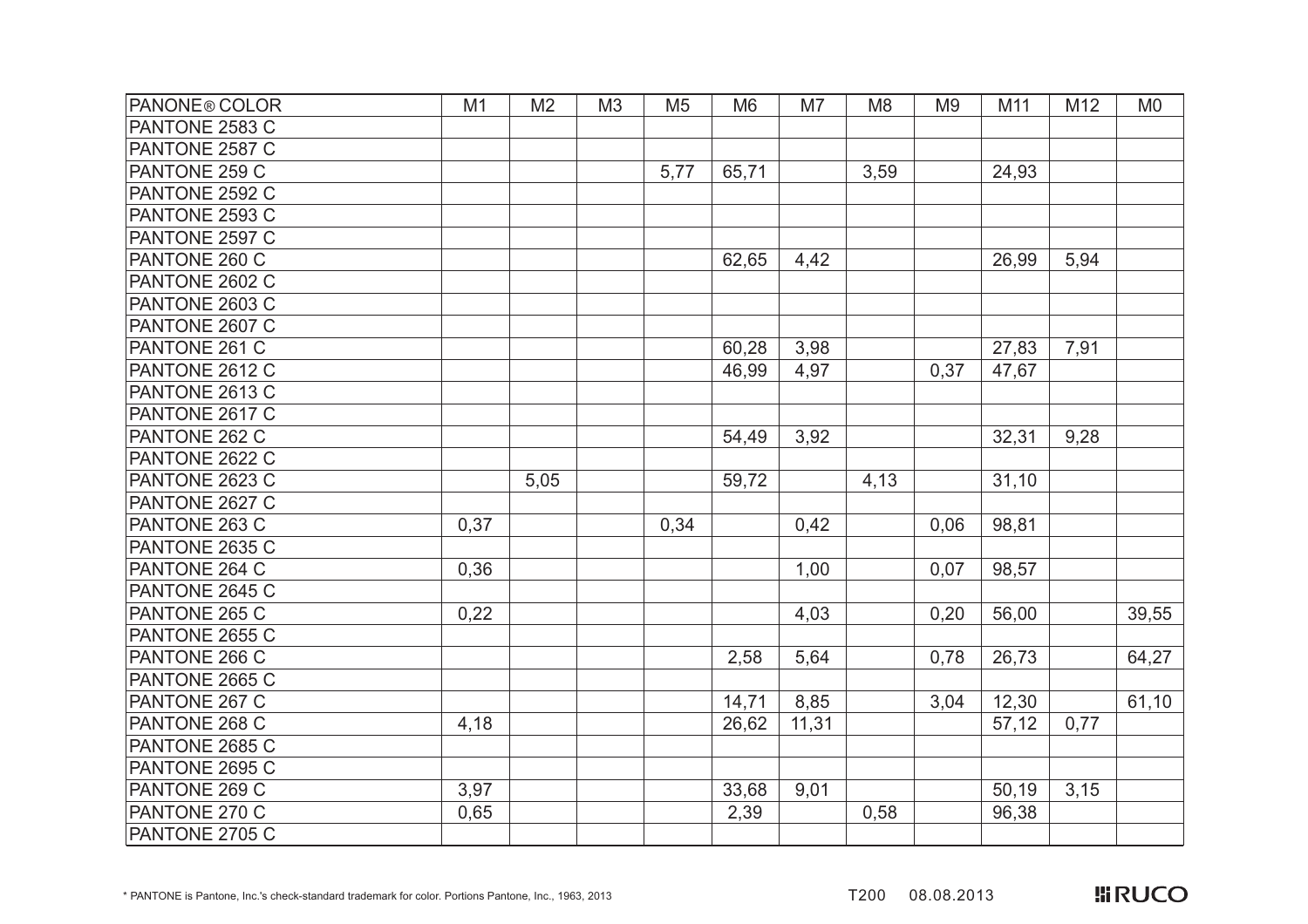| <b>PANONE® COLOR</b>  | M1   | M <sub>2</sub> | M <sub>3</sub> | M <sub>5</sub> | M <sub>6</sub> | M7   | M <sub>8</sub> | M <sub>9</sub> | M11   | M12   | M <sub>0</sub> |
|-----------------------|------|----------------|----------------|----------------|----------------|------|----------------|----------------|-------|-------|----------------|
| PANTONE 2706 C        |      |                |                |                |                |      |                |                |       |       |                |
| PANTONE 2707 C        |      |                |                |                |                |      |                |                |       |       |                |
| PANTONE 2708 C        |      |                |                |                |                |      |                |                |       |       |                |
| PANTONE 271 C         | 1,03 |                |                |                | 5,46           |      | 1,31           |                | 92,20 |       |                |
| PANTONE 2715 C        |      |                |                |                |                |      |                |                |       |       |                |
| PANTONE 2716 C        |      |                |                |                |                |      |                |                |       |       |                |
| <b>PANTONE 2717 C</b> |      |                |                |                |                |      |                |                |       |       |                |
| PANTONE 2718 C        |      |                |                |                |                |      |                |                |       |       |                |
| PANTONE 272 C         | 0,78 |                |                |                | 13,38          |      | 2,68           | 0,30           | 82,86 |       |                |
| PANTONE 2725 C        |      |                |                |                |                |      |                |                |       |       |                |
| PANTONE 2726 C        |      |                |                |                |                |      |                |                |       |       |                |
| PANTONE 2727 C        |      |                |                |                |                |      |                |                |       |       |                |
| PANTONE 2728 C        |      |                |                |                |                |      |                |                |       |       |                |
| PANTONE 273 C         |      |                |                |                | 74,69          | 2,00 | 16,79          |                |       | 6,52  |                |
| PANTONE 2735 C        |      |                |                |                |                |      |                |                |       |       |                |
| PANTONE 2736 C        |      |                |                |                |                |      |                |                |       |       |                |
| PANTONE 2738 C        |      |                |                |                |                |      |                |                |       |       |                |
| PANTONE 274 C         |      |                |                |                | 72,58          | 1,94 | 16,32          |                |       | 9,16  |                |
| PANTONE 2745 C        |      |                |                |                |                |      |                |                |       |       |                |
| PANTONE 2746 C        |      |                |                |                |                |      |                |                |       |       |                |
| PANTONE 2747 C        |      |                |                |                |                |      |                |                |       |       |                |
| PANTONE 2748 C        |      |                |                |                |                |      |                |                |       |       |                |
| PANTONE 275 C         | 2,85 |                |                |                | 70,33          | 1,88 | 15,81          |                |       | 9,13  |                |
| PANTONE 2755 C        |      |                |                |                |                |      |                |                |       |       |                |
| PANTONE 2756 C        |      |                |                |                |                |      |                |                |       |       |                |
| PANTONE 2757 C        |      |                |                |                |                |      |                |                |       |       |                |
| PANTONE 2758 C        |      |                |                |                |                |      |                |                |       |       |                |
| PANTONE 276 C         | 9,05 |                |                |                | 55,39          |      | 11,74          |                |       | 14,59 | 9,23           |
| PANTONE 2765 C        |      |                |                |                |                |      |                |                |       |       |                |
| PANTONE 2766 C        |      |                |                |                |                |      |                |                |       |       |                |
| PANTONE 2767 C        |      |                |                |                |                |      |                |                |       |       |                |
| <b>PANTONE 2768 C</b> |      |                |                |                |                |      |                |                |       |       |                |
| PANTONE 277 C         | 0,41 |                |                |                | 1,06           |      | 0,70           |                | 97,83 |       |                |

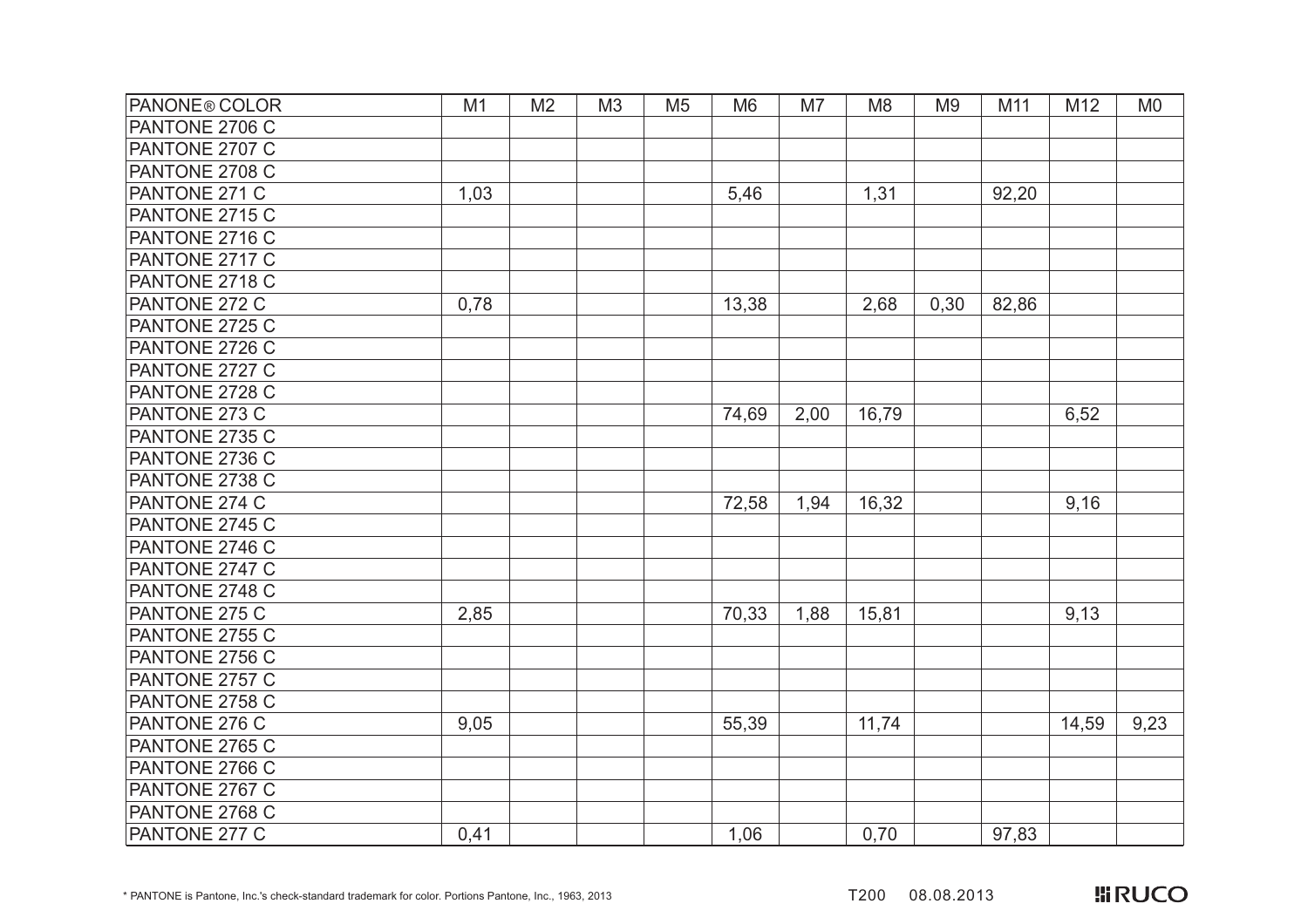| PANONE® COLOR        | M1    | M <sub>2</sub> | M <sub>3</sub> | M <sub>5</sub> | M <sub>6</sub> | M7   | M <sub>8</sub> | M <sub>9</sub> | M11   | M12   | M <sub>0</sub> |
|----------------------|-------|----------------|----------------|----------------|----------------|------|----------------|----------------|-------|-------|----------------|
| PANTONE 278 C        | 0,24  |                |                |                | 1,89           |      | 1,48           |                | 96,39 |       |                |
| PANTONE 279 C        |       |                |                |                |                | 1,06 | 3,12           | 0,22           | 95,60 |       |                |
| PANTONE 280 C        |       |                |                |                | 34,83          |      | 53,59          |                | 7,03  | 4,55  |                |
| PANTONE 281 C        |       |                |                |                | 28,84          |      | 59,19          |                | 2,48  | 9,49  |                |
| PANTONE 282 C        |       |                |                |                | 26,64          |      | 57,10          | 1,27           | 2,91  | 12,08 |                |
| PANTONE 283 C        |       |                |                |                |                | 0,36 | 1,07           |                | 98,43 | 0,14  |                |
| PANTONE 284 C        |       |                |                |                | 2,20           |      | 2,29           |                | 95,40 | 0,11  |                |
| PANTONE 285 C        |       |                |                |                |                | 2,32 | 15,94          |                | 45,41 |       | 36,33          |
| PANTONE 286 C        |       |                |                |                | 21,33          | 0,12 | 37,60          |                | 3,26  |       | 37,69          |
| PANTONE 287 C        | 0,86  |                |                |                | 29,71          |      | 65,63          |                | 1,90  | 1,90  |                |
| PANTONE 288 C        |       |                |                |                | 29,49          |      | 53,82          |                | 13,40 | 3,29  |                |
| PANTONE 289 C        |       | 15,69          |                |                | 43,94          |      | 31,82          | 4,73           |       |       | 3,82           |
| PANTONE 290 C        |       | 0,18           |                |                |                | 0,12 | 0,46           |                | 99,24 |       |                |
| PANTONE 2905 C       |       |                |                |                |                |      |                |                |       |       |                |
| PANTONE 291 C        | 0,06  |                |                |                |                | 0,22 | 0,84           |                | 98,88 |       |                |
| PANTONE 2915 C       |       |                |                |                |                |      |                |                |       |       |                |
| PANTONE 292 C        | 0,18  |                |                |                |                | 0,38 | 2,10           |                | 97,34 |       |                |
| PANTONE 2925 C       |       |                |                |                |                |      |                |                |       |       |                |
| PANTONE 293 C        |       |                |                |                |                | 3,80 | 54,63          | 1,05           | 8,19  |       | 32,33          |
| PANTONE 2935 C       |       |                |                |                |                |      |                |                |       |       |                |
| PANTONE 294 C        |       |                | 10, 17         |                |                | 1,61 | 81,31          |                | 5,21  | 1,70  |                |
| PANTONE 2945 C       |       |                |                |                |                |      |                |                |       |       |                |
| PANTONE 295 C        | 15,88 |                |                |                |                | 8,04 | 68,42          |                | 4,36  | 3,30  |                |
| PANTONE 2955 C       |       |                |                |                |                |      |                |                |       |       |                |
| <b>PANTONE 296 C</b> |       |                |                |                |                | 4,66 | 64,13          |                | 10,72 | 20,49 |                |
| PANTONE 2965 C       |       |                |                |                |                |      |                |                |       |       |                |
| PANTONE 297 C        |       |                |                | 0,65           |                |      | 1,88           |                | 67,07 |       | 30,40          |
| PANTONE 2975 C       |       |                |                |                |                |      |                |                |       |       |                |
| PANTONE 298 C        |       | 0,25           |                |                |                | 0,27 | 3,06           |                | 69,25 |       | 27,17          |
| PANTONE 2985 C       |       |                |                |                |                |      |                |                |       |       |                |
| PANTONE 299 C        |       | 0,24           |                |                | 1,00           |      | 7,20           |                | 91,56 |       |                |
| PANTONE 2995 C       |       |                |                |                |                |      |                |                |       |       |                |
| PANTONE 300 C        | 0,66  |                |                |                |                | 0,24 | 54,94          |                | 22,40 |       | 21,76          |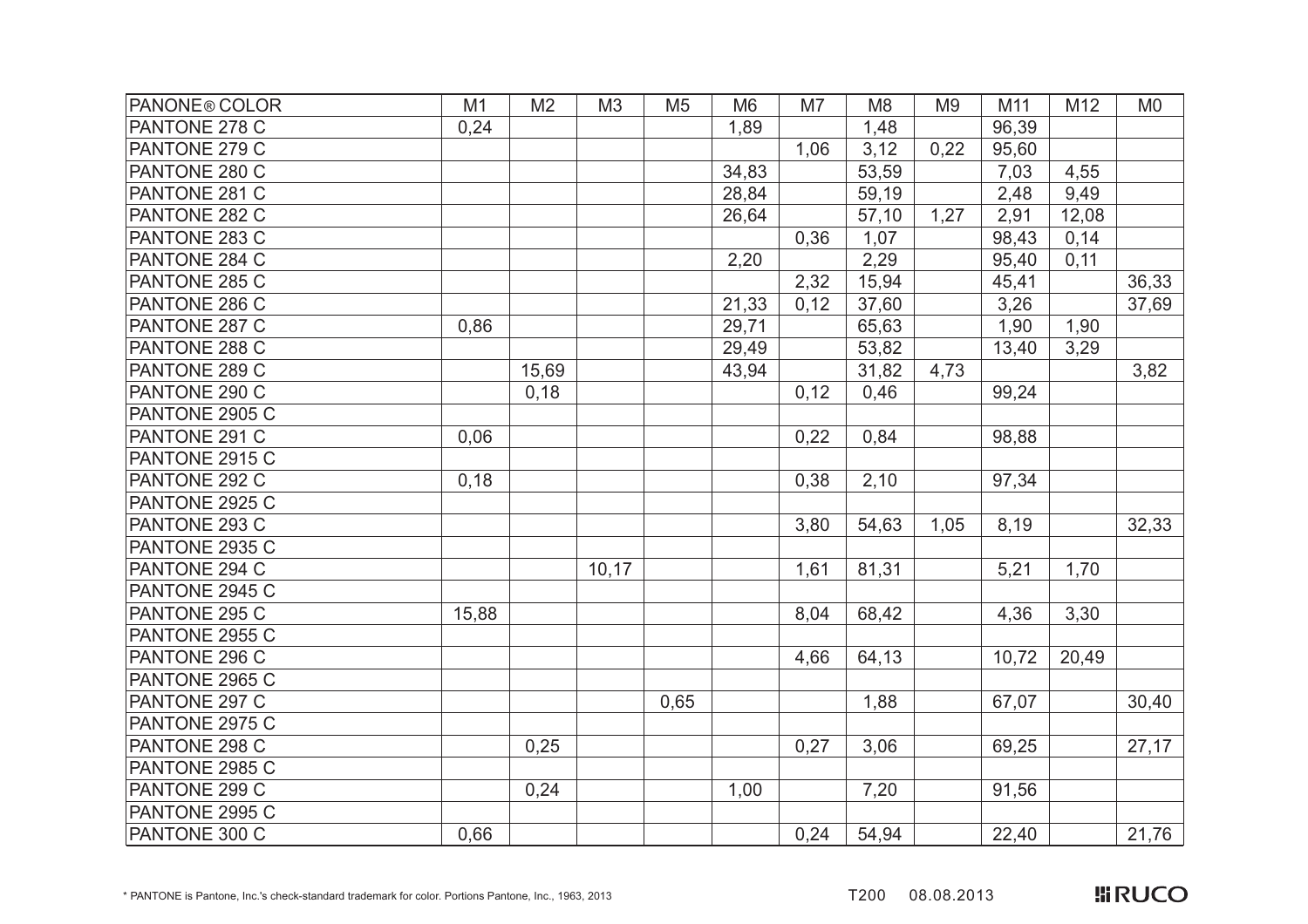| PANONE <sup>®</sup> COLOR | M1    | M <sub>2</sub> | M <sub>3</sub> | M <sub>5</sub> | M <sub>6</sub> | M7 | M <sub>8</sub> | M <sub>9</sub> | M11   | M12   | M <sub>0</sub> |
|---------------------------|-------|----------------|----------------|----------------|----------------|----|----------------|----------------|-------|-------|----------------|
| PANTONE 3005 C            |       |                |                |                |                |    |                |                |       |       |                |
| PANTONE 301 C             | 5,28  |                |                |                | 4,30           |    | 73,70          |                | 16,72 |       |                |
| PANTONE 3015 C            |       |                |                |                |                |    |                |                |       |       |                |
| PANTONE 302 C             |       | 9,47           |                |                | 7,37           |    | 70,96          |                | 12,20 |       |                |
| PANTONE 3025 C            |       |                |                |                |                |    |                |                |       |       |                |
| PANTONE 303 C             |       |                |                |                |                |    | 49,18          | 2,20           | 3,14  | 16,71 | 28,77          |
| PANTONE 3035 C            |       |                |                |                |                |    |                |                |       |       |                |
| PANTONE 304 C             | 0,66  |                |                |                |                |    | 1,17           |                | 87,90 |       | 10,27          |
| PANTONE 305 C             | 0,36  |                |                |                | 0,20           |    | 1,80           |                | 97,64 |       |                |
| PANTONE 306 C             |       | 0,25           |                |                |                |    | 5,35           |                | 81,67 |       | 12,73          |
| PANTONE 307 C             |       |                |                |                |                |    | 48,08          | 6,72           | 45,20 |       |                |
| PANTONE 308 C             |       |                |                |                |                |    | 53,20          | 14,78          | 29,98 | 2,04  |                |
| PANTONE 309 C             |       |                |                |                |                |    | 44,88          | 27,25          | 15,85 | 12,02 |                |
| PANTONE 310 C             | 0,50  |                |                |                |                |    | 1,89           |                | 82,75 |       | 14,86          |
| PANTONE 3105 C            | 1,19  |                |                |                |                |    | 1,75           |                | 80,83 |       | 16,23          |
| PANTONE 311 C             |       | 0,28           |                |                |                |    | 3,15           | 0,98           | 95,59 |       |                |
| PANTONE 3115 C            |       |                | 0,34           |                |                |    | 2,74           | 2,32           | 94,60 |       |                |
| PANTONE 312 C             |       |                |                |                |                |    | 8,95           | 3,68           | 87,37 |       |                |
| PANTONE 3125 C            |       |                | 0,13           |                |                |    | 8,01           | 5,91           | 61,76 |       | 24,19          |
| PANTONE 313 C             |       |                |                |                |                |    | 17,77          | 6,72           | 42,08 |       | 33,43          |
| PANTONE 3135 C            |       |                | 0,23           |                |                |    | 18,19          | 11,44          | 26,83 |       | 43,31          |
| PANTONE 314 C             |       |                |                |                | 0,41           |    | 30,91          | 16,06          | 52,62 |       |                |
| PANTONE 3145 C            |       |                | 1,14           |                |                |    | 26,31          | 23,65          | 48,23 | 0,67  |                |
| PANTONE 315 C             | 7,08  |                |                |                | 0,80           |    | 48,59          | 12,64          | 30,89 |       |                |
| PANTONE 3155 C            |       |                |                | 1,89           |                |    | 29,19          | 29,23          | 37,00 | 2,69  |                |
| PANTONE 316 C             | 19,43 |                |                |                | 5,29           |    | 43,65          |                | 24,98 | 6,65  |                |
| PANTONE 3165 C            |       |                | 1,89           |                |                |    | 22,83          | 33,05          | 34,37 | 7,86  |                |
| PANTONE 317 C             |       | 0,35           |                |                |                |    | 0,49           | 0,35           | 98,81 |       |                |
| PANTONE 318 C             | 0,18  |                |                |                |                |    | 0,57           | 0,88           | 98,21 | 0,16  |                |
| PANTONE 319 C             | 0,88  |                |                |                |                |    | 2,25           | 1,90           | 94,97 |       |                |
| PANTONE 320 C             |       |                |                |                |                |    | 9,56           | 17,25          | 47,56 |       | 25,63          |
| PANTONE 321 C             |       | 0,61           |                | 0,45           |                |    | 14,94          | 25,56          | 58,44 |       |                |
| PANTONE 322 C             |       | 4,93           |                | 0,90           |                |    | 20,36          | 22,82          | 50,99 |       |                |

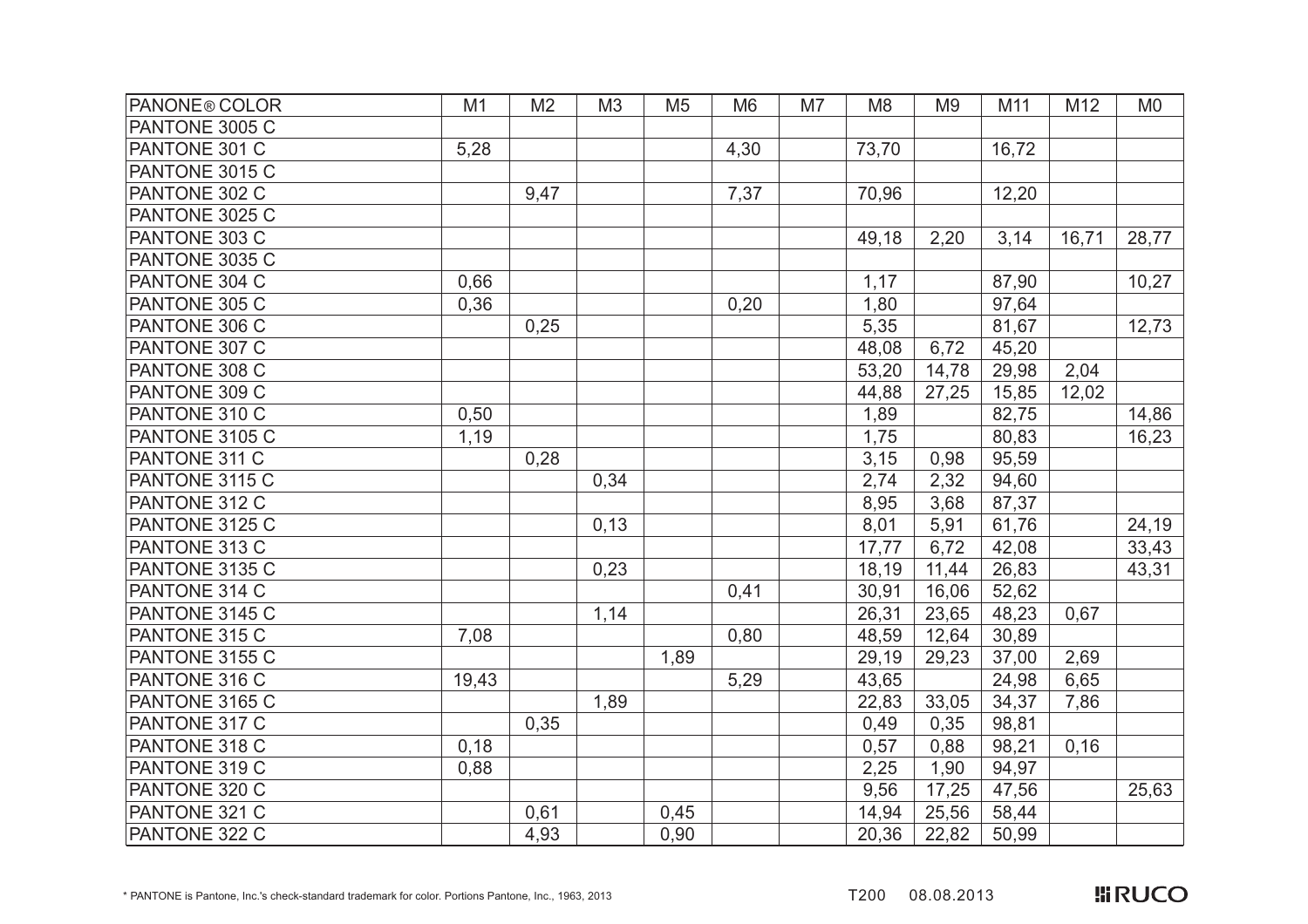| PANONE <sup>®</sup> COLOR | M1    | M <sub>2</sub> | M <sub>3</sub> | M <sub>5</sub> | M <sub>6</sub> | M7   | M <sub>8</sub> | M <sub>9</sub> | M11   | M12   | M <sub>0</sub> |
|---------------------------|-------|----------------|----------------|----------------|----------------|------|----------------|----------------|-------|-------|----------------|
| PANTONE 323 C             |       | 12,54          |                |                |                |      | 32,63          | 13,90          | 40,93 |       |                |
| PANTONE 324 C             |       | 0,68           | 0,03           |                |                |      | 0,83           | 0,33           | 98,13 |       |                |
| PANTONE 3242 C            |       |                | 0,20           |                |                | 0,08 |                | 3,41           | 96,31 |       |                |
| PANTONE 3245 C            | 0,57  |                |                |                | 0,28           |      |                | 2,41           | 96,74 |       |                |
| PANTONE 3248 C            | 4,00  |                |                |                |                | 0,02 | 1,96           |                | 94,02 |       |                |
| PANTONE 325 C             | 2,07  |                | 0,06           |                |                |      | 1,89           |                | 95,98 |       |                |
| PANTONE 3252 C            |       | 0,53           |                |                |                |      | 1,21           | 3,77           | 94,49 |       |                |
| PANTONE 3255 C            | 0,49  |                |                |                |                | 0,08 |                | 5,23           | 94,20 |       |                |
| PANTONE 3258 C            | 5,76  |                |                |                |                |      | 2,96           |                | 91,28 |       |                |
| PANTONE 326 C             | 3,53  |                | 0,39           |                |                |      | 4,07           | 3,76           | 88,25 |       |                |
| PANTONE 3262 C            |       |                | 0,29           |                |                |      | 2,17           | 11,69          | 57,11 |       | 28,74          |
| PANTONE 3265 C            | 0,13  |                |                |                |                | 0,09 |                | 14,24          | 85,54 |       |                |
| PANTONE 3268 C            | 8,48  |                |                |                |                | 0,12 | 3,47           | 11,97          | 75,96 |       |                |
| PANTONE 327 C             | 4,75  |                |                | 1,13           |                |      | 9,01           | 36,60          | 48,51 |       |                |
| PANTONE 3272 C            |       |                | 0,48           |                |                |      | 4,71           | 22,80          | 29,33 |       | 42,68          |
| PANTONE 3275 C            |       |                |                |                |                |      | 1,61           | 29,65          | 68,74 |       |                |
| PANTONE 3278 C            |       | 3,33           |                |                |                | 0,19 |                | 42,25          | 54,23 |       |                |
| PANTONE 328 C             | 4,80  |                |                |                |                |      | 7,75           | 36,58          | 48,12 | 2,75  |                |
| PANTONE 3282 C            |       |                | 2,60           |                |                |      | 6,33           | 40,26          | 50,81 |       |                |
| PANTONE 3285 C            |       | 1,69           |                |                |                | 0,73 |                | 40,19          | 57,39 |       |                |
| PANTONE 3288 C            |       | 4,70           |                |                |                |      |                | 50,86          | 42,40 | 2,04  |                |
| PANTONE 329 C             | 23,23 |                |                | 3,07           |                |      | 26,28          | 11, 12         | 36,30 |       |                |
| PANTONE 3292 C            |       |                | 10,17          |                |                |      | 8,46           | 56,26          | 25,11 |       |                |
| PANTONE 3295 C            |       | 5,02           |                |                |                | 1,78 |                | 54,36          | 38,84 |       |                |
| PANTONE 3298 C            |       | 6,45           |                |                |                |      |                | 53,19          | 35,20 | 5,16  |                |
| PANTONE 330 C             | 4,31  |                | 18,30          |                |                |      | 7,87           | 37,18          | 32,34 |       |                |
| PANTONE 3302 C            |       |                | 17,44          |                |                |      | 5,88           | 51,39          | 25,29 |       |                |
| PANTONE 3305 C            |       | 21,10          |                |                |                | 5,16 |                | 49,23          | 24,51 |       |                |
| PANTONE 3308 C            |       | 14,40          |                |                |                |      |                | 43,87          | 28,26 | 13,47 |                |
| PANTONE 331 C             |       | 0,52           |                |                |                |      |                | 1,50           | 97,98 |       |                |
| PANTONE 332 C             |       | 0,60           |                |                |                |      | 0,36           | 1,96           | 97,08 |       |                |
| PANTONE 333 C             | 0,84  |                | 0,59           |                |                |      |                | 5,34           | 84,87 |       | 8,36           |
| PANTONE 334 C             | 2,35  |                |                |                |                |      |                | 43,00          | 35,09 | 1,04  | 18,52          |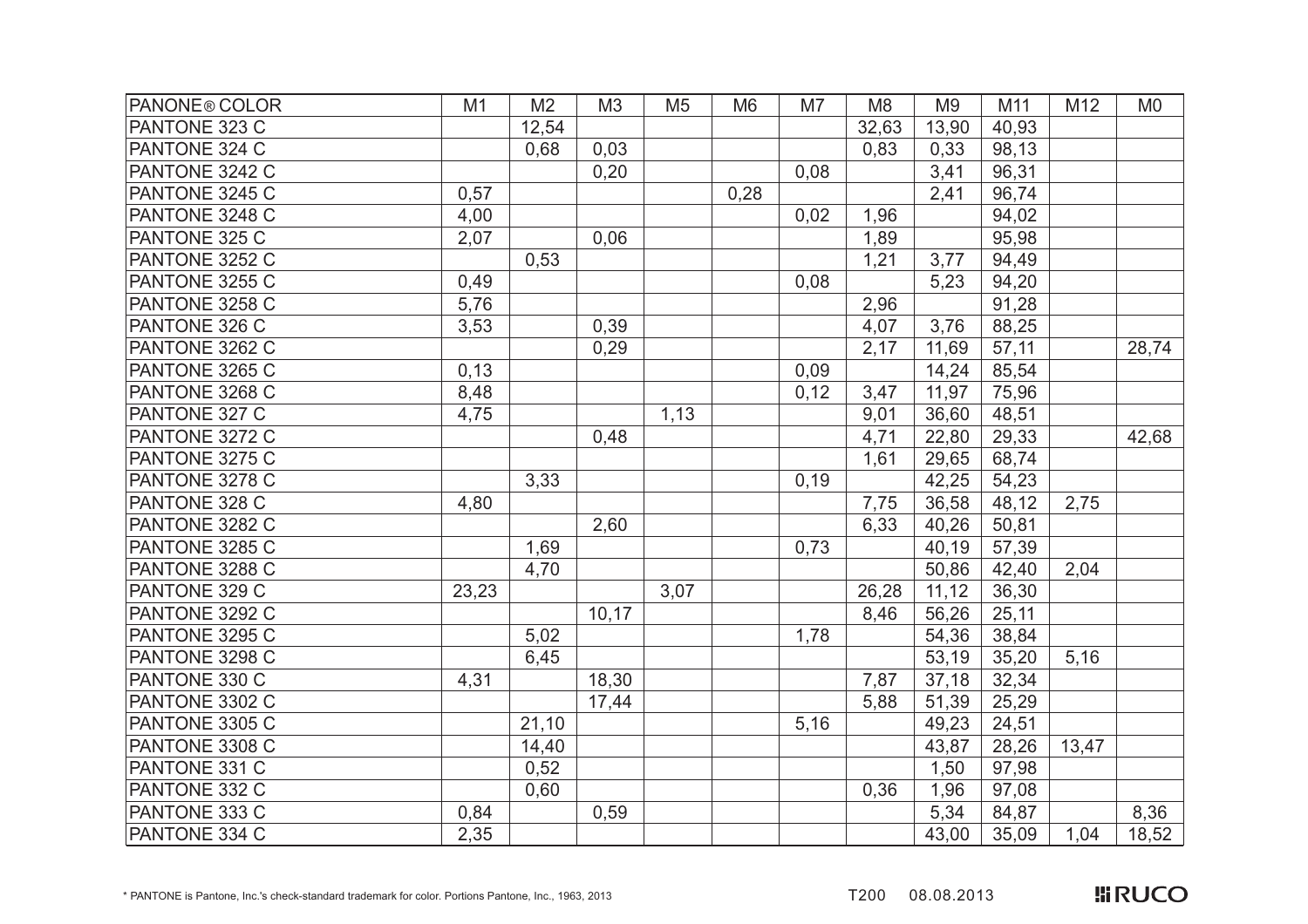| PANONE <sup>®</sup> COLOR | M1    | M <sub>2</sub> | M <sub>3</sub> | M <sub>5</sub> | M <sub>6</sub> | M7   | M <sub>8</sub> | M <sub>9</sub> | M11   | M12   | M <sub>0</sub> |
|---------------------------|-------|----------------|----------------|----------------|----------------|------|----------------|----------------|-------|-------|----------------|
| PANTONE 335 C             | 3,53  |                |                |                |                |      |                | 53,60          | 40,04 | 2,83  |                |
| PANTONE 336 C             | 8,50  |                |                |                |                |      |                | 47,64          | 37,13 | 6,73  |                |
| PANTONE 337 C             | 2,35  |                |                |                |                | 0,16 |                | 1,90           | 95,59 |       |                |
| PANTONE 3375 C            | 3,11  |                |                |                |                |      | 0,51           | 1,79           | 94,59 |       |                |
| PANTONE 338 C             | 4,00  |                |                | 0,09           |                |      | 1,43           | 0,32           | 94,16 |       |                |
| PANTONE 3385 C            | 4,36  |                |                |                |                |      | 0,40           | 5,27           | 89,97 |       |                |
| PANTONE 339 C             | 11,07 |                |                | 0,48           |                |      | 2,17           | 9,49           | 76,79 |       |                |
| PANTONE 3395 C            | 8,27  |                |                |                |                |      |                | 17,05          | 74,68 |       |                |
| PANTONE 340 C             | 16,49 |                |                |                |                | 0,35 |                | 37,30          | 45,86 |       |                |
| PANTONE 3405 C            | 9,69  |                | 0,38           |                |                |      |                | 31,43          | 28,97 |       | 29,53          |
| PANTONE 341 C             | 23,25 |                |                |                | 7,08           |      |                | 32,92          | 36,75 |       |                |
| PANTONE 3415 C            | 22,08 |                |                |                |                |      |                | 40,85          | 34,24 | 2,83  |                |
| PANTONE 342 C             | 29,38 |                |                |                | 11,97          |      |                | 30, 10         | 28,55 |       |                |
| PANTONE 3425 C            | 25,27 |                |                |                |                |      |                | 38,36          | 30,31 | 6,06  |                |
| PANTONE 343 C             | 47,23 |                |                |                |                | 4,98 |                | 22,98          | 24,81 |       |                |
| PANTONE 3435 C            | 31,56 |                |                |                |                |      |                | 34,26          | 21,61 | 12,57 |                |
| PANTONE 344 C             | 3,34  |                |                |                |                | 0,10 |                | 1,46           | 95,10 |       |                |
| PANTONE 345 C             | 5,09  |                |                |                |                | 0,17 |                | 2,35           | 92,39 |       |                |
| PANTONE 346 C             | 9,64  |                |                | 0,08           |                |      | 2,12           |                | 51,16 |       | 37,00          |
| PANTONE 347 C             | 38,37 |                |                | 0,66           |                |      |                | 32,49          | 28,48 |       |                |
| PANTONE 348 C             | 38,13 |                |                |                |                | 0,98 |                | 29,68          | 17,06 |       | 14, 15         |
| PANTONE 349 C             | 55,47 |                |                |                |                | 2,75 |                | 22,76          | 19,02 |       |                |
| PANTONE 350 C             | 62,40 |                |                |                |                | 6,19 |                | 17,80          | 13,61 |       |                |
| PANTONE 351 C             | 3,22  |                |                | 0,18           |                |      |                | 3,22           | 93,38 |       |                |
| PANTONE 352 C             | 4,09  |                |                | 0,17           |                |      |                | 2,36           | 93,38 |       |                |
| PANTONE 353 C             | 4,06  |                |                | 0,21           |                |      |                | 2,38           | 93,35 |       |                |
| PANTONE 354 C             | 35,41 |                |                |                |                |      |                | 25,51          | 39,08 |       |                |
| PANTONE 355 C             | 36,40 |                |                | 1,22           |                |      |                | 28,26          | 34,12 |       |                |
| PANTONE 356 C             | 47,06 |                |                | 3,54           | 0,93           |      |                | 33,23          | 15,24 |       |                |
| PANTONE 357 C             | 42,87 |                |                | 0,43           |                |      |                | 24,16          | 22,33 | 10,21 |                |
| PANTONE 358 C             | 12,78 |                |                |                |                |      | 0,99           |                | 80,24 |       | 5,99           |
| PANTONE 359 C             | 13,61 |                |                |                |                |      | 0,98           |                | 85,41 |       |                |
| PANTONE 360 C             | 42,90 |                |                |                |                |      | 2,71           |                | 50,61 |       | 3,78           |

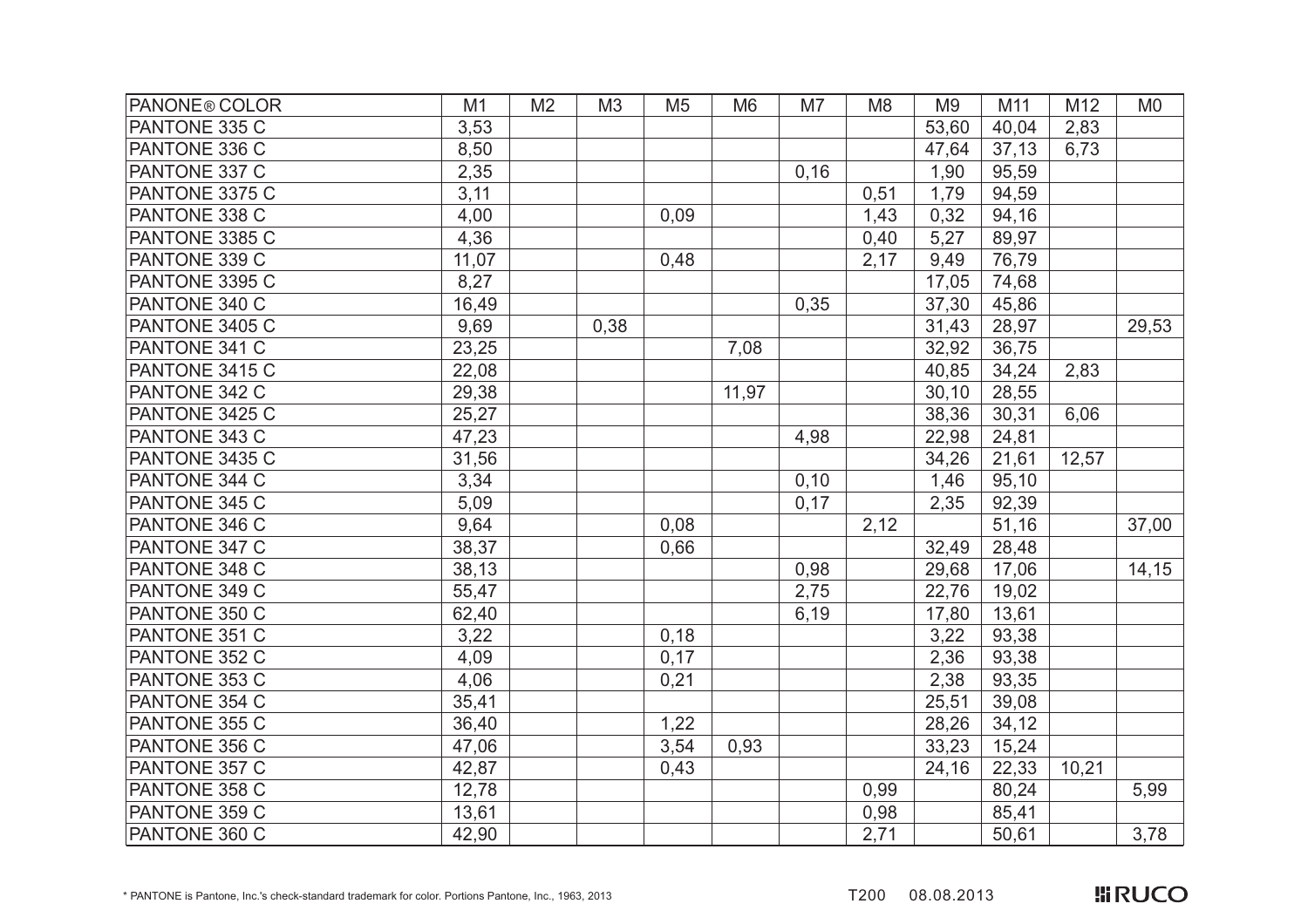| PANONE <sup>®</sup> COLOR | M1    | M <sub>2</sub> | M <sub>3</sub> | M <sub>5</sub> | M <sub>6</sub> | M7   | M <sub>8</sub> | M <sub>9</sub> | M11   | M12  | M <sub>0</sub> |
|---------------------------|-------|----------------|----------------|----------------|----------------|------|----------------|----------------|-------|------|----------------|
| PANTONE 361 C             | 72,55 |                |                |                |                |      | 5,13           |                | 22,32 |      |                |
| PANTONE 362 C             | 75,81 |                |                | 0,72           |                |      | 4,79           |                | 18,68 |      |                |
| PANTONE 363 C             | 69,82 |                |                | 3,40           |                |      | 5,05           |                | 21,73 |      |                |
| PANTONE 364 C             | 67,51 |                |                | 5,06           |                |      | 6,11           |                | 21,32 |      |                |
| PANTONE 365 C             | 14,21 |                |                |                |                |      | 0,68           |                | 85,11 |      |                |
| PANTONE 366 C             | 26,15 |                |                |                |                |      | 0,84           |                | 73,01 |      |                |
| PANTONE 367 C             | 36,40 |                |                |                |                |      | 1,31           |                | 62,29 |      |                |
| PANTONE 368 C             | 74,47 |                | 0,08           |                |                |      | 2,89           |                | 22,56 |      |                |
| PANTONE 369 C             | 89,25 |                |                |                |                |      | 4,10           |                | 5,66  | 0,99 |                |
| PANTONE 370 C             | 88,83 |                |                |                | 0,72           |      | 3,76           |                | 4,71  | 1,98 |                |
| PANTONE 371 C             | 85,70 |                |                |                |                |      | 2,63           |                | 3,61  | 8,06 |                |
| PANTONE 372 C             | 14,78 |                |                |                |                |      | 0,33           |                | 74,66 |      | 10,23          |
| PANTONE 373 C             | 22,44 |                |                |                |                |      |                | 0,72           | 76,84 |      |                |
| PANTONE 374 C             | 29,59 |                |                |                |                |      |                | 1,93           | 61,49 |      | 6,99           |
| PANTONE 375 C             | 64,60 |                |                |                |                |      | 0,90           | 1,44           | 15,72 |      | 17,34          |
| PANTONE 376 C             | 92,76 |                |                | 0,49           |                |      | 2,58           |                | 4,17  |      |                |
| PANTONE 377 C             | 87,32 |                |                | 0,77           |                |      | 2,33           |                | 8,06  | 1,52 |                |
| PANTONE 378 C             | 85,72 |                |                | 0,24           |                |      | 2,43           |                | 3,73  | 7,88 |                |
| PANTONE 379 C             | 27,51 |                |                |                |                |      |                | 0,34           | 72,15 |      |                |
| PANTONE 380 C             | 45,64 | 0,30           |                |                |                |      |                | 0,67           | 53,39 |      |                |
| PANTONE 381 C             | 67,65 |                |                |                |                |      | 0,52           |                | 31,83 |      |                |
| PANTONE 382 C             | 81,23 |                |                |                |                |      | 0,74           |                | 18,03 |      |                |
| PANTONE 383 C             | 83,36 |                |                |                |                | 0,53 |                | 1,61           | 5,57  |      | 8,93           |
| PANTONE 384 C             | 74,86 |                |                |                |                | 0,96 |                | 1,86           | 4,01  |      | 18,31          |
| PANTONE 385 C             | 85,05 |                |                |                |                | 0,05 |                |                | 9,01  | 5,89 |                |
| PANTONE 386 C             | 16,14 |                |                |                |                |      |                | 0,26           | 37,62 |      | 45,98          |
| PANTONE 387 C             | 34,22 |                |                |                |                |      |                | 0,56           | 21,22 |      | 44,00          |
| PANTONE 388 C             | 42,98 |                |                |                |                |      |                | 0,58           | 27,45 |      | 28,99          |
| PANTONE 389 C             | 72,13 |                |                |                |                |      |                | 1,22           | 12,12 |      | 14,53          |
| PANTONE 390 C             | 97,44 |                |                |                |                | 0,50 |                | 2,06           |       |      |                |
| PANTONE 391 C             | 94,97 |                |                |                |                | 1,64 |                | 3,39           |       |      |                |
| PANTONE 392 C             | 92,06 |                |                |                |                |      |                | 0,90           |       | 7,04 |                |
| PANTONE 393 C             | 21,32 |                |                |                |                |      |                | 0,14           | 56,22 |      | 22,32          |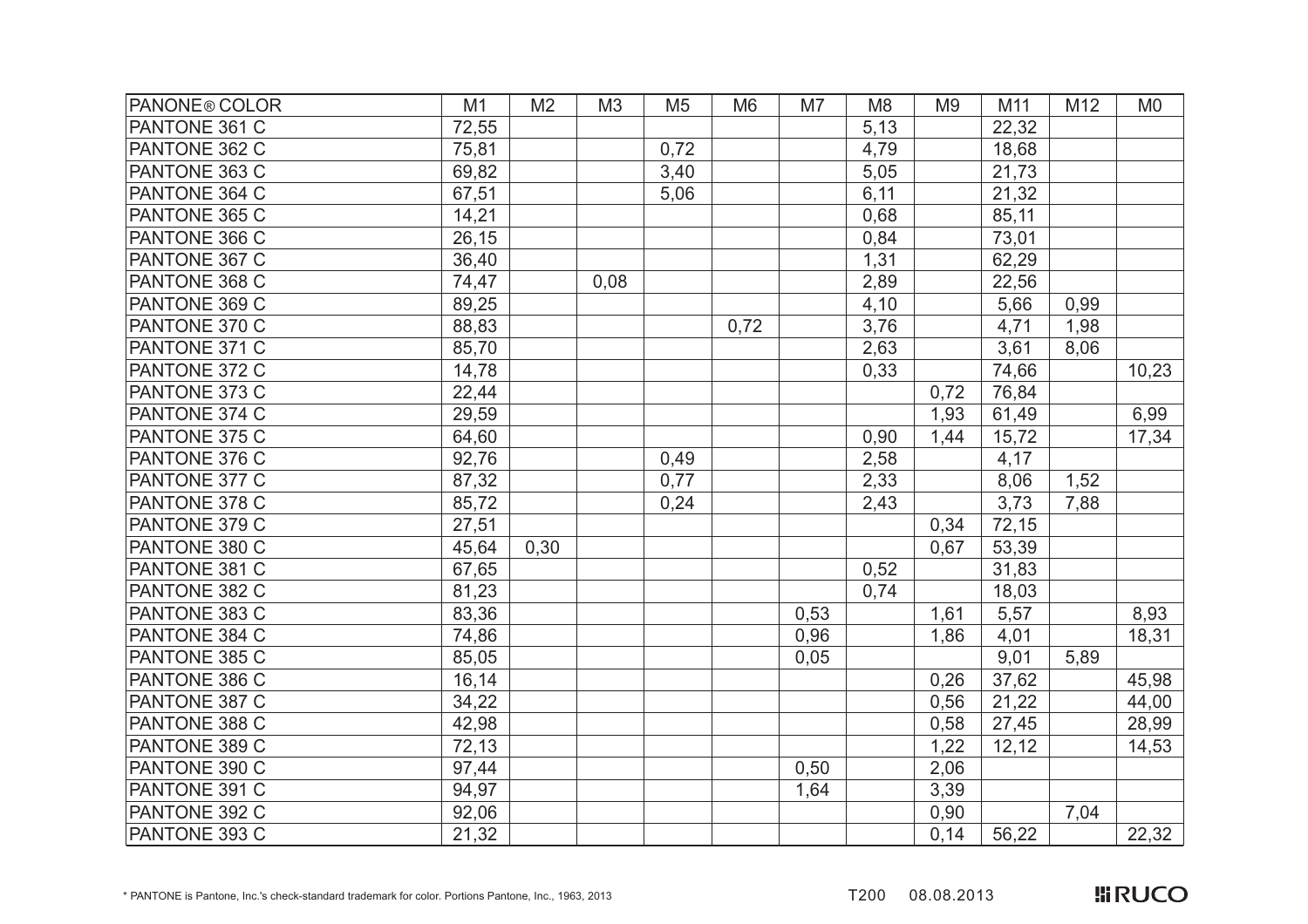| <b>PANONE® COLOR</b> | M1    | M <sub>2</sub> | M <sub>3</sub> | M <sub>5</sub> | M <sub>6</sub> | M7   | M <sub>8</sub> | M <sub>9</sub> | M11   | M12   | M <sub>0</sub> |
|----------------------|-------|----------------|----------------|----------------|----------------|------|----------------|----------------|-------|-------|----------------|
| PANTONE 3935         |       |                |                |                |                |      |                |                |       |       |                |
| PANTONE 394 C        | 33,89 |                |                |                |                |      |                | 0,34           | 21,81 |       | 43,96          |
| PANTONE 3945 C       |       |                |                |                |                |      |                |                |       |       |                |
| PANTONE 395 C        | 63,61 |                |                |                |                |      |                | 0,45           | 21,23 |       | 14,71          |
| PANTONE 3955 C       |       |                |                |                |                |      |                |                |       |       |                |
| PANTONE 396 C        | 99,25 |                |                |                |                |      |                | 0,75           |       |       |                |
| PANTONE 3965 C       |       |                |                |                |                |      |                |                |       |       |                |
| PANTONE 397 C        | 96,65 |                | 0,80           |                |                |      |                | 1,10           |       | 1,45  |                |
| PANTONE 3975 C       |       |                |                |                |                |      |                |                |       |       |                |
| PANTONE 398 C        | 94,91 |                | 1,45           |                |                |      |                | 1,31           |       | 2,33  |                |
| PANTONE 3985 C       |       |                |                |                |                |      |                |                |       |       |                |
| PANTONE 399 C        | 95,03 |                |                |                |                |      |                | 0.70           |       | 4,27  |                |
| PANTONE 3995 C       |       |                |                |                |                |      |                |                |       |       |                |
| PANTONE 400 C        | 2,18  |                |                |                |                | 0,12 |                |                | 96,27 | 1,43  |                |
| PANTONE 401 C        | 3,15  |                |                |                | 0,54           |      |                |                | 93,89 | 2,42  |                |
| PANTONE 402 C        | 4,93  |                |                |                | 1,10           |      |                |                | 90,61 | 3,36  |                |
| PANTONE 403 C        | 13,25 |                |                |                | 2,73           |      |                |                | 77,92 | 6,10  |                |
| PANTONE 404 C        | 22,50 |                |                |                | 5,56           |      |                |                | 62,93 | 9,01  |                |
| PANTONE 405 C        | 23,74 |                |                |                | 5,30           |      |                |                | 59,91 | 11,05 |                |
| PANTONE 406 C        | 1,85  |                |                |                | 0,43           |      |                |                | 96,35 | 1,37  |                |
| PANTONE 407 C        | 4,58  |                |                |                | 1,42           |      |                |                | 91,68 | 2,32  |                |
| <b>PANTONE 408 C</b> | 9,06  |                |                |                | 3,20           |      |                |                | 84,10 | 3,64  |                |
| PANTONE 409 C        | 14,94 |                |                |                | 5,54           |      |                |                | 73,15 | 6,37  |                |
| PANTONE 410 C        | 24,35 |                |                |                | 9,47           |      |                |                | 58,14 | 8,04  |                |
| PANTONE 411 C        | 32,29 |                |                |                | 13,41          |      |                |                | 40,42 | 13,88 |                |
| PANTONE 412 C        | 35,82 |                |                |                | 23,40          |      |                |                | 15,85 | 24,93 |                |
| PANTONE 413 C        | 1,87  |                |                |                |                |      |                |                | 96,62 | 1,51  |                |
| PANTONE 414 C        | 3,36  |                |                |                |                |      |                |                | 94,56 | 2,08  |                |
| PANTONE 415 C        | 7,08  |                |                |                |                |      |                |                | 88,95 | 3,97  |                |
| PANTONE 416 C        | 12,34 |                |                |                |                | 0.79 |                |                | 80,40 | 6,47  |                |
| PANTONE 417 C        | 22,33 |                |                |                |                | 0,92 |                |                | 64,88 | 11,87 |                |
| <b>PANTONE 418 C</b> | 38,81 |                |                |                |                | 2,50 |                |                | 42,05 | 16,64 |                |
| PANTONE 419 C        | 21,32 |                |                |                |                |      |                |                | 5,35  | 73,33 |                |

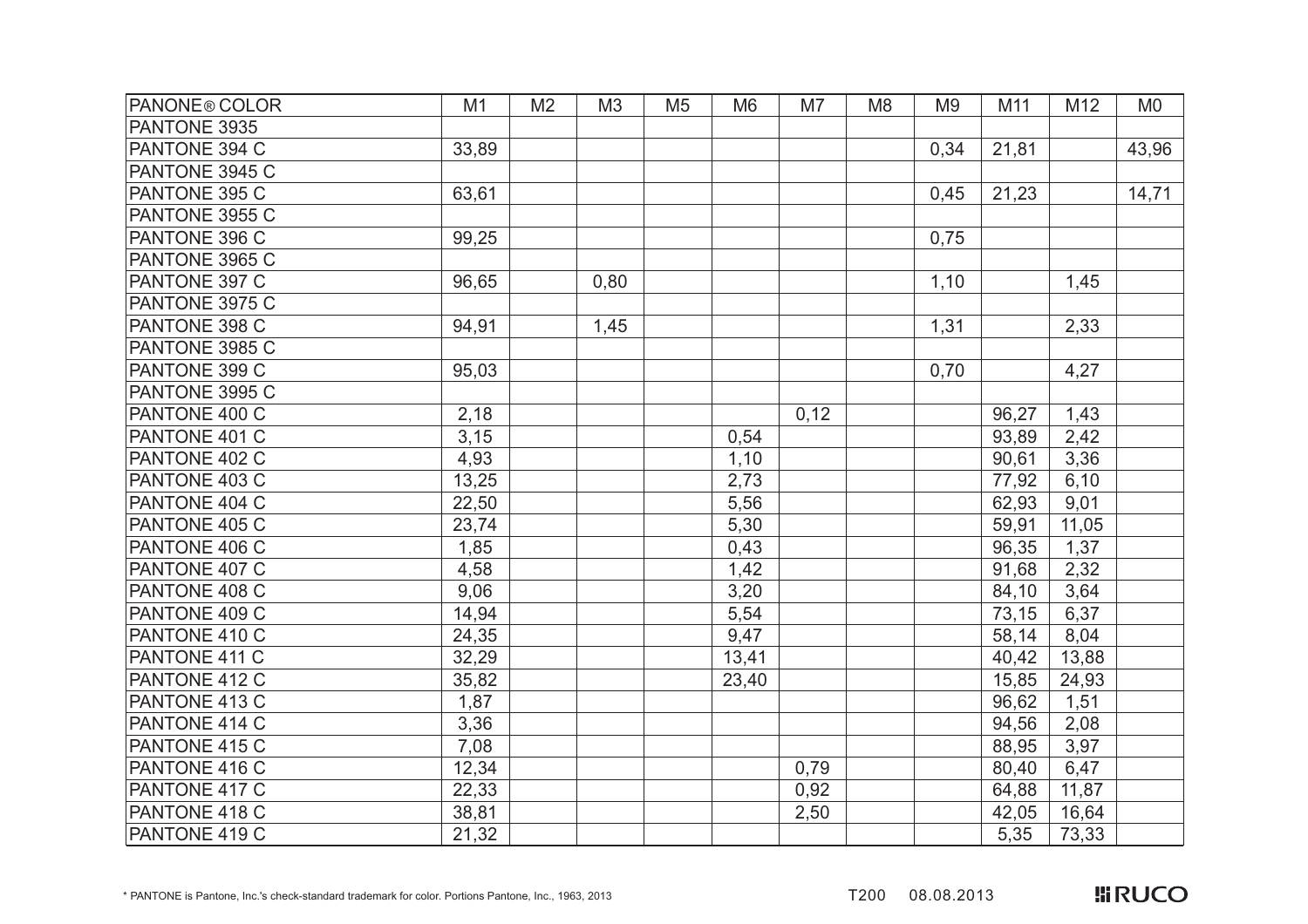| PANONE <sup>®</sup> COLOR | M1    | M <sub>2</sub> | M <sub>3</sub> | M <sub>5</sub> | M <sub>6</sub> | M7   | M <sub>8</sub> | M <sub>9</sub> | M11   | M12   | M <sub>0</sub> |
|---------------------------|-------|----------------|----------------|----------------|----------------|------|----------------|----------------|-------|-------|----------------|
| PANTONE 420 C             | 0,20  |                |                |                |                |      |                |                | 98,92 | 0,88  |                |
| PANTONE 421 C             | 0,74  |                |                |                |                |      |                |                | 97,64 | 1,62  |                |
| PANTONE 422 C             | 1,00  |                |                |                |                |      |                |                | 96,40 | 2,60  |                |
| PANTONE 423 C             | 1,80  |                |                |                |                |      |                |                | 94,26 | 3,94  |                |
| PANTONE 424 C             |       | 2,22           |                |                |                |      |                |                | 89,55 | 8,23  |                |
| PANTONE 425 C             |       | 4,78           |                |                |                |      |                |                | 79,84 | 15,38 |                |
| PANTONE 426 C             | 17,28 |                | 1,76           |                |                |      |                |                | 22,40 | 58,56 |                |
| PANTONE 427 C             | 0,08  |                |                |                |                |      |                |                | 99,16 | 0,76  |                |
| PANTONE 428 C             | 1,52  |                |                | 1,52           |                |      | 0,64           |                | 96,32 |       |                |
| PANTONE 429 C             | 2,60  |                |                | 2,46           |                |      | 1,08           |                | 93,40 | 0,46  |                |
| PANTONE 430 C             | 1,02  |                |                | 0,30           |                |      | 0,90           |                | 92,10 | 5,68  |                |
| PANTONE 431 C             | 12,01 |                |                | 14,07          |                |      | 5,82           |                | 67,22 | 0,88  |                |
| PANTONE 432 C             | 16,85 |                |                | 36,26          |                |      | 15,81          |                | 31,08 |       |                |
| PANTONE 433 C             |       |                | 18,46          | 22,58          |                |      | 31,08          |                | 10,80 | 17,08 |                |
| PANTONE 434 C             |       |                | 1,98           | 0,67           |                |      |                | 0,79           | 96,56 |       |                |
| PANTONE 435 C             |       |                | 3,64           | 1,24           |                |      |                | 1,40           | 93,72 |       |                |
| PANTONE 436 C             |       |                | 5,29           | 2,23           |                |      |                | 2,30           | 90,18 |       |                |
| PANTONE 437 C             |       |                | 29,43          |                |                |      | 4,34           |                | 66,23 |       |                |
| PANTONE 438 C             |       |                | 43,09          | 12,23          |                |      | 8,38           |                | 36,30 |       |                |
| PANTONE 439 C             |       |                | 64,64          |                |                | 3,88 | 11,89          |                | 19,59 |       |                |
| PANTONE 440 C             |       |                | 67,77          |                |                | 5,18 | 15,99          |                | 11,06 |       |                |
| PANTONE 441 C             |       |                | 2,38           |                |                |      |                | 1,46           | 96,16 |       |                |
| PANTONE 442 C             |       |                | 4,04           | 0,70           |                |      |                | 2,78           | 92,48 |       |                |
| PANTONE 443 C             |       |                | 6,93           | 1,17           |                |      |                | 4,60           | 87,30 |       |                |
| PANTONE 444 C             |       |                | 11,50          | 2,14           |                |      |                | 7,26           | 79,06 | 0,04  |                |
| PANTONE 445 C             |       |                | 11,07          | 8,22           |                | 0,42 |                | 12,85          | 28,07 |       | 39,37          |
| PANTONE 446 C             |       |                | 9,89           | 14,97          |                |      |                | 19,39          | 12,75 |       | 43,00          |
| PANTONE 447 C             |       |                | 15,11          | 21,92          |                |      |                | 28,62          | 10,61 |       | 23,74          |
| PANTONE 448 C             | 84,72 |                |                |                |                | 9,21 | 3,23           |                | 2,84  |       |                |
| PANTONE 4485 C            |       |                |                |                |                |      |                |                |       |       |                |
| PANTONE 449 C             | 88,07 |                |                |                |                | 7,31 | 2,47           |                | 2,15  |       |                |
| PANTONE 4495 C            |       |                |                |                |                |      |                |                |       |       |                |
| PANTONE 450 C             | 86,16 |                |                |                |                | 6,83 | 2,42           |                | 4,59  |       |                |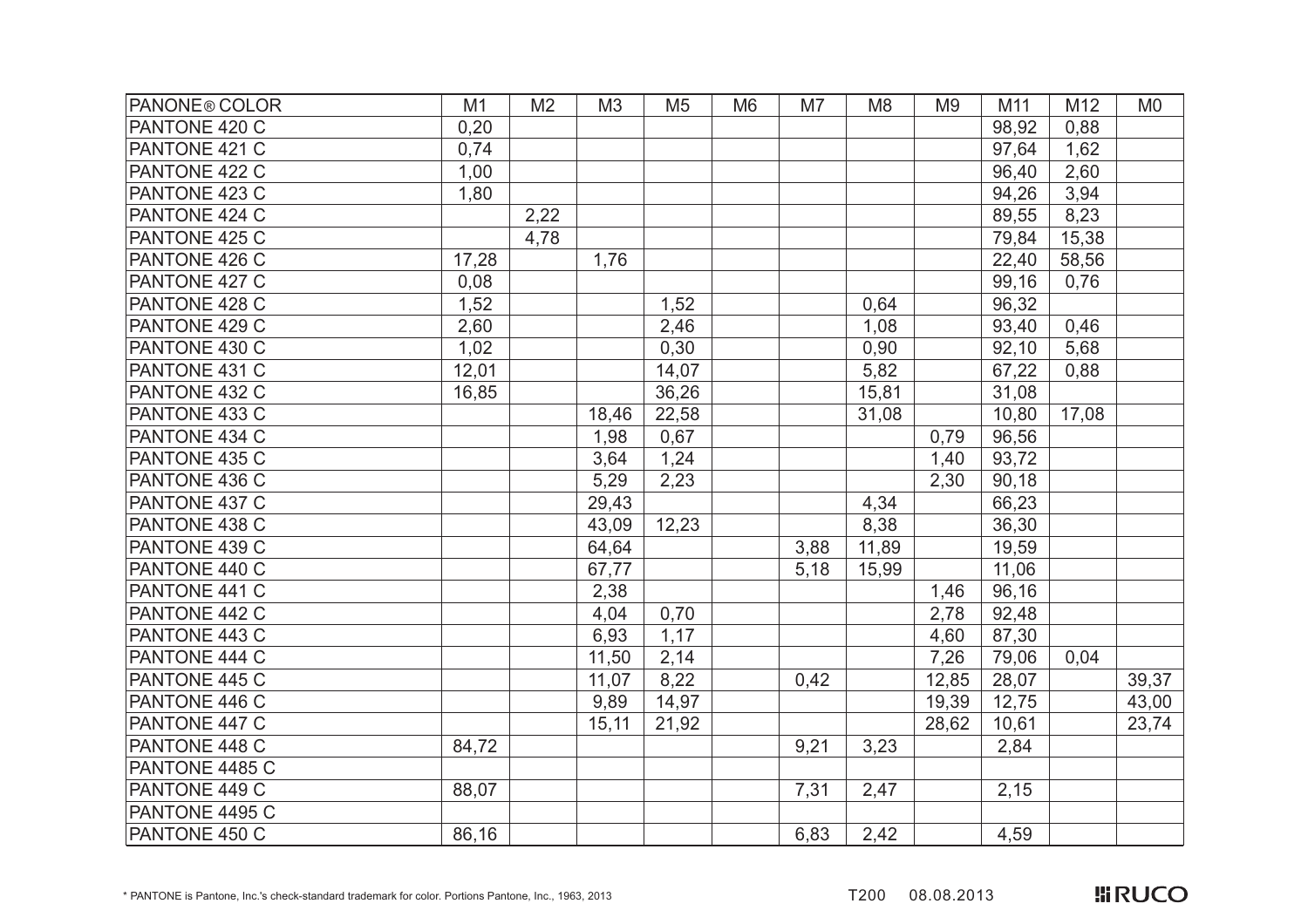| <b>PANONE® COLOR</b> | M1    | M <sub>2</sub> | M3    | M <sub>5</sub> | M <sub>6</sub> | M7   | M <sub>8</sub> | M <sub>9</sub> | M11   | M12  | M <sub>0</sub> |
|----------------------|-------|----------------|-------|----------------|----------------|------|----------------|----------------|-------|------|----------------|
| PANTONE 4505 C       |       |                |       |                |                |      |                |                |       |      |                |
| PANTONE 451 C        | 40,08 |                |       |                |                | 1,34 | 0,65           |                | 57,64 | 0,29 |                |
| PANTONE 4515 C       |       |                |       |                |                |      |                |                |       |      |                |
| PANTONE 452 C        | 23,57 |                |       |                |                | 0,79 | 0,41           |                | 74,98 | 0,25 |                |
| PANTONE 4525 C       |       |                |       |                |                |      |                |                |       |      |                |
| PANTONE 453 C        | 13,22 |                |       |                |                | 0,58 | 0,27           |                | 85,93 |      |                |
| PANTONE 4535 C       |       |                |       |                |                |      |                |                |       |      |                |
| PANTONE 454 C        | 7,17  |                |       |                |                | 0,38 | 0,21           |                | 92,24 |      |                |
| PANTONE 4545 C       |       |                |       |                |                |      |                |                |       |      |                |
| PANTONE 455 C        |       |                | 11,07 | 8,22           |                | 0,42 |                | 12,85          | 28,07 |      | 39,37          |
| PANTONE 456 C        | 59,47 | 13,42          |       |                |                |      |                |                | 23,56 | 3,55 |                |
| PANTONE 457 C        |       |                |       |                |                |      |                |                |       |      |                |
| PANTONE 458 C        |       |                |       |                |                |      |                |                |       |      |                |
| PANTONE 459 C        |       |                |       |                |                |      |                |                |       |      |                |
| PANTONE 460 C        |       |                |       |                |                |      |                |                |       |      |                |
| PANTONE 461 C        |       |                |       |                |                |      |                |                |       |      |                |
| <b>PANTONE 462 C</b> |       |                |       |                |                |      |                |                |       |      |                |
| PANTONE 4625 C       |       |                |       |                |                |      |                |                |       |      |                |
| PANTONE 463 C        | 61,91 |                | 12,86 | 5,70           |                |      |                |                | 11,77 | 7,76 |                |
| PANTONE 4635 C       |       |                |       |                |                |      |                |                |       |      |                |
| PANTONE 464 C        |       |                |       |                |                |      |                |                |       |      |                |
| PANTONE 4645 C       |       |                |       |                |                |      |                |                |       |      |                |
| PANTONE 465 C        | 46,20 |                | 3,02  |                | 4,63           |      | 0,91           |                | 45,24 |      |                |
| PANTONE 4655 C       |       |                |       |                |                |      |                |                |       |      |                |
| PANTONE 466 C        |       |                |       |                |                |      |                |                |       |      |                |
| PANTONE 4665 C       |       |                |       |                |                |      |                |                |       |      |                |
| PANTONE 467 C        | 14,73 |                |       |                |                | 0,55 |                |                | 84,45 | 0,27 |                |
| PANTONE 4675 C       |       |                |       |                |                |      |                |                |       |      |                |
| PANTONE 468 C        | 7,80  |                |       |                | 1,46           |      | 0,14           |                | 90,60 |      |                |
| PANTONE 4685 C       |       |                |       |                |                |      |                |                |       |      |                |
| PANTONE 469 C        | 30,44 |                | 49,99 |                |                |      |                |                | 9,63  | 9,94 |                |
| PANTONE 4695 C       | 49,60 |                |       |                | 35,39          |      |                | 3,73           | 1,89  | 9,39 |                |
| PANTONE 470 C        | 44,69 |                | 26,37 |                |                |      |                |                | 24,99 | 3,95 |                |

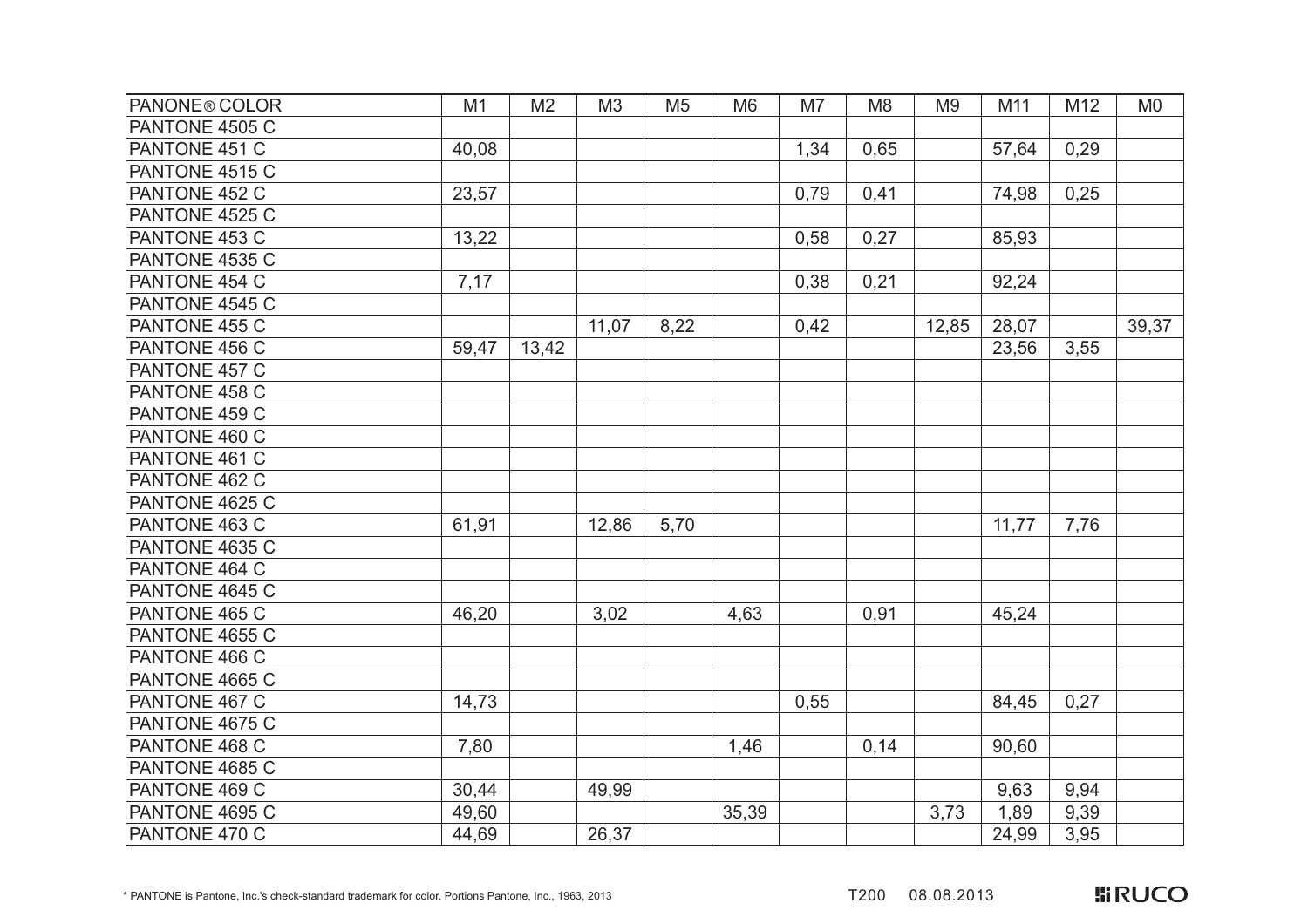| PANONE <sup>®</sup> COLOR | M1    | M <sub>2</sub> | M <sub>3</sub> | M <sub>5</sub> | M <sub>6</sub> | M7   | M <sub>8</sub> | M <sub>9</sub> | M11   | M12   | M <sub>0</sub> |
|---------------------------|-------|----------------|----------------|----------------|----------------|------|----------------|----------------|-------|-------|----------------|
| PANTONE 4705 C            | 51,30 |                |                |                | 20,09          |      | 0,60           |                | 22,42 | 5,59  |                |
| PANTONE 471 C             | 42,40 |                | 29,36          |                |                |      | 0,41           |                | 26,07 | 1,76  |                |
| PANTONE 4715 C            | 35,87 |                |                |                | 11,19          |      |                |                | 49,31 | 3,63  |                |
| PANTONE 472 C             | 24,79 |                |                |                | 3,98           | 0,28 |                |                | 70,95 |       |                |
| PANTONE 4725 C            | 19,00 |                |                |                | 5,59           |      |                |                | 73,14 | 2,27  |                |
| PANTONE 473 C             | 6,37  |                |                |                | 1,73           |      |                |                | 91,90 |       |                |
| PANTONE 4735 C            | 8,99  |                |                |                | 3,03           |      |                |                | 86,53 | 1,45  |                |
| PANTONE 474 C             | 6,31  |                |                |                | 1,46           |      |                |                | 92,23 |       |                |
| PANTONE 4745 C            | 5,01  |                |                |                | 1,64           |      |                |                | 92,59 | 0,76  |                |
| PANTONE 475 C             | 3,68  |                |                |                | 1,13           |      |                |                | 95,19 |       |                |
| PANTONE 4755 C            | 2,96  |                |                |                | 1,04           |      |                |                | 95,52 | 0,48  |                |
| PANTONE 476 C             | 54,32 |                |                |                | 24,21          |      |                | 1,87           | 4,92  | 14,68 |                |
| PANTONE 477 C             | 52,60 |                |                |                | 30,14          |      |                | 3,30           | 4,97  | 8,99  |                |
| PANTONE 478 C             | 54,21 |                |                |                | 30,70          |      |                | 2,60           | 6,61  | 5,88  |                |
| PANTONE 479 C             | 38,31 |                |                |                | 12,73          |      | 1,27           |                | 47,69 |       |                |
| PANTONE 480 C             | 11,22 |                |                |                | 4,20           |      | 0,47           |                | 84,11 |       |                |
| PANTONE 481 C             | 6,50  |                |                |                | 2,56           |      | 0,30           |                | 90,64 |       |                |
| PANTONE 482 C             | 4,27  |                |                |                | 1,64           |      | 0,21           |                | 93,88 |       |                |
| PANTONE 483 C             | 53,08 |                |                |                | 36,30          |      |                | 1,73           |       | 8,89  |                |
| PANTONE 484 C             | 52,31 |                |                |                | 43,31          |      |                |                |       | 4,38  |                |
| PANTONE 485 C             | 52,39 |                |                | 39,49          |                |      |                |                | 7,80  | 0,32  |                |
| PANTONE 486 C             | 21,36 |                |                |                | 9,67           |      |                | 0,13           | 68,84 |       |                |
| PANTONE 487 C             | 13,60 |                |                |                | 6,17           |      |                | 0,09           | 80,14 |       |                |
| PANTONE 488 C             | 6,43  |                |                |                | 3,13           |      |                | 0,03           | 90,41 |       |                |
| PANTONE 489 C             | 4,86  |                |                |                | 2,14           |      | 0,02           |                | 92,98 |       |                |
| PANTONE 490 C             |       |                | 50,15          |                | 29,81          |      | 3,99           |                | 16,05 |       |                |
| PANTONE 491 C             |       |                | 45,54          |                | 29,17          |      | 2,16           |                | 23,13 |       |                |
| PANTONE 492 C             |       |                | 45,66          |                | 26,36          |      | 1,52           |                | 26,46 |       |                |
| PANTONE 493 C             |       |                | 9,29           |                | 4,81           |      | 0,32           |                | 85,58 |       |                |
| PANTONE 494 C             |       |                | 4,06           |                | 2,36           |      | 0,16           |                | 93,42 |       |                |
| PANTONE 495 C             |       |                | 1,92           |                | 1,20           |      | 0, 10          |                | 96,78 |       |                |
| PANTONE 496 C             |       |                | 1,57           |                | 0,63           |      | 0,07           |                | 97,73 |       |                |
| PANTONE 497 C             |       |                | 40,27          |                | 32,14          |      |                | 10,54          | 17,05 |       |                |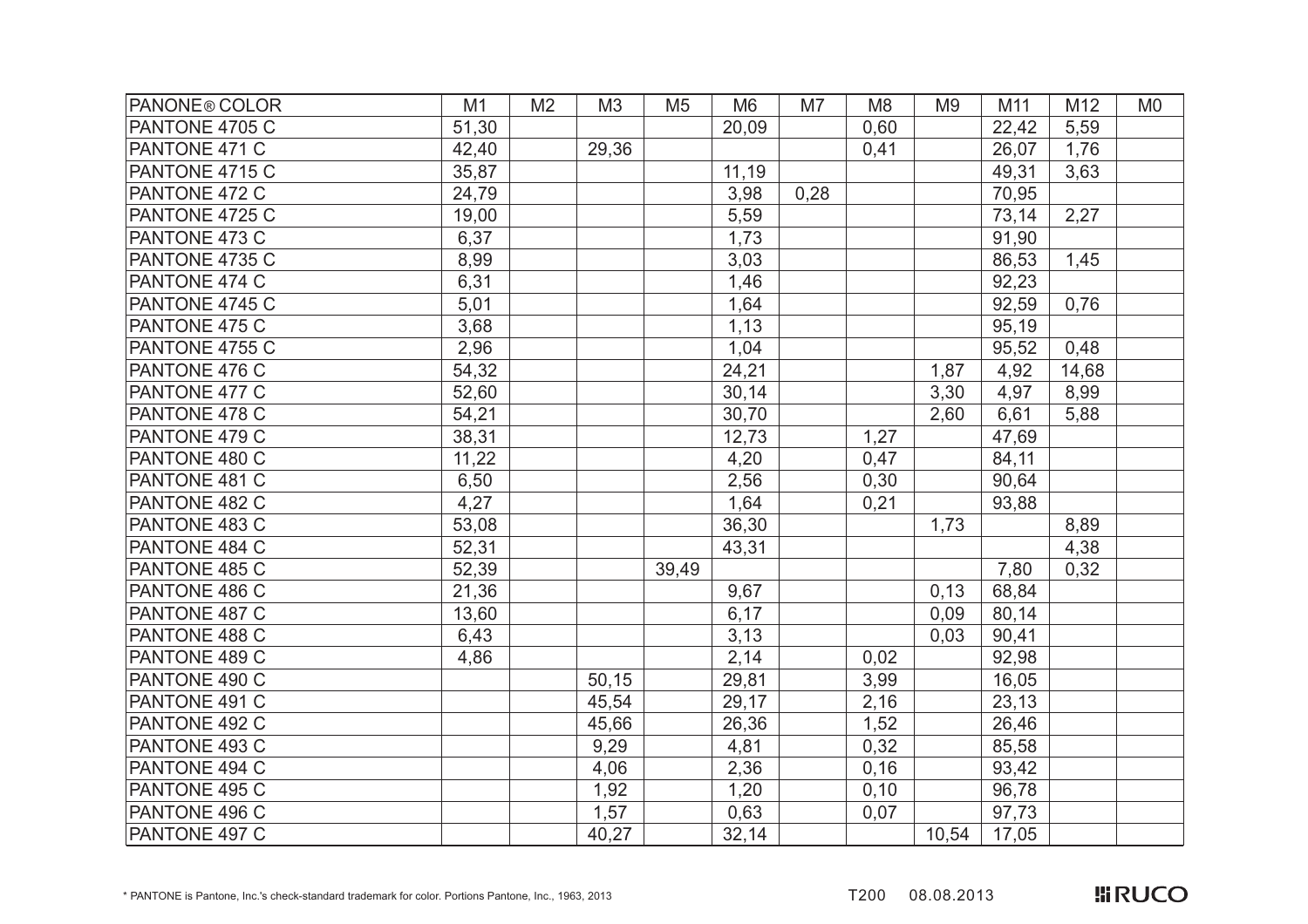| <b>PANONE® COLOR</b> | M1    | M <sub>2</sub> | M <sub>3</sub> | M <sub>5</sub><br>M <sub>6</sub> | M7 | M <sub>8</sub> | M <sub>9</sub> | M11   | M12  | M <sub>0</sub> |
|----------------------|-------|----------------|----------------|----------------------------------|----|----------------|----------------|-------|------|----------------|
| PANTONE 4975 C       |       |                |                |                                  |    |                |                |       |      |                |
| PANTONE 498 C        |       |                | 44,10          | 25,31                            |    |                | 6,37           | 24,22 |      |                |
| PANTONE 4985 C       |       |                |                |                                  |    |                |                |       |      |                |
| PANTONE 499 C        |       |                | 40,49          | 23,36                            |    |                | 4,70           | 31,45 |      |                |
| PANTONE 4995 C       |       |                |                |                                  |    |                |                |       |      |                |
| PANTONE 500 C        |       |                | 8,66           | 3,70                             |    |                | 0,92           | 86,72 |      |                |
| PANTONE 5005 C       |       |                |                |                                  |    |                |                |       |      |                |
| PANTONE 501 C        |       |                | 4,26           | 1,58                             |    |                | 0,51           | 93,65 |      |                |
| PANTONE 5015 C       |       |                |                |                                  |    |                |                |       |      |                |
| PANTONE 502 C        |       |                | 2,54           | 0,94                             |    |                | 0,32           | 96,20 |      |                |
| PANTONE 5025 C       |       |                |                |                                  |    |                |                |       |      |                |
| PANTONE 503 C        |       |                | 2,10           | 0,42                             |    |                | 0,30           | 97,18 |      |                |
| PANTONE 5035 C       |       |                |                |                                  |    |                |                |       |      |                |
| PANTONE 504 C        |       |                | 30,19          | 52,50                            |    |                | 13,13          | 4,18  |      |                |
| PANTONE 505 C        |       |                | 31,12          | 49,77                            |    |                | 8,36           | 10,75 |      |                |
| PANTONE 506 C        |       |                | 22,76          | 44,46                            |    |                | 4,71           | 28,07 |      |                |
| PANTONE 507 C        |       |                | 3,92           | 5,00                             |    |                | 0,45           | 90,63 |      |                |
| PANTONE 508 C        |       |                | 2,16           | 2,65                             |    |                | 0,30           | 94,89 |      |                |
| PANTONE 509 C        |       |                | 1,48           | 1,72                             |    |                | 0,20           | 96,60 |      |                |
| PANTONE 510 C        |       |                | 1,20           | 1,02                             |    |                | 0,18           | 97,60 |      |                |
| PANTONE 511 C        |       |                | 12,55          | 58,63                            |    |                | 8,52           | 20,30 |      |                |
| PANTONE 5115 C       | 14,21 |                |                | 53,66                            |    |                | 2,86           | 20,53 | 8,74 |                |
| PANTONE 512 C        |       |                | 3,51           | 51,27                            |    |                | 2,88           | 42,34 |      |                |
| PANTONE 5125 C       | 13,04 |                |                | 38,81                            |    |                | 1,43           | 41,92 | 4,80 |                |
| PANTONE 513 C        |       |                | 3,06           | 55,17                            |    |                | 4,00           |       |      | 37,77          |
| PANTONE 5135 C       | 11,05 |                |                | 26,13                            |    |                | 1,30           | 58,32 | 3,20 |                |
| PANTONE 514 C        |       |                | 0,32           | 8,44                             |    |                | 0,30           | 90,76 | 0,18 |                |
| PANTONE 5145 C       | 4,85  |                |                | 12,33                            |    |                | 0,52           | 80,15 | 2,15 |                |
| PANTONE 515 C        |       |                | 0,32           | 3,30                             |    |                | 0,12           | 96,06 | 0,20 |                |
| PANTONE 5155 C       |       |                | 0,50           | 1,88                             |    |                |                | 96,49 | 1,13 |                |
| PANTONE 516 C        |       |                | 0,25           | 1,99                             |    |                | 0,09           | 97,55 | 0,12 |                |
| PANTONE 5165 C       |       |                |                | 1,12                             |    |                |                | 71,76 | 0,72 | 26,40          |
| PANTONE 517 C        |       |                | 0,42           | 1,34                             |    |                | 0,06           | 98,18 |      |                |

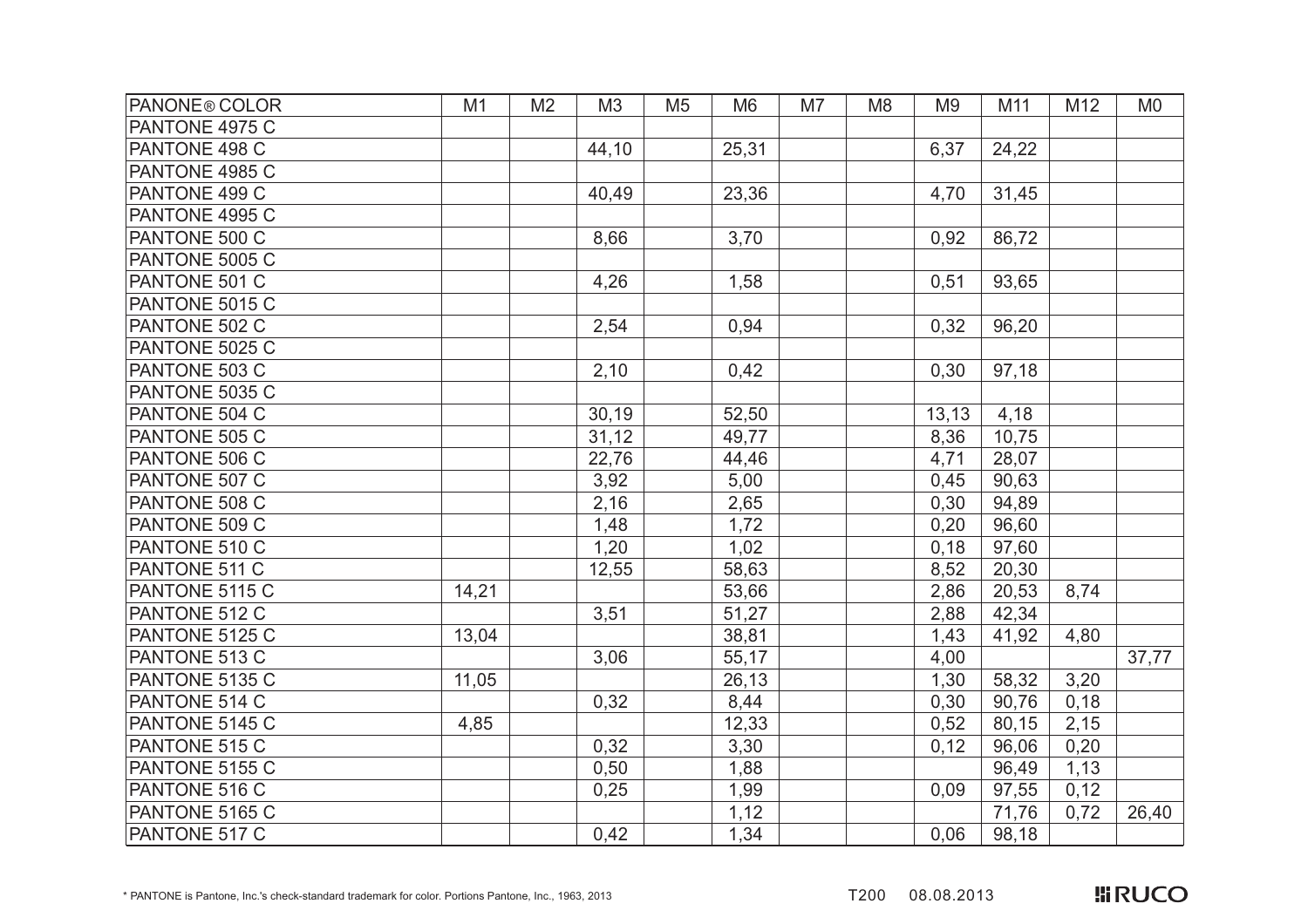| <b>PANONE® COLOR</b> | M1    | M <sub>2</sub> | M <sub>3</sub> | M <sub>5</sub> | M <sub>6</sub> | M7    | M <sub>8</sub> | M <sub>9</sub> | M11   | M12   | M <sub>0</sub> |
|----------------------|-------|----------------|----------------|----------------|----------------|-------|----------------|----------------|-------|-------|----------------|
| PANTONE 5175 C       |       |                |                |                | 1,06           |       |                |                | 37,02 | 0,67  | 61,25          |
| PANTONE 518          |       |                | 14,28          |                | 46,11          |       |                | 10,18          | 26,67 | 2,76  |                |
| PANTONE 5185 C       | 15,81 |                | 29,36          |                |                | 12,37 |                |                | 38,05 | 4,41  |                |
| PANTONE 519 C        | 2,49  |                | 6,82           |                | 62,09          |       |                | 8,69           | 19,91 |       |                |
| PANTONE 5195 C       | 10,52 |                | 18,38          |                |                | 6,70  |                |                | 61,46 | 2,94  |                |
| PANTONE 520 C        | 4,69  |                |                |                | 63,54          |       |                | 6,26           | 25,05 | 0,46  |                |
| PANTONE 5205 C       | 6,87  |                | 12,22          |                |                | 4,60  |                |                | 74,35 | 1,96  |                |
| PANTONE 521 C        | 2,15  |                |                |                | 13,37          |       |                | 1,43           | 82,85 | 0,20  |                |
| PANTONE 5215 C       | 2,43  |                | 1,97           |                |                | 1,31  |                |                | 93,07 | 1,22  |                |
| PANTONE 522 C        | 0,80  |                |                |                | 5,42           |       |                | 0,72           | 92,56 | 0,50  |                |
| PANTONE 5225 C       | 1,01  |                | 0,91           |                |                | 0,54  |                |                | 96,86 | 0,68  |                |
| PANTONE 523 C        | 0,72  |                |                |                | 2,87           |       |                | 0,44           | 95,73 | 0,24  |                |
| PANTONE 5235 C       | 0,85  |                | 0,46           |                |                | 0,38  |                |                | 97,97 | 0,34  |                |
| PANTONE 524 C        | 0,46  |                |                |                | 1,60           |       |                | 0,28           | 97,50 | 0,16  |                |
| PANTONE 5245 C       | 0,75  |                | 0,09           |                |                | 0,28  |                |                | 98,69 | 0,19  |                |
| PANTONE 525 C        |       |                |                |                | 48,74          | 3,15  | 0,59           |                | 41,23 | 6,29  |                |
| PANTONE 5255 C       |       |                | 11,97          |                |                | 26,53 |                |                | 32,49 | 29,01 |                |
| PANTONE 526 C        | 0,19  |                |                |                | 44,81          | 5,58  |                |                | 48,38 | 1,04  |                |
| PANTONE 5265 C       |       | 20,46          |                |                |                | 15,77 | 4,50           |                | 59,27 |       |                |
| PANTONE 527 C        |       |                |                |                | 24,56          | 5,00  |                | 2,00           |       |       | 68,44          |
| PANTONE 5275 C       |       | 13, 13         |                |                |                | 8,10  | 3,00           |                | 75,77 |       |                |
| PANTONE 528 C        |       | 0,32           |                |                | 5,48           | 0,88  | 0,26           |                | 93,06 |       |                |
| PANTONE 5285 C       |       |                |                |                |                | 1,48  |                |                | 95,13 | 3,39  |                |
| PANTONE 529 C        |       |                |                | 0,82           |                | 0,82  |                |                | 86,24 |       | 12,12          |
| PANTONE 5295 C       |       |                |                |                |                | 0,41  | 0,06           |                | 98,45 | 1,08  |                |
| PANTONE 530 C        |       |                |                | 0,54           |                | 0,54  |                |                | 93,42 |       | 5,50           |
| PANTONE 5305 C       |       |                |                |                |                | 0,16  |                |                | 98,84 | 1,00  |                |
| PANTONE 531 C        |       |                |                | 0,64           |                | 0,35  |                |                | 92,55 |       | 6,46           |
| PANTONE 5315 C       |       |                |                |                |                | 0,08  |                |                | 59,29 | 0,47  | 40,16          |
| PANTONE 532 C        |       |                |                | 26,18          | 16,00          |       |                | 29,09          | 20,00 | 8,73  |                |
| PANTONE 533 C        |       |                |                | 12,12          | 38,39          |       |                | 27,27          | 20,69 | 1,53  |                |
| PANTONE 534 C        |       |                |                | 11,18          | 30,53          |       | 0,50           | 25,16          |       |       | 32,63          |
| PANTONE 535 C        | 2,44  |                |                |                |                | 1,56  |                | 1,73           | 94,27 |       |                |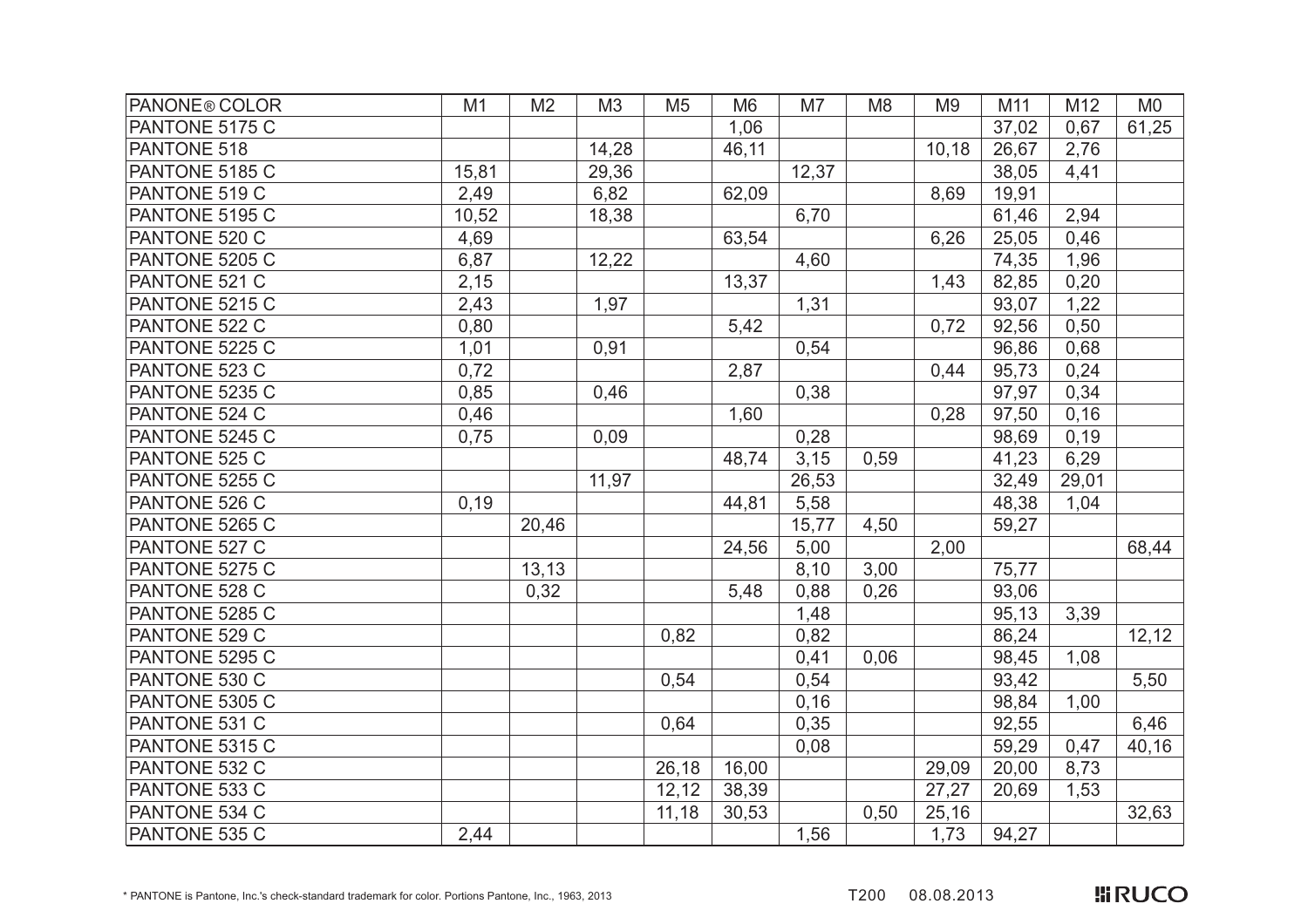| PANONE <sup>®</sup> COLOR | M1    | M <sub>2</sub> | M <sub>3</sub> | M <sub>5</sub> | M <sub>6</sub> | M7    | M <sub>8</sub> | M <sub>9</sub> | M11   | M12  | M <sub>0</sub> |
|---------------------------|-------|----------------|----------------|----------------|----------------|-------|----------------|----------------|-------|------|----------------|
| PANTONE 536 C             | 1,94  |                |                |                |                | 1,08  |                | 1,18           | 95,80 |      |                |
| PANTONE 537 C             | 1,33  |                |                |                |                | 0,57  |                | 0,61           | 97,49 |      |                |
| PANTONE 538 C             | 1,04  |                |                |                |                | 0,38  |                | 0,42           | 98,16 |      |                |
| PANTONE 539 C             | 15,38 |                |                | 28,34          |                |       | 56,28          |                |       |      |                |
| PANTONE 5395 C            |       |                |                |                |                |       |                |                |       |      |                |
| PANTONE 540 C             | 17,91 |                |                |                |                | 6,15  | 68,11          |                | 7,83  |      |                |
| PANTONE 5405 C            | 11,00 |                |                | 0,77           |                | 2,60  | 3,19           |                | 82,44 |      |                |
| PANTONE 541 C             | 8,28  |                |                |                |                | 3,65  | 70,33          | 0,18           | 17,56 |      |                |
| PANTONE 5415 C            | 11,14 |                |                | 0,26           |                | 2,62  | 3,22           |                | 82,76 |      |                |
| PANTONE 542 C             |       |                |                |                |                | 0,62  | 1,75           | 0,08           | 97,03 | 0,52 |                |
| PANTONE 5425 C            | 6,41  |                |                |                |                | 1,47  | 1,71           |                | 90,41 |      |                |
| PANTONE 543 C             | 0,66  |                |                |                |                | 0,40  | 0,90           |                | 98,04 |      |                |
| PANTONE 5435 C            | 0,56  |                |                |                |                | 0,24  | 0,43           |                | 97,99 | 0,78 |                |
| PANTONE 544 C             | 0,26  |                |                |                |                | 0,26  | 0,46           |                | 99,02 |      |                |
| PANTONE 5445 C            | 0,32  |                |                |                |                | 0,10  | 0,22           |                | 98,74 | 0,62 |                |
| PANTONE 545 C             | 0,24  |                |                |                |                | 0,18  | 0,34           |                | 99,24 |      |                |
| PANTONE 5455 C            | 0,36  |                |                |                |                | 0,09  | 0,25           |                | 98,85 | 0,45 |                |
| PANTONE 546 C             |       |                |                |                |                |       |                |                |       |      |                |
| PANTONE 5463 C            |       |                |                |                |                |       |                |                |       |      |                |
| PANTONE 5467 C            | 66,49 |                |                |                |                | 10,73 | 10,68          |                | 12,10 |      |                |
| PANTONE 547 C             | 32,29 |                |                |                |                | 5,36  | 57,01          |                | 4,13  | 1,21 |                |
| PANTONE 5477 C            | 41,59 |                |                |                |                | 5,10  | 5,66           |                | 46,88 | 0,77 |                |
| PANTONE 5473 C            | 30,96 |                | 0,60           |                |                | 4,17  | 19,94          |                | 44,33 |      |                |
| PANTONE 548 C             | 25,30 |                |                |                | 5,45           |       | 61,04          |                | 4,81  | 3,40 |                |
| PANTONE 5483 C            | 12,67 |                |                |                |                | 1,85  | 5,83           |                | 79,22 | 0,43 |                |
| PANTONE 5487 C            | 22,65 |                |                |                |                | 2,35  | 2,88           |                | 69,75 | 2,37 |                |
| PANTONE 549 C             | 3,18  |                |                |                |                | 0,93  | 2,06           |                | 93,83 |      |                |
| PANTONE 5493 C            | 4,27  |                |                | 3,22           |                |       | 2,82           |                | 89,69 |      |                |
| PANTONE 5497 C            | 12,98 |                |                |                |                | 1,34  | 1,34           | 0,19           | 84,15 |      |                |
| PANTONE 550 C             | 1,74  |                |                |                |                | 0,50  | 0,94           |                | 96,82 |      |                |
| PANTONE 5503 C            | 2,80  |                |                |                |                | 0,46  | 1,02           |                | 95,72 |      |                |
| PANTONE 5507 C            | 6,20  |                |                |                |                | 0,80  | 0,82           |                | 92,18 |      |                |
| PANTONE 551 C             | 1,11  |                |                |                |                | 0,30  | 0,58           |                | 97,90 | 0,11 |                |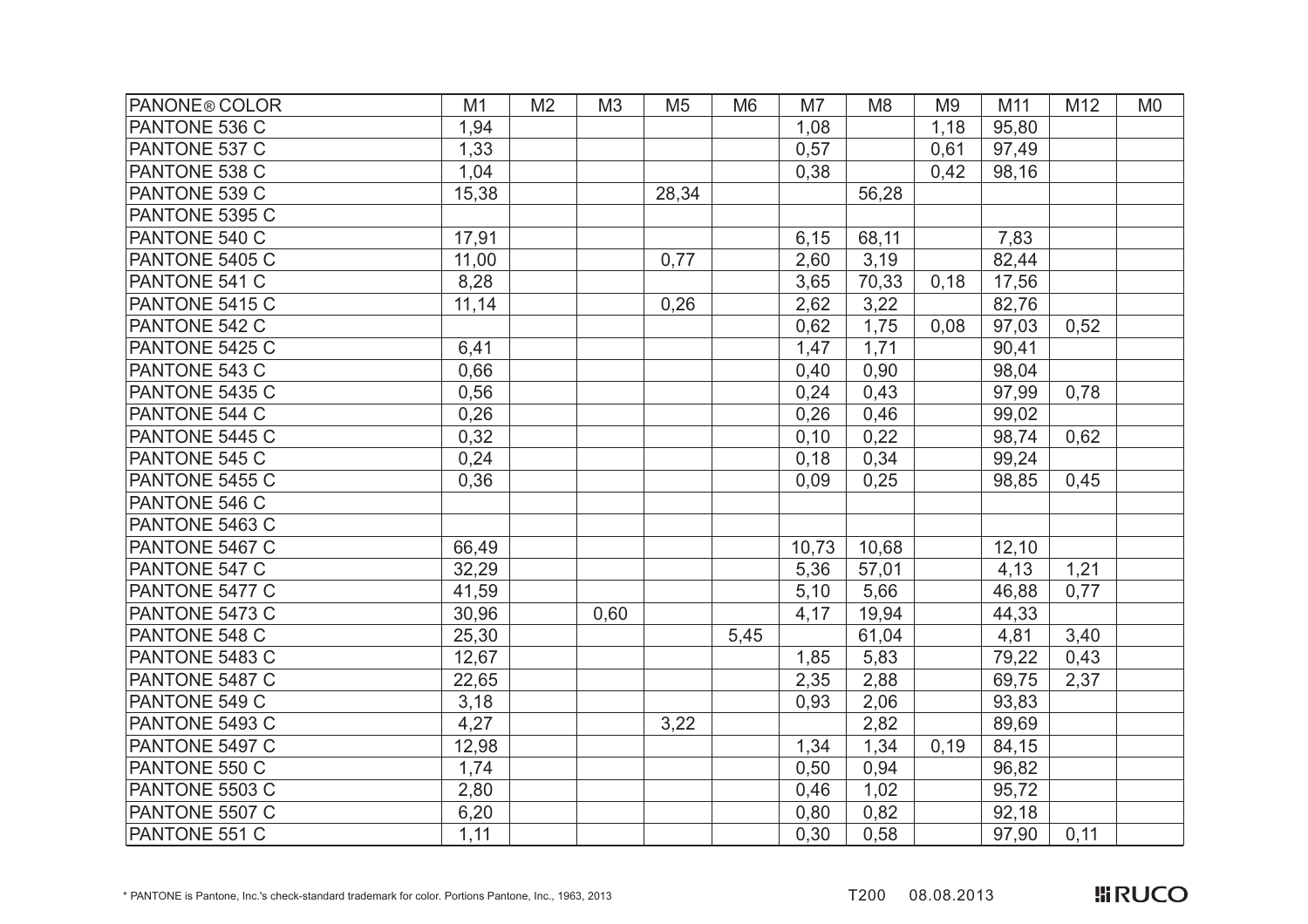| <b>PANONE® COLOR</b> | M1     | M <sub>2</sub> | M3 | M <sub>5</sub> | M <sub>6</sub> | M7   | M <sub>8</sub> | M <sub>9</sub> | M11   | M12   | M <sub>0</sub> |
|----------------------|--------|----------------|----|----------------|----------------|------|----------------|----------------|-------|-------|----------------|
| PANTONE 5513 C       | 3,38   |                |    |                |                | 0,44 | 0,84           |                | 95,34 |       |                |
| PANTONE 5517 C       | 4,59   |                |    |                |                | 0,56 | 0,46           |                | 94,39 |       |                |
| PANTONE 552 C        | 0,62   |                |    |                |                | 0,18 | 0,38           |                | 98,71 | 0,11  |                |
| PANTONE 5523 C       | 0,67   |                |    |                |                |      | 0,30           | 0,08           | 98,16 | 0,79  |                |
| PANTONE 5527 C       | 2,90   |                |    |                |                | 0,31 | 0,24           | 0,05           | 96,50 |       |                |
| PANTONE 553 C        | 65,71  |                |    |                |                | 6,07 | 7,72           |                | 20,50 |       |                |
| PANTONE 5535 C       | 34,84  |                |    |                |                |      |                | 19,24          | 13,81 | 32,11 |                |
| PANTONE 554 C        | 62,05  |                |    |                |                | 3,36 | 10,77          |                | 23,82 |       |                |
| PANTONE 5545 C       | 17,96  |                |    |                |                |      |                | 7,32           | 63,35 | 11,37 |                |
| PANTONE 555 C        | 56,99  |                |    |                |                | 1,76 | 8,08           |                | 33,17 |       |                |
| PANTONE 5555 C       | 11, 11 |                |    |                |                |      |                | 4,48           | 77,48 | 6,93  |                |
| PANTONE 556 C        | 14,89  |                |    |                |                | 1,25 | 3,47           |                |       |       | 80,39          |
| PANTONE 5565 C       | 4,67   |                |    |                |                |      |                | 2,00           | 90,16 | 3,17  |                |
| <b>PANTONE 557 C</b> | 9,24   |                |    |                |                | 0,70 | 2,04           |                |       |       | 88,02          |
| PANTONE 5575 C       | 2,91   |                |    |                |                |      |                | 1,06           | 94,09 | 1,94  |                |
| PANTONE 558 C        | 4,90   |                |    |                |                | 0,34 | 0,76           |                | 94,00 |       |                |
| PANTONE 5585 C       | 1,85   |                |    |                |                |      |                | 0,60           | 96,29 | 1,26  |                |
| PANTONE 559 C        | 4,34   |                |    |                |                | 0,24 | 0,54           |                | 94,88 |       |                |
| PANTONE 5595 C       | 1,42   |                |    |                |                |      |                | 0,34           | 97,40 | 0,84  |                |
| PANTONE 560 C        |        |                |    |                |                |      |                |                |       |       |                |
| PANTONE 5605 C       | 75,24  |                |    |                |                | 9,22 | 11,68          |                | 3,86  |       |                |
| PANTONE 561 C        |        |                |    |                |                |      |                |                |       |       |                |
| PANTONE 5615 C       | 32,73  |                |    |                |                | 2,62 | 3,25           |                | 61,40 |       |                |
| PANTONE 562 C        |        |                |    |                |                |      |                |                |       |       |                |
| PANTONE 5625 C       | 23,18  |                |    |                |                | 1,90 | 2,50           |                | 72,42 |       |                |
| PANTONE 563 C        |        |                |    |                |                |      |                |                |       |       |                |
| PANTONE 5635 C       | 8,27   |                |    |                |                | 1,14 |                | 1,73           | 88,86 |       |                |
| PANTONE 564 C        |        |                |    |                |                |      |                |                |       |       |                |
| PANTONE 5645 C       | 5,01   |                |    |                |                | 0,83 |                | 1,04           | 93,12 |       |                |
| PANTONE 565 C        |        |                |    |                |                |      |                |                |       |       |                |
| PANTONE 5655 C       | 4,65   |                |    |                |                | 0,62 |                | 0,91           | 93,82 |       |                |
| PANTONE 566 C        |        |                |    |                |                |      |                |                |       |       |                |
| PANTONE 5665 C       | 4,11   |                |    |                |                | 0,54 |                | 0,73           | 94,62 |       |                |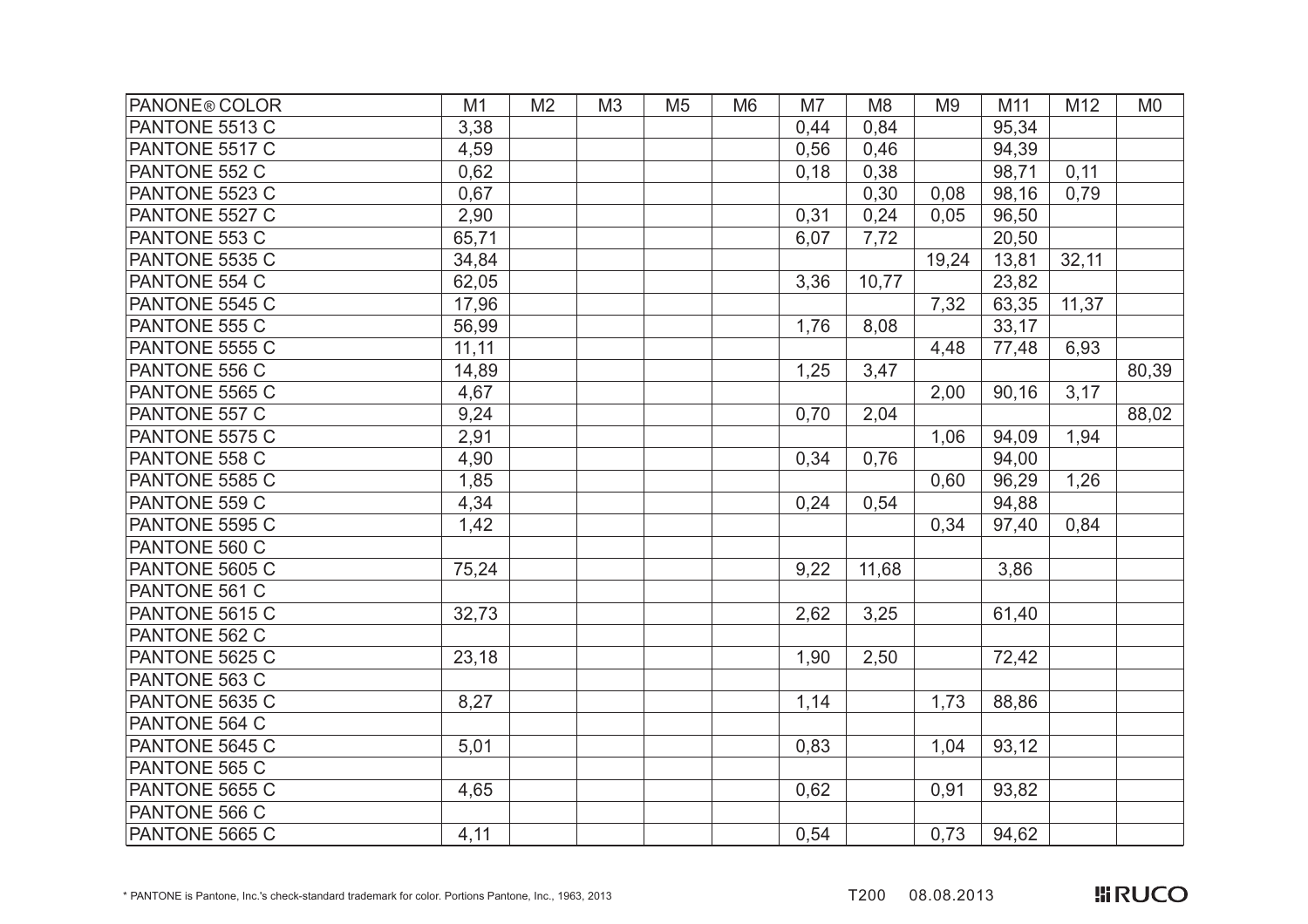| PANONE® COLOR  | M1     | M <sub>2</sub> | M <sub>3</sub> | M <sub>5</sub> | M <sub>6</sub> | M7   | M <sub>8</sub> | M <sub>9</sub> | M11   | M12   | M <sub>0</sub> |
|----------------|--------|----------------|----------------|----------------|----------------|------|----------------|----------------|-------|-------|----------------|
| PANTONE 567 C  | 14,35  |                |                | 27,26          |                |      |                | 47,10          | 11,29 |       |                |
| PANTONE 568 C  | 9,74   |                |                | 10,96          |                |      |                | 34,80          | 44,50 |       |                |
| PANTONE 569 C  | 5,28   |                |                | 6,46           |                |      |                | 38,52          | 49,74 |       |                |
| PANTONE 570 C  | 1,36   |                |                | 1,41           |                |      |                | 3,31           | 93,92 |       |                |
| PANTONE 571 C  | 0,64   |                |                | 0,55           |                |      |                | 1,47           | 97,34 |       |                |
| PANTONE 572 C  | 0,62   |                |                | 0,40           |                |      |                | 1,15           | 97,83 |       |                |
| PANTONE 573 C  | 0,72   |                |                | 0,38           |                |      |                | 0,86           | 98,04 |       |                |
| PANTONE 574 C  | 84,90  |                |                |                |                | 4,54 | 4,97           |                | 5,59  |       |                |
| PANTONE 5743 C | 82,90  |                |                |                |                | 4,69 | 4,54           |                | 1,36  | 6,51  |                |
| PANTONE 5747 C | 77,12  |                |                | 1,48           |                |      | 1,93           |                |       | 19,47 |                |
| PANTONE 575 C  | 71,99  |                |                |                |                | 1,60 | 3,06           |                | 23,35 |       |                |
| PANTONE 5753 C | 74,49  |                |                |                |                | 3,56 | 3,23           |                | 17,56 | 1,16  |                |
| PANTONE 5757 C | 68,52  |                |                | 7,94           |                |      | 3,60           |                | 19,94 |       |                |
| PANTONE 576 C  | 60,53  |                |                |                |                | 0,70 | 2,39           |                | 36,38 |       |                |
| PANTONE 5763 C | 57,57  |                |                |                | 6,03           |      | 2,24           |                | 31,59 | 2,57  |                |
| PANTONE 5767 C | 50,70  |                |                | 4,61           |                |      | 2,12           |                | 42,57 |       |                |
| PANTONE 577 C  | 16,66  |                |                |                |                | 0,24 | 0,79           |                | 82,31 |       |                |
| PANTONE 5773 C | 38,24  |                |                |                | 3,57           |      | 1,53           |                | 54,94 | 1,72  |                |
| PANTONE 5777 C | 35,38  |                |                | 2,81           |                |      | 1,46           |                | 60,35 |       |                |
| PANTONE 578 C  | 12,41  |                |                |                |                | 0,20 | 0,58           |                | 86,81 |       |                |
| PANTONE 5783 C | 19,57  |                |                |                | 1,98           |      | 0,89           |                | 76,68 | 0,88  |                |
| PANTONE 5787 C | 13,51  |                |                | 1,36           |                |      | 0,69           |                | 84,44 |       |                |
| PANTONE 579 C  | 9,20   |                |                |                |                | 0,15 | 0,46           |                | 90,19 |       |                |
| PANTONE 5793 C | 10,48  |                |                |                |                | 0,56 | 0,50           |                | 88,32 | 0,14  |                |
| PANTONE 5797 C | 10,25  |                |                | 1,09           |                |      | 0,56           |                | 88,10 |       |                |
| PANTONE 580 C  | 9,16   |                |                |                |                | 0,13 | 0,37           |                | 90,34 |       |                |
| PANTONE 5803 C | 8,27   |                |                |                |                | 0,42 | 0,38           |                | 90,93 |       |                |
| PANTONE 5807 C | 6,63   |                |                | 0,66           |                |      | 0,38           |                | 92,33 |       |                |
| PANTONE 581 C  | 90,78  |                |                |                |                | 1,32 | 0,98           |                |       | 6,92  |                |
| PANTONE 5815 C | 77,14  |                |                |                | 6,28           |      | 1,63           |                | 3,97  | 10,98 |                |
| PANTONE 582 C  | 94,37  |                |                |                |                | 1,25 | 1,56           |                | 2,82  |       |                |
| PANTONE 5825 C | 58,50  |                |                |                |                |      |                |                | 36,22 | 5,28  |                |
| PANTONE 583 C  | 36, 11 |                |                |                |                | 0,29 | 0,70           |                |       |       | 62,90          |

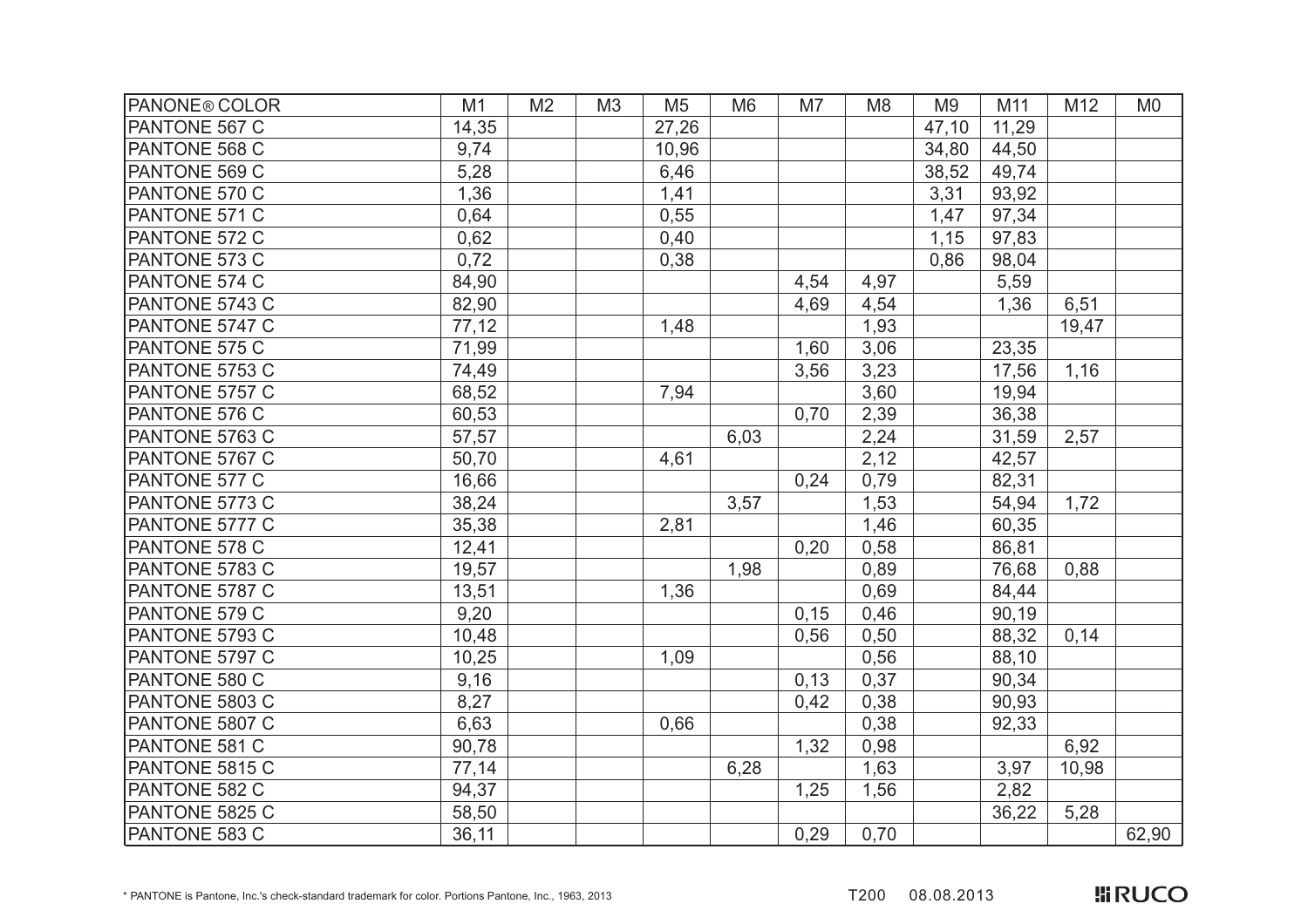| <b>PANONE® COLOR</b> | M1    | M <sub>2</sub> | M <sub>3</sub> | M <sub>5</sub> | M <sub>6</sub> | M7   | M <sub>8</sub> | M <sub>9</sub> | M11   | M12  | M <sub>0</sub> |
|----------------------|-------|----------------|----------------|----------------|----------------|------|----------------|----------------|-------|------|----------------|
| PANTONE 5835 C       | 36,05 |                |                |                |                |      |                |                | 60,89 | 3,06 |                |
| PANTONE 584 C        | 23,00 |                |                |                |                | 0,14 | 0,40           |                | 1,81  |      | 74,65          |
| PANTONE 5845 C       | 24,93 |                |                |                |                |      |                |                | 72,74 | 2,33 |                |
| PANTONE 585 C        | 26,00 |                |                |                | 0,25           |      | 0,28           |                | 73,47 |      |                |
| PANTONE 5855 C       | 14,25 |                |                |                |                |      |                |                | 84,35 | 1,40 |                |
| PANTONE 586 C        | 16,07 |                |                |                | 0,34           |      | 0,28           |                | 47,91 |      | 35,40          |
| PANTONE 5865 C       | 8,20  |                |                |                |                |      |                |                | 90,76 | 1,04 |                |
| PANTONE 587 C        | 13,68 |                |                |                | 0,28           |      | 0,19           |                | 55,70 |      | 30, 15         |
| PANTONE 5875 C       | 6,53  |                |                |                |                |      |                |                | 92,56 | 0,91 |                |
| PANTONE 600 C        | 10,45 |                |                |                | 0,11           |      |                | 0,11           | 89,33 |      |                |
| PANTONE 601 C        | 14,61 |                |                |                | 0,11           |      |                | 0,11           | 85,17 |      |                |
| PANTONE 602 C        | 21,29 |                |                |                | 0,12           |      |                | 0,14           | 78,45 |      |                |
| PANTONE 603 C        | 39,62 |                |                |                | 0,35           |      |                | 0,30           | 59,73 |      |                |
| PANTONE 604 C        | 66,37 |                |                |                | 0,23           |      | 0,23           |                | 33,17 |      |                |
| PANTONE 605 C        | 88,79 |                |                |                | 0,63           |      | 0,34           |                | 10,24 |      |                |
| PANTONE 606 C        | 98,68 |                |                |                |                |      |                |                |       | 1,32 |                |
| PANTONE 607 C        | 11,74 |                | 0,11           |                |                | 0,05 | 0,11           |                | 87,99 |      |                |
| PANTONE 608 C        | 16,86 |                | 0,18           |                |                | 0,06 | 0,12           |                | 82,78 |      |                |
| PANTONE 609 C        | 26,53 |                | 0,05           |                |                | 0,12 | 0,17           |                | 73,13 |      |                |
| PANTONE 610 C        | 49,57 |                |                |                | 0,99           |      | 0,39           |                | 49,05 |      |                |
| PANTONE 611 C        | 67,33 |                |                |                | 1,24           |      | 0,49           |                | 30,94 |      |                |
| PANTONE 612 C        | 88,89 |                |                |                |                | 0,58 | 0,47           |                | 10,06 |      |                |
| PANTONE 613 C        | 92,38 |                |                |                |                | 0,08 |                |                | 5,62  | 1,92 |                |
| PANTONE 614 C        | 9,60  |                | 0,02           |                |                | 0,23 | 0,14           |                | 90,01 |      |                |
| PANTONE 615 C        | 12,33 |                | 0,02           |                |                | 0,28 | 0,21           |                | 87,16 |      |                |
| PANTONE 616 C        | 18,67 |                | 0,02           |                |                | 0,34 | 0,27           |                | 80,70 |      |                |
| PANTONE 617 C        | 36,61 |                | 0,27           |                |                | 0,56 | 0,43           |                | 62,13 |      |                |
| PANTONE 618 C        | 57,44 |                | 0,09           |                |                | 1,24 |                | 1,21           | 40,02 |      |                |
| PANTONE 619 C        | 74,31 |                |                |                |                | 1,73 |                | 1,58           | 22,38 |      |                |
| PANTONE 620 C        | 87,96 |                |                |                |                | 0,66 |                |                | 6,63  | 4,75 |                |
| PANTONE 621 C        | 1,31  |                |                |                |                | 0,17 |                | 0,37           | 98,15 |      |                |
| PANTONE 622 C        | 2,62  |                |                |                |                | 0,33 |                | 0,84           | 96,21 |      |                |
| PANTONE 623 C        | 5,13  |                |                |                |                | 0,67 |                | 1,84           | 92,36 |      |                |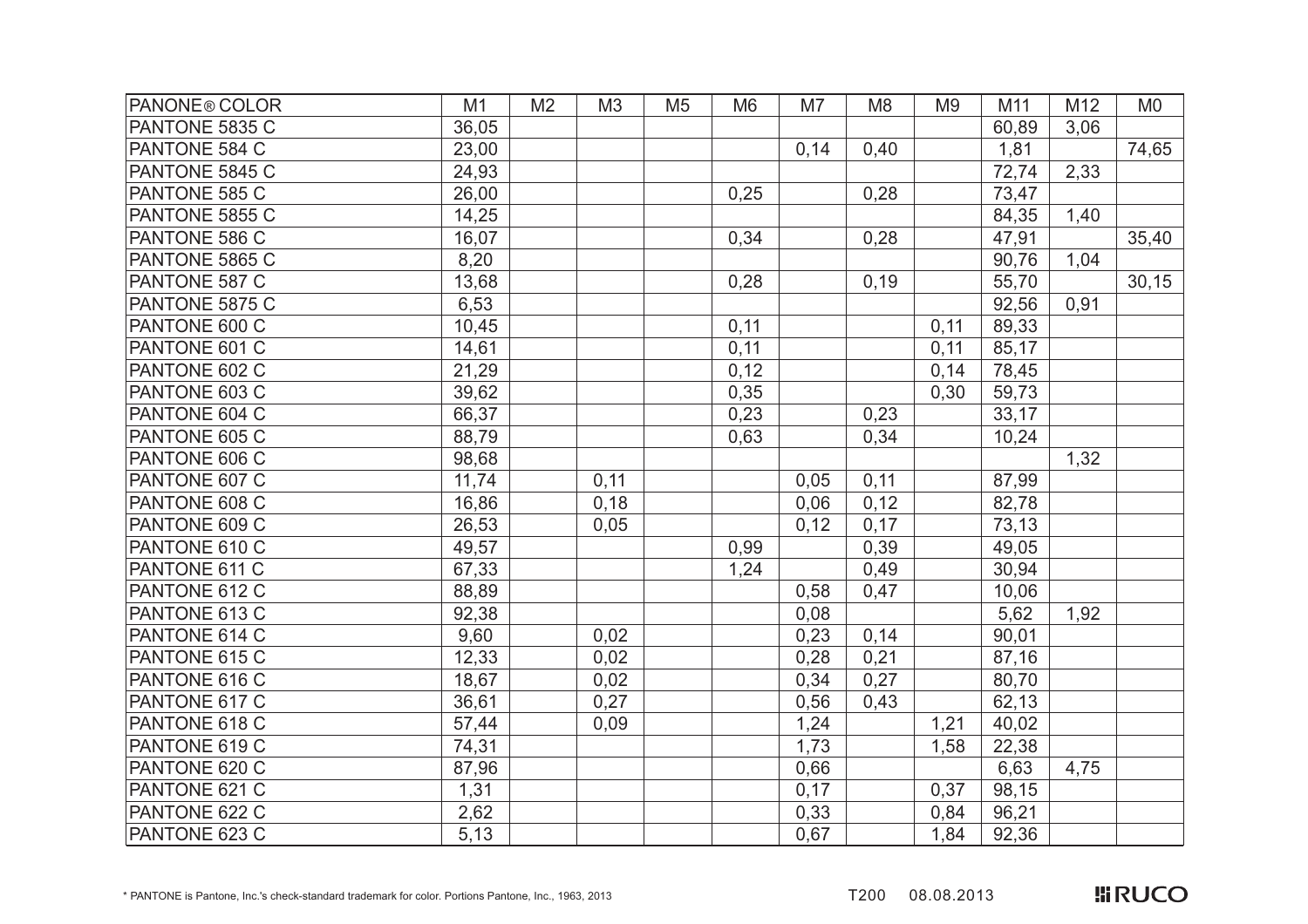| PANONE <sup>®</sup> COLOR | M1    | M <sub>2</sub> | M <sub>3</sub> | M <sub>5</sub> | M <sub>6</sub> | M7   | M <sub>8</sub> | M <sub>9</sub> | M11   | M12 | M <sub>0</sub> |
|---------------------------|-------|----------------|----------------|----------------|----------------|------|----------------|----------------|-------|-----|----------------|
| PANTONE 624 C             | 13,29 |                |                |                |                | 1,41 |                | 3,99           | 81,31 |     |                |
| PANTONE 625 C             | 23,49 |                |                |                | 12,20          |      |                | 10,60          | 53,71 |     |                |
| PANTONE 626 C             | 21,27 |                |                | 16,23          |                |      |                | 25,95          | 36,55 |     |                |
| PANTONE 627 C             |       | 20,69          |                |                |                | 8,15 |                | 37,32          | 2,46  |     | 31,38          |
| PANTONE 628 C             | 1,08  |                |                |                |                | 0,06 | 0,56           |                | 98,30 |     |                |
| PANTONE 629 C             | 1,97  |                |                |                |                | 0,15 | 0,97           |                | 96,91 |     |                |
| PANTONE 630 C             | 1,80  |                |                |                |                | 0,20 | 1,79           |                | 96,21 |     |                |
| PANTONE 631 C             | 0,58  |                |                | 1,30           |                |      | 3,02           | 2,20           | 92,90 |     |                |
| PANTONE 632 C             |       | 2,10           |                | 0,34           |                |      | 12,01          | 2,10           | 83,45 |     |                |
| PANTONE 633 C             | 4,98  |                |                | 1,48           |                |      | 33,52          | 4,93           | 55,09 |     |                |
| PANTONE 634 C             | 3,67  |                |                | 2,39           |                |      | 44,88          | 8,54           | 40,52 |     |                |
| PANTONE 635 C             | 1,07  |                |                |                |                | 0,06 | 0,80           |                | 98,07 |     |                |
| PANTONE 636 C             | 1,02  |                |                |                |                | 0,09 | 1,37           |                | 97,52 |     |                |
| PANTONE 637 C             | 1,08  |                |                |                |                | 0,06 | 3,11           |                | 95,75 |     |                |
| PANTONE 638 C             |       | 0,64           |                |                |                |      | 6,96           | 1,23           | 91,17 |     |                |
| PANTONE 639 C             |       |                | 1,88           |                |                |      | 12,24          | 3,44           | 13,40 |     | 69,04          |
| PANTONE 640 C             |       | 1,64           |                | 0,60           |                |      | 18,01          |                | 4,38  |     | 75,37          |
| PANTONE 641 C             |       | 2,40           |                |                |                |      | 27,43          | 0,49           | 6,61  |     | 63,07          |
| PANTONE 642 C             | 0,55  |                |                |                | 0,55           |      | 0,27           |                | 98,63 |     |                |
| PANTONE 643 C             | 0,76  |                |                |                |                | 0,24 | 0,31           |                | 98,69 |     |                |
| PANTONE 644 C             | 1,64  |                |                |                |                | 0,60 | 0,93           |                | 96,83 |     |                |
| PANTONE 645 C             | 2,87  |                |                |                |                | 1,14 | 1,98           |                | 13,65 |     | 80,36          |
| PANTONE 646 C             | 2,02  |                |                |                |                | 2,94 | 0,49           | 6,23           | 88,32 |     |                |
| PANTONE 647 C             |       |                |                |                | 29,19          |      | 6,23           | 15,97          | 48,61 |     |                |
| PANTONE 648 C             |       |                |                | 21,07          |                |      | 53,79          | 3,24           | 4,98  |     | 16,92          |
| PANTONE 649 C             | 0,29  |                |                |                |                | 0,11 | 0,11           |                | 99,49 |     |                |
| PANTONE 650 C             | 0,59  |                |                |                |                | 0,21 | 0,27           |                | 98,93 |     |                |
| PANTONE 651 C             | 1,37  |                |                |                |                | 0,57 | 0,56           | 0,06           | 97,44 |     |                |
| PANTONE 652 C             | 2,95  |                |                |                |                | 1,35 | 1,50           | 0,13           | 94,07 |     |                |
| PANTONE 653 C             | 1,61  |                |                |                |                | 7,40 |                | 16,30          | 74,69 |     |                |
| PANTONE 654 C             |       |                |                |                | 45,06          |      | 13,46          | 21,28          | 20,20 |     |                |
| PANTONE 655 C             |       |                |                | 27,07          |                |      | 52,74          | 5,77           |       |     | 14,42          |
| PANTONE 656 C             | 0,15  |                |                |                | 0,40           |      | 0,17           |                | 99,28 |     |                |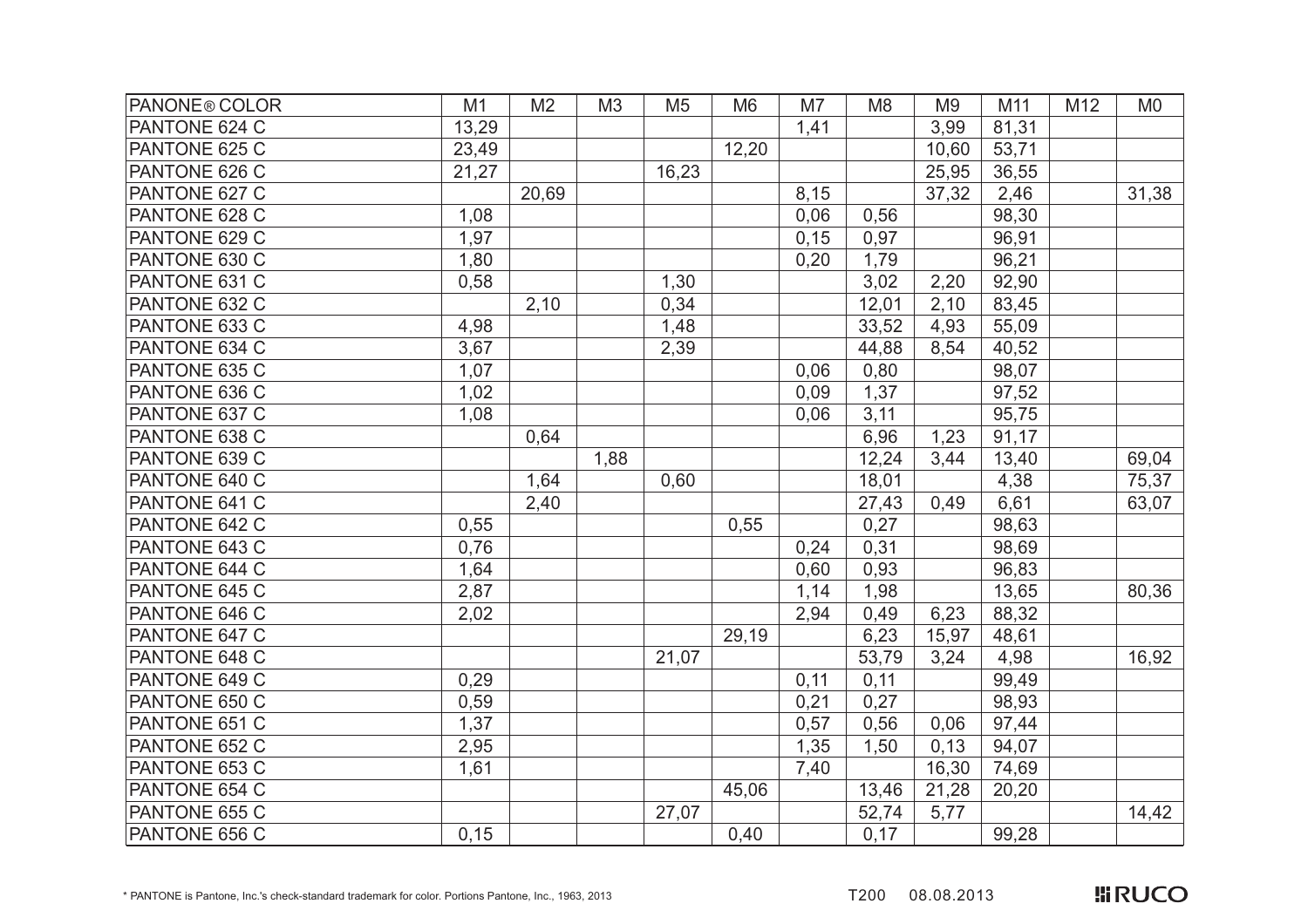| PANONE <sup>®</sup> COLOR | M1   | M <sub>2</sub> | M <sub>3</sub> | M <sub>5</sub> | M <sub>6</sub> | M7    | M <sub>8</sub> | M <sub>9</sub> | M11   | M12  | M <sub>0</sub> |
|---------------------------|------|----------------|----------------|----------------|----------------|-------|----------------|----------------|-------|------|----------------|
| PANTONE 657 C             | 0,31 |                |                |                | 0,65           |       | 0,31           |                | 98,73 |      |                |
| PANTONE 658 C             | 0,13 |                |                |                | 1,17           |       | 0,68           |                | 98,02 |      |                |
| PANTONE 659 C             | 0,71 |                |                |                | 4,04           |       | 2,26           |                | 62,67 |      | 30,32          |
| PANTONE 660 C             | 0,54 |                |                |                | 10,95          |       | 7,31           |                | 54,74 |      | 26,46          |
| PANTONE 661 C             |      |                |                |                |                | 6,62  | 40,33          | 5,06           | 20,23 |      | 27,76          |
| PANTONE 662 C             |      |                |                |                | 43,08          |       | 43,20          |                | 11,48 | 2,24 |                |
| PANTONE 663 C             |      | 0,32           |                |                | 0,53           |       | 0,09           |                | 99,06 |      |                |
| PANTONE 664 C             |      | 0,32           |                |                | 0,71           |       | 0,17           |                | 98,80 |      |                |
| PANTONE 665 C             |      | 0,83           |                |                |                | 0,67  |                | 0,36           | 98,14 |      |                |
| PANTONE 666 C             |      | 2,29           |                |                |                | 2,04  |                | 0,86           | 94,81 |      |                |
| PANTONE 667 C             |      | 6,72           |                |                |                | 5,17  | 0,64           | 0,20           | 87,27 |      |                |
| PANTONE 668 C             |      | 11,82          |                |                |                | 10,75 | 0,59           | 0,69           | 76,15 |      |                |
| PANTONE 669 C             |      | 20,39          |                |                |                | 24,24 |                |                | 53,71 | 1,66 |                |
| PANTONE 670 C             |      | 0,06           |                | 0,70           |                | 0,08  |                |                | 99,16 |      |                |
| PANTONE 671 C             |      |                |                | 1,52           |                | 0,24  |                |                | 98,24 |      |                |
| PANTONE 672 C             |      |                |                | 2,48           | 2,74           |       | 0, 16          |                | 94,62 |      |                |
| PANTONE 673 C             |      |                |                | 3,89           | 6,80           |       | 0,18           |                | 89,13 |      |                |
| PANTONE 674 C             |      |                |                | 5,29           | 23,49          |       | 0,14           |                | 70,56 | 0,52 |                |
| PANTONE 675 C             |      |                |                | 8,15           | 61,29          |       |                | 1,10           | 29,46 |      |                |
| PANTONE 676 C             |      | 9,19           |                |                | 87,49          |       |                | 3,32           |       |      |                |
| PANTONE 677 C             |      |                |                | 0,96           |                |       | 0,12           |                | 98,86 | 0,06 |                |
| PANTONE 678 C             |      |                |                | 1,60           |                |       | 0,14           |                | 98,26 |      |                |
| PANTONE 679 C             |      | 0,20           |                |                | 1,74           |       |                |                | 97,78 | 0,28 |                |
| PANTONE 680 C             |      |                |                | 2,50           | 3,50           |       | 0, 10          |                | 93,16 | 0,74 |                |
| PANTONE 681 C             |      |                |                | 12,02          |                | 1,88  |                |                | 85,86 | 0,24 |                |
| PANTONE 682 C             |      | 0,29           |                | 9,69           | 30,44          |       |                |                | 56,50 | 3,08 |                |
| PANTONE 683 C             |      | 4,80           |                |                | 66,22          |       |                |                | 23,53 | 5,45 |                |
| PANTONE 684 C             |      |                | 0,82           | 1,07           | 0,18           |       | 0,12           |                | 97,81 |      |                |
| PANTONE 685 C             |      |                | 1,75           |                |                | 0,56  |                |                | 97,59 | 0,10 |                |
| PANTONE 686 C             |      |                | 3,64           |                |                | 0,82  | 0,12           |                | 85,42 |      | 10,00          |
| PANTONE 687 C             |      |                | 5,34           |                | 7,62           |       | 0,60           |                | 86,44 |      |                |
| PANTONE 688 C             |      |                | 9,57           |                | 19,26          |       | 1,00           |                | 70,17 |      |                |
| PANTONE 689 C             |      |                | 12,10          |                | 50,72          |       |                | 3,12           | 34,06 |      |                |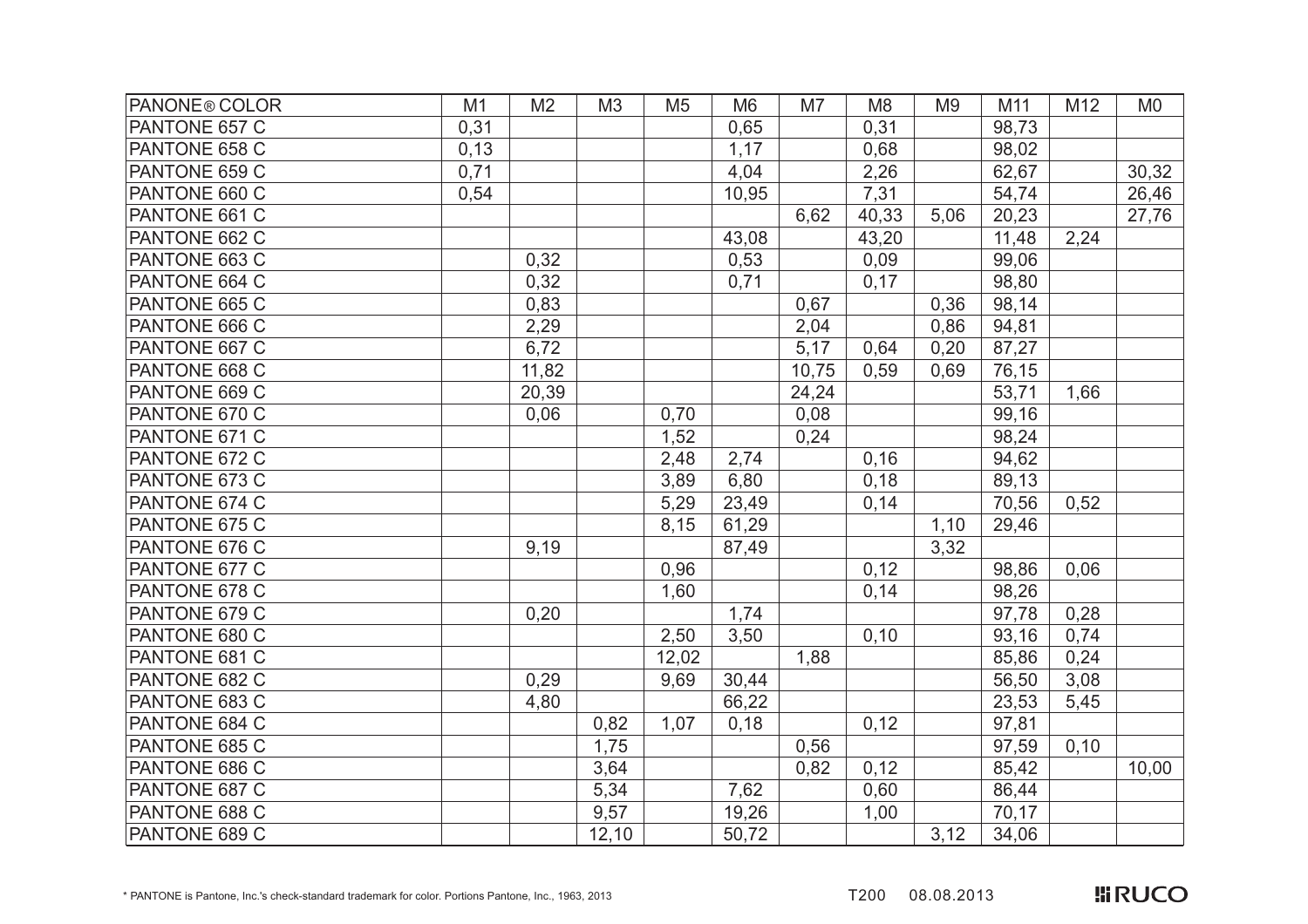| PANONE <sup>®</sup> COLOR | M1   | M <sub>2</sub> | M3     | M <sub>5</sub> | M <sub>6</sub> | M7 | M <sub>8</sub> | M <sub>9</sub> | M11   | M12  | M <sub>0</sub> |
|---------------------------|------|----------------|--------|----------------|----------------|----|----------------|----------------|-------|------|----------------|
| PANTONE 690 C             |      |                | 20,90  |                | 68,92          |    |                | 10,18          |       |      |                |
| PANTONE 691 C             |      |                | 1,35   |                | 0,20           |    |                | 0,02           | 98,21 | 0,22 |                |
| PANTONE 692 C             |      | 1,32           |        |                | 2,00           |    |                | 0,02           | 96,38 | 0,28 |                |
| PANTONE 693 C             |      | 2,27           |        |                | 3,48           |    |                |                | 93,66 | 0,59 |                |
| PANTONE 694 C             |      | 6,07           |        |                | 9,08           |    |                |                | 83,46 | 1,39 |                |
| PANTONE 695 C             |      | 0,44           | 10,49  | 9,54           |                |    |                |                | 77,24 | 2,29 |                |
| PANTONE 696 C             |      | 1,67           | 22,93  |                | 17,68          |    |                |                | 54,33 | 3,39 |                |
| PANTONE 697 C             |      | 2,10           | 28,80  |                | 22,20          |    |                |                | 42,80 | 4,10 |                |
| PANTONE 698 C             |      | 0,72           |        |                | 0,94           |    | 0,02           |                | 98,32 |      |                |
| PANTONE 699 C             |      | 0,94           |        |                | 1,88           |    |                | 0,02           | 97,16 |      |                |
| PANTONE 700 C             |      |                | 1,42   | 1,90           |                |    |                | 0,02           | 96,46 | 0,20 |                |
| PANTONE 701 C             |      |                | 4,18   | 5,66           |                |    | 0, 16          |                | 90,00 |      |                |
| PANTONE 702 C             |      |                | 19,46  |                | 13,09          |    |                | 0,48           | 66,97 |      |                |
| PANTONE 703 C             |      |                | 29,77  |                | 28,39          |    |                | 0,70           | 41,14 |      |                |
| PANTONE 704 C             |      |                | 38,54  |                | 44,75          |    |                | 1,75           | 14,96 |      |                |
| PANTONE 705 C             |      | 0,77           |        |                | 1,09           |    |                |                | 98,14 |      |                |
| PANTONE 706 C             |      |                | 1,65   |                | 0,71           |    |                | 0,02           | 97,62 |      |                |
| PANTONE 707 C             | 0,66 |                | 2,22   |                | 1,58           |    | 0,02           |                | 95,52 |      |                |
| PANTONE 708 C             | 2,50 |                | 5,22   |                | 4,69           |    |                |                | 87,59 |      |                |
| PANTONE 709 C             |      |                | 16, 12 |                | 10,72          |    | 0,02           |                | 73,14 |      |                |
| PANTONE 710 C             |      |                | 27,81  |                | 23,07          |    |                | 0,06           | 49,06 |      |                |
| PANTONE 711 C             |      |                | 39,70  |                | 35,94          |    |                | 0,36           | 24,00 |      |                |
| PANTONE 712 C             |      | 2,60           | 1,97   |                |                |    | 0,06           |                | 95,37 |      |                |
| PANTONE 713 C             |      | 4,91           | 3,60   |                |                |    | 0,11           |                | 91,38 |      |                |
| PANTONE 714 C             |      | 8,70           | 6,26   |                |                |    | 0,17           |                | 84,87 |      |                |
| PANTONE 715 C             |      | 28,33          | 18,77  |                |                |    | 0,31           |                | 52,59 |      |                |
| PANTONE 716 C             |      | 37,15          | 31,41  |                |                |    | 0,52           |                | 30,92 |      |                |
| PANTONE 717 C             |      | 22,81          | 59,01  | 1,58           |                |    | 1,08           |                | 15,52 |      |                |
| PANTONE 718 C             |      |                | 91,95  | 1,39           |                |    |                |                | 2,98  | 3,68 |                |
| PANTONE 719 C             |      | 3,34           |        |                | 1,24           |    |                | 0,16           | 95,26 |      |                |
| PANTONE 720 C             |      | 5,65           | 2,81   |                |                |    |                |                | 90,83 | 0,71 |                |
| PANTONE 721 C             |      | 11,88          | 5,09   |                |                |    |                |                | 81,79 | 1,24 |                |
| PANTONE 722 C             |      | 33,35          | 11,26  |                |                |    |                |                | 52,54 | 2,85 |                |

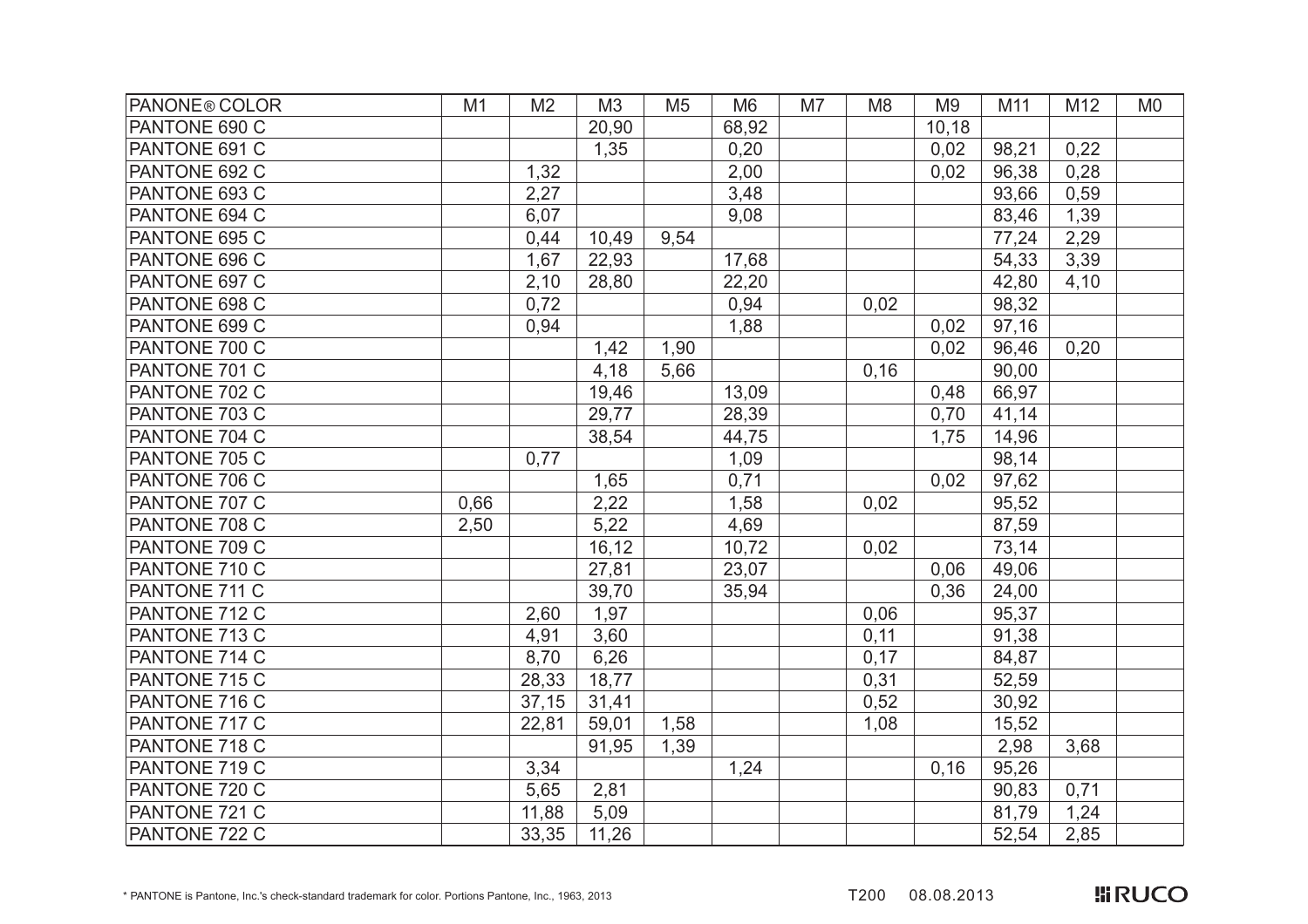| PANONE <sup>®</sup> COLOR | M1    | M <sub>2</sub> | M3    | M <sub>5</sub> | M <sub>6</sub> | M7   | M <sub>8</sub> | M <sub>9</sub> | M11   | M12   | M <sub>0</sub> |
|---------------------------|-------|----------------|-------|----------------|----------------|------|----------------|----------------|-------|-------|----------------|
| PANTONE 723 C             |       | 50,21          | 21,64 |                |                |      |                |                | 23,35 | 4,80  |                |
| PANTONE 724 C             |       | 37,39          | 47,40 |                |                |      |                |                | 6,29  | 8,92  |                |
| PANTONE 725 C             |       | 37,28          | 45,79 |                |                |      |                |                | 6,18  | 10,75 |                |
| PANTONE 726 C             |       | 4,00           |       |                | 1,56           |      |                | 0,33           | 94,11 |       |                |
| PANTONE 727 C             |       | 6,62           |       |                | 2,47           |      |                | 0,55           | 90,36 |       |                |
| PANTONE 728 C             |       | 11,51          |       |                | 3,85           |      |                | 0,75           | 83,89 |       |                |
| PANTONE 729 C             |       | 28,58          |       |                | 8,28           |      |                | 1,82           | 61,32 |       |                |
| PANTONE 730 C             |       | 37,87          | 15,01 |                |                |      |                |                | 43,18 | 3,94  |                |
| PANTONE 731 C             |       | 64,30          |       |                | 29,13          |      |                | 6,57           |       |       |                |
| PANTONE 732 C             | 21,50 |                | 60,70 |                |                |      |                |                | 4,92  | 12,88 |                |
| PANTONE 7401 C            | 6,91  |                |       |                | 0,53           |      |                |                | 92,56 |       |                |
| PANTONE 7402 C            | 11,46 |                |       |                | 0,70           |      | 0, 10          |                | 87,74 |       |                |
| PANTONE 7403 C            | 21,85 |                |       | 0,56           |                |      |                |                | 77,29 | 0,30  |                |
| PANTONE 7404 C            | 34,17 |                |       |                |                | 0,12 |                |                | 42,77 |       | 22,94          |
| PANTONE 7405 C            | 81,54 |                |       |                | 0,98           |      |                | 0,23           | 17,25 |       |                |
| PANTONE 7406 C            | 79,25 |                |       |                | 1,59           |      |                | 0,20           | 18,96 |       |                |
| PANTONE 7407 C            | 42,07 |                | 3,68  |                |                |      |                |                | 52,95 | 1,30  |                |
| PANTONE 7408 C            | 68,04 |                | 1,55  |                |                | 0,21 |                | 0,08           | 30,12 |       |                |
| PANTONE 7409 C            | 66,75 |                |       |                | 2,54           |      | 0,09           |                | 30,62 |       |                |
| PANTONE 7410 C            |       | 10,30          | 7,01  |                |                |      |                |                | 82,41 | 0,28  |                |
| PANTONE 7411 C            | 38,24 |                |       |                | 4,29           |      | 0,21           |                | 57,26 |       |                |
| PANTONE 7412 C            |       | 35,35          | 14,77 |                |                |      |                |                | 48,01 | 1,87  |                |
| PANTONE 7413 C            | 65,93 |                |       | 6,94           |                |      | 0,28           |                | 26,85 |       |                |
| PANTONE 7414 C            | 52,43 |                | 26,94 |                |                |      |                |                | 18,10 | 2,53  |                |
| PANTONE 7415 C            | 5,77  |                |       |                | 2,03           |      |                |                | 91,95 | 0,25  |                |
| PANTONE 7416 C            | 38,59 |                |       | 14,74          |                | 0,09 |                | 0,14           | 46,44 |       |                |
| PANTONE 7417 C            | 54,03 |                |       | 22,67          |                |      | 0,17           |                | 23,13 |       |                |
| PANTONE 7418 C            |       |                | 27,29 | 14,80          |                |      | 0,51           |                | 57,40 |       |                |
| PANTONE 7419 C            |       |                | 29,76 |                | 17,29          |      |                |                | 50,84 | 2,11  |                |
| PANTONE 7420 C            |       |                | 26,05 |                | 54,63          |      |                | 2,71           | 10,66 |       | 5,95           |
| PANTONE 7421 C            |       | 1,83           |       | 29,94          | 54,86          |      |                |                | 5,12  | 8,25  |                |
| PANTONE 7422 C            |       | 0,79           |       |                | 1,29           |      |                |                | 97,88 | 0,04  |                |
| PANTONE 7423 C            |       |                | 11,30 |                | 14,05          |      |                |                | 74,38 | 0,27  |                |

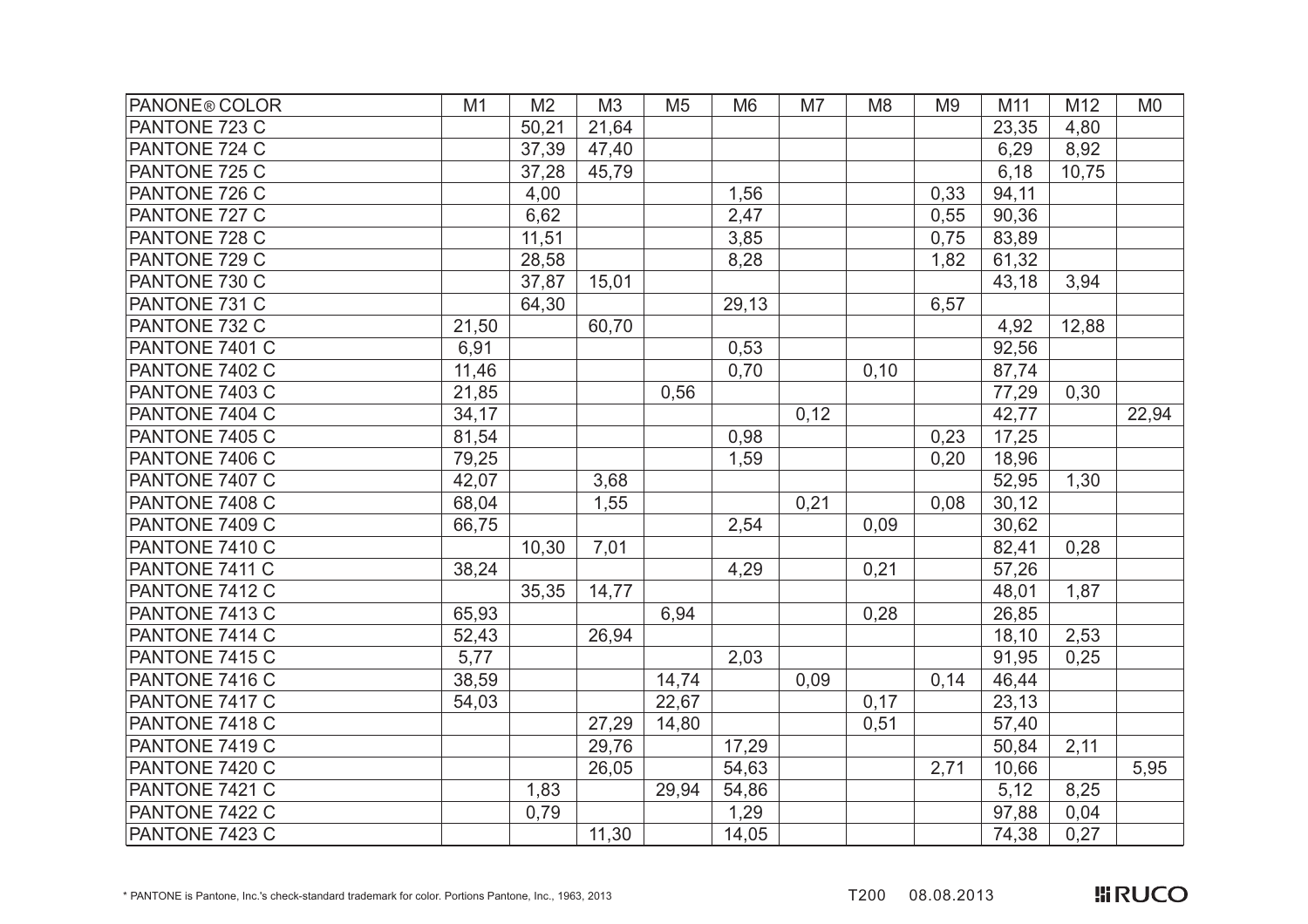| <b>PANONE® COLOR</b> | M1   | M <sub>2</sub> | M3    | M <sub>5</sub> | M <sub>6</sub> | M7   | M <sub>8</sub> | M <sub>9</sub> | M11   | M12   | M <sub>0</sub> |
|----------------------|------|----------------|-------|----------------|----------------|------|----------------|----------------|-------|-------|----------------|
| PANTONE 7424 C       |      |                | 8,45  |                | 32,62          |      |                |                | 43,00 |       | 15,93          |
| PANTONE 7425 C       |      |                | 21,29 |                | 50,25          |      |                | 0,74           | 27,72 |       |                |
| PANTONE 7426 C       |      |                | 24,65 |                | 61,19          |      |                | 1,29           | 12,87 |       |                |
| PANTONE 7427 C       |      |                |       | 59,48          | 27,12          |      |                |                | 10,51 | 2,89  |                |
| PANTONE 7428 C       |      | 19,77          |       |                | 54,28          |      |                |                | 18,62 | 7,33  |                |
| PANTONE 7429 C       | 0,10 |                |       | 1,48           |                |      |                |                | 98,08 | 0,34  |                |
| PANTONE 7430 C       | 0,11 |                |       | 3,18           |                |      |                | 0,39           | 96,32 |       |                |
| PANTONE 7431 C       |      |                |       | 10,90          |                |      |                | 0,91           | 88,19 |       |                |
| PANTONE 7432 C       |      | 7,30           |       |                | 21,81          |      | 0,23           |                | 69,83 | 0,83  |                |
| PANTONE 7433 C       |      | 10,38          |       |                | 44,24          |      |                |                | 43,86 | 1,52  |                |
| PANTONE 7434 C       |      | 11,80          |       |                | 46,13          |      |                |                | 40,02 | 2,05  |                |
| PANTONE 7435 C       |      | 9,56           |       |                | 49,35          |      |                |                | 38,00 | 3,09  |                |
| PANTONE 7436 C       |      | 0,06           |       |                | 0,70           |      |                |                | 99,12 | 0,12  |                |
| PANTONE 7437 C       |      | 0,58           |       |                | 3,38           |      |                | 0,62           | 95,42 |       |                |
| PANTONE 7438 C       | 0,21 |                |       |                | 5,10           |      |                | 0,44           | 94,25 |       |                |
| PANTONE 7439 C       |      |                |       | 3,62           |                | 0,93 | 0,31           |                | 95,14 |       |                |
| PANTONE 7440 C       |      |                |       | 3,78           | 0,56           | 1,73 |                |                | 93,34 | 0,59  |                |
| PANTONE 7441 C       |      |                |       |                |                |      |                |                |       |       |                |
| PANTONE 7442 C       |      |                |       |                |                |      |                |                |       |       |                |
| PANTONE 7443 C       | 0,40 |                |       |                |                | 0,18 | 0,07           |                | 99,35 |       |                |
| PANTONE 7444 C       | 1,09 |                |       |                |                | 0,60 | 0,27           |                | 98,04 |       |                |
| PANTONE 7445 C       |      |                |       |                |                | 0,81 |                | 0.30           | 97,67 | 1,22  |                |
| PANTONE 7446 C       |      |                | 1,03  |                | 8,50           |      | 1,83           |                | 88,64 |       |                |
| PANTONE 7447 C       |      | 5,40           |       |                |                | 7,22 |                | 2,21           | 34,94 | 2,99  | 47,24          |
| PANTONE 7448 C       |      | 15,90          |       |                |                | 9,81 |                | 5,99           | 22,00 |       | 46,30          |
| PANTONE 7449 C       |      |                |       | 38,78          |                | 9,82 |                |                | 35,23 | 16,17 |                |
| PANTONE 7450 C       | 1,00 |                |       |                |                | 0,40 | 0,33           |                | 98,27 |       |                |
| PANTONE 7451 C       | 0,81 |                |       |                | 0.09           | 0,81 | 1,14           |                | 97,15 |       |                |
| PANTONE 7452 C       | 0,51 |                |       |                |                | 1,50 | 1,54           |                | 96,45 |       |                |
| PANTONE 7453 C       |      |                |       |                | 2,55           |      | 1,59           |                | 95,52 | 0,34  |                |
| PANTONE 7454 C       | 3,49 |                |       |                | 5,95           |      | 3,27           |                | 87,21 | 0,08  |                |
| PANTONE 7455 C       | 0,35 |                |       |                | 16,62          |      | 7,73           |                | 74,80 | 0,50  |                |
| PANTONE 7456 C       | 1,81 |                |       |                |                | 4,39 |                | 4,32           | 89,48 |       |                |

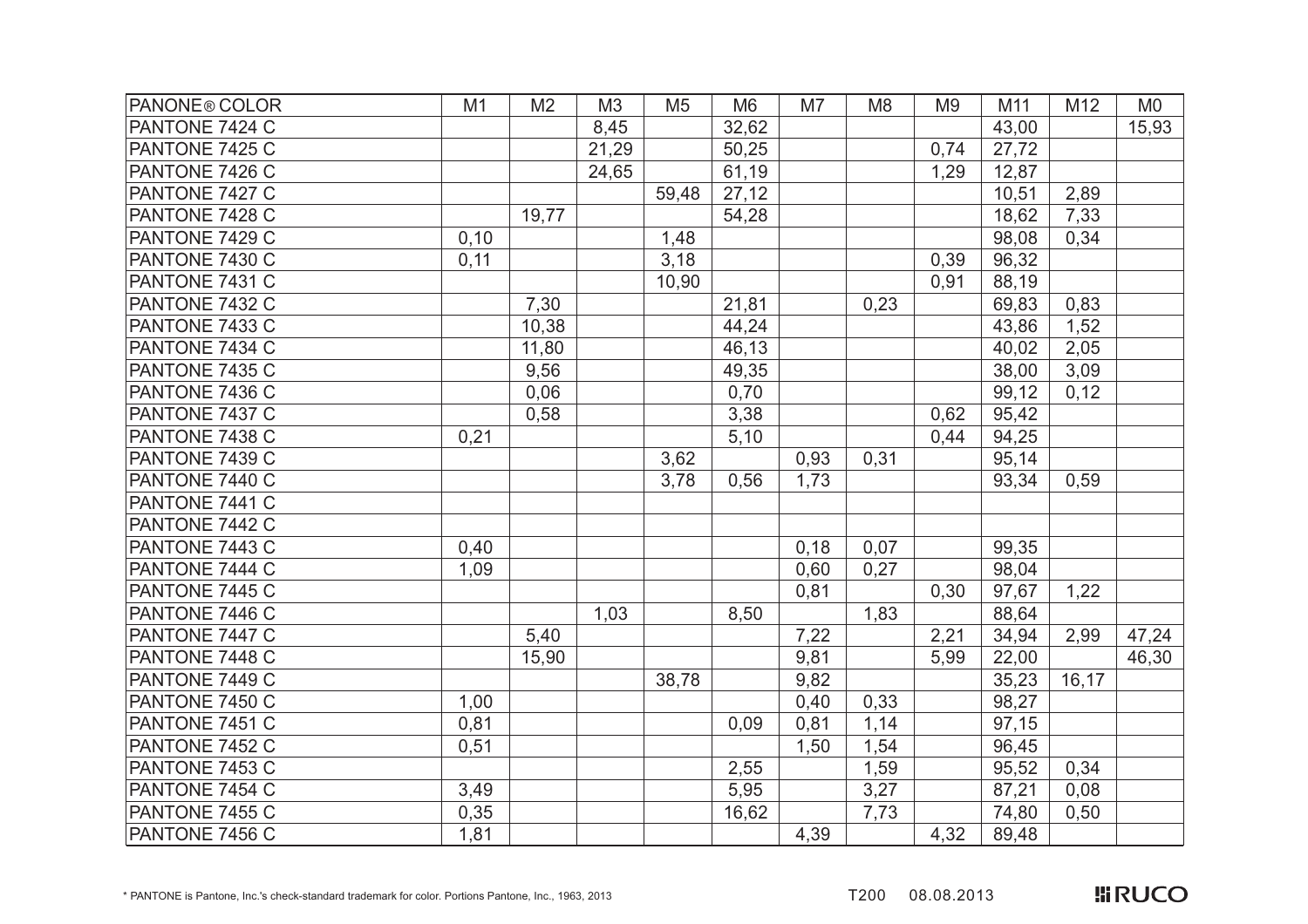| PANONE <sup>®</sup> COLOR | M1    | M <sub>2</sub> | M <sub>3</sub> | M <sub>5</sub> | M <sub>6</sub> | M7   | M <sub>8</sub> | M <sub>9</sub> | M11   | M12   | M <sub>0</sub> |
|---------------------------|-------|----------------|----------------|----------------|----------------|------|----------------|----------------|-------|-------|----------------|
| PANTONE 7457 C            | 0,79  |                |                | 0,38           |                |      | 0,65           |                | 98,18 |       |                |
| PANTONE 7458 C            | 2,53  |                |                |                |                | 0,47 | 2,05           |                | 94,95 |       |                |
| PANTONE 7459 C            |       |                |                | 0,99           |                | 1,16 |                | 7,39           | 90,46 |       |                |
| PANTONE 7460 C            |       |                | 1,34           |                |                |      | 19,86          | 4,22           | 4,26  |       | 70,32          |
| PANTONE 7461 C            | 0,14  |                |                |                | 6,89           |      | 12,75          | 5,06           | 75,16 |       |                |
| PANTONE 7462 C            |       |                |                |                | 22,87          |      | 5,20           | 17,00          | 25,15 |       | 29,78          |
| PANTONE 7463 C            | 7,14  |                |                |                | 52,25          |      |                | 38,34          | 2,27  |       |                |
| PANTONE 7464 C            | 2,52  |                |                |                |                | 0,13 | 0,88           |                | 96,47 |       |                |
| PANTONE 7465 C            | 5,92  |                |                |                |                |      | 2,98           | 0,85           | 90,25 |       |                |
| PANTONE 7466 C            |       |                |                |                |                |      | 5,77           | 10,96          | 83,27 |       |                |
| PANTONE 7467 C            |       |                |                |                |                |      | 10,37          | 17,88          | 58,06 |       | 13,69          |
| PANTONE 7468 C            |       |                |                | 6,45           |                |      | 11,88          | 7,31           | 74,36 |       |                |
| PANTONE 7469 C            |       |                | 9,54           |                |                |      | 24,74          | 6,41           | 59,31 |       |                |
| PANTONE 7470 C            |       |                | 4,18           |                |                | 4,18 |                | 44,84          | 46,80 |       |                |
| PANTONE 7471 C            | 1,41  |                |                |                |                |      | 0,77           | 1,68           | 96,14 |       |                |
| PANTONE 7472 C            | 5,93  |                |                |                |                | 0,22 | 2,76           |                | 91,09 |       |                |
| PANTONE 7473 C            | 17,56 |                |                | 1,93           |                |      | 7,06           |                | 73,45 |       |                |
| PANTONE 7474 C            |       | 6,76           | 0,67           |                |                |      | 18,93          | 7,50           | 66,14 |       |                |
| PANTONE 7475 C            | 11,57 |                |                | 1,01           |                |      | 6,48           |                | 76,10 | 4,84  |                |
| PANTONE 7476 C            | 23,04 |                |                | 8,80           |                |      | 19,07          |                | 43,35 | 5,74  |                |
| PANTONE 7477 C            |       |                | 3,24           | 23,47          |                |      | 7,77           | 24,64          | 40,88 |       |                |
| PANTONE 7478 C            | 3,20  |                |                |                |                |      |                | 1,86           | 94,84 | 0,10  |                |
| PANTONE 7479 C            | 18,53 |                |                |                |                |      |                | 8,27           | 70,27 |       | 2,93           |
| PANTONE 7480 C            | 9,85  |                |                |                |                |      |                | 13,33          | 30,00 |       | 46,82          |
| PANTONE 7481 C            | 23,94 |                |                |                |                |      |                | 19,33          | 20,12 |       | 36,61          |
| PANTONE 7482 C            | 38,90 |                |                |                |                | 0,13 |                | 33,60          | 27,37 |       |                |
| PANTONE 7483 C            | 44,62 |                |                | 13,40          |                |      |                | 25,45          | 16,53 |       |                |
| PANTONE 7484 C            | 32,24 |                |                |                |                |      |                | 30,89          | 25,67 | 11,20 |                |
| PANTONE 7485 C            | 4,67  |                |                | 0,17           |                |      | 0,25           |                | 94,91 |       |                |
| PANTONE 7486 C            | 9,63  |                |                |                | 0,19           |      |                | 1,02           | 89,16 |       |                |
| PANTONE 7487 C            | 26,86 |                |                |                |                |      |                | 3,76           | 55,66 |       | 13,72          |
| PANTONE 7488 C            | 38,69 |                |                |                |                |      |                | 5,75           | 40,36 |       | 15,20          |
| PANTONE 7489 C            | 46,79 |                |                |                | 1,47           |      | 3,11           |                | 48,63 |       |                |

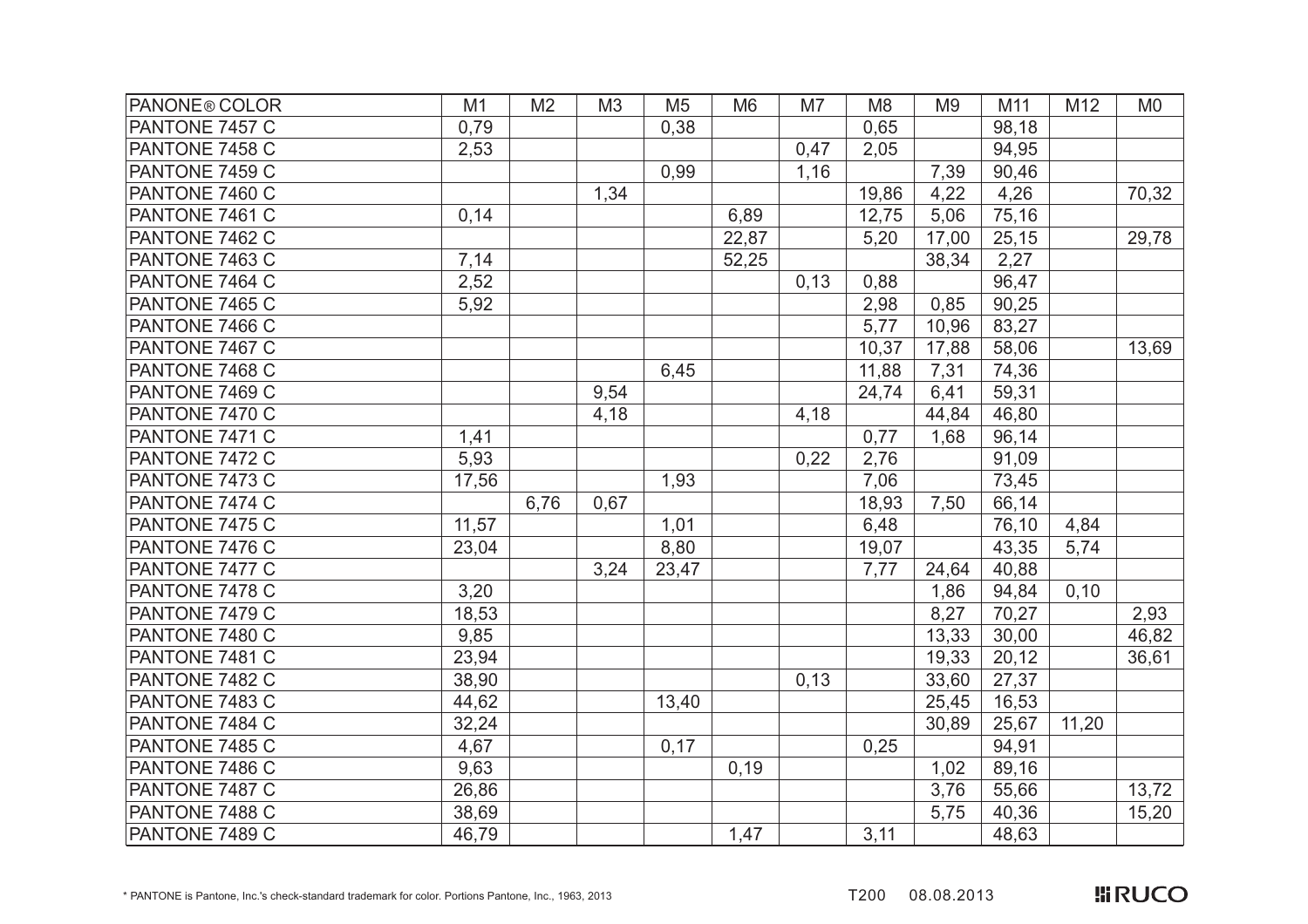| PANONE <sup>®</sup> COLOR | M1    | M <sub>2</sub> | M3    | M <sub>5</sub> | M <sub>6</sub> | M7 | M <sub>8</sub> | M <sub>9</sub> | M11   | M12  | M <sub>0</sub> |
|---------------------------|-------|----------------|-------|----------------|----------------|----|----------------|----------------|-------|------|----------------|
| PANTONE 7490 C            | 44,86 |                |       |                | 3,47           |    | 3,86           |                | 47,81 |      |                |
| PANTONE 7491 C            | 66,15 |                |       | 4,34           |                |    | 3,94           |                | 23,08 | 2,49 |                |
| PANTONE 7492 C            | 15,96 |                |       |                | 0,80           |    | 0,53           |                | 82,71 |      |                |
| PANTONE 7493 C            | 10,76 |                | 0,22  |                |                |    | 0,40           |                | 87,90 | 0,72 |                |
| PANTONE 7494 C            | 11,32 |                |       | 2,01           |                |    | 1,28           |                | 85,39 |      |                |
| PANTONE 7495 C            | 53,95 |                |       | 3,39           |                |    | 1,95           |                | 40,71 |      |                |
| PANTONE 7496 C            | 82,07 |                |       |                |                |    | 1,59           |                | 13,51 | 2,83 |                |
| PANTONE 7497 C            | 37,72 |                |       | 3,47           |                |    |                | 0,36           | 53,01 | 5,44 |                |
| PANTONE 7498 C            | 64,36 |                |       | 10,39          |                |    | 4,55           |                | 20,70 |      |                |
| PANTONE 7499 C            | 3,47  |                |       | 0,36           |                |    |                | 0,05           | 96,12 |      |                |
| PANTONE 7500 C            | 5,49  |                | 0,39  |                |                |    |                |                | 93,73 | 0,39 |                |
| PANTONE 7501 C            | 6,06  |                | 0,54  |                |                |    |                |                | 93,00 | 0,40 |                |
| PANTONE 7502 C            | 9,54  |                | 0,93  |                |                |    |                |                | 88,69 | 0,84 |                |
| PANTONE 7503 C            | 33,34 |                |       |                | 5,56           |    | 0,91           | 0,33           | 59,86 |      |                |
| PANTONE 7504 C            | 36,10 |                |       |                | 6,68           |    |                |                | 52,53 | 4,69 |                |
| PANTONE 7505 C            | 54,13 |                |       |                | 10,42          |    |                | 0,19           | 28,90 | 6,36 |                |
| PANTONE 7506 C            | 4,77  |                |       |                | 0,92           |    |                | 0,13           | 94,18 |      |                |
| PANTONE 7507 C            | 6,20  |                | 2,14  |                |                |    |                | 0,13           | 91,53 |      |                |
| PANTONE 7508 C            | 21,08 |                |       | 1,84           |                |    |                |                | 76,56 | 0,52 |                |
| PANTONE 7509 C            | 38,99 |                |       | 3,18           |                |    |                |                | 56,78 | 1,05 |                |
| PANTONE 7510 C            | 62,17 |                |       | 5,57           |                |    |                |                | 30,60 | 1,66 |                |
| PANTONE 7511 C            | 74,83 |                |       | 7,14           |                |    |                |                | 15,49 | 2,54 |                |
| PANTONE 7512 C            |       |                |       |                |                |    |                |                |       |      |                |
| PANTONE 7513 C            | 2,66  |                | 2,25  |                |                |    |                |                | 94,54 | 0,55 |                |
| PANTONE 7514 C            | 9,10  |                | 5,24  |                |                |    |                |                | 84,66 | 1,00 |                |
| PANTONE 7515 C            | 22,12 |                | 11,43 |                |                |    |                |                | 64,24 | 2,21 |                |
| PANTONE 7516 C            | 33,65 |                | 38,97 |                |                |    |                | 1,24           | 22,47 | 3,67 |                |
| PANTONE 7517 C            | 0,20  |                | 75,00 |                |                |    |                | 2,13           | 18,56 | 4,11 |                |
| PANTONE 7518 C            | 32,98 |                |       | 22,75          |                |    |                | 1,71           | 35,28 | 7,28 |                |
| PANTONE 7519 C            | 38,36 |                |       | 14,57          |                |    |                | 1,13           | 36,09 | 9,85 |                |
| PANTONE 7520 C            | 5,15  |                |       | 2,10           |                |    | 0,18           |                | 92,57 |      |                |
| PANTONE 7521 C            | 17,37 |                |       |                | 6,27           |    | 0,50           |                | 75,86 |      |                |
| PANTONE 7522 C            | 40,15 |                |       |                | 15,87          |    |                |                | 42,04 | 1,94 |                |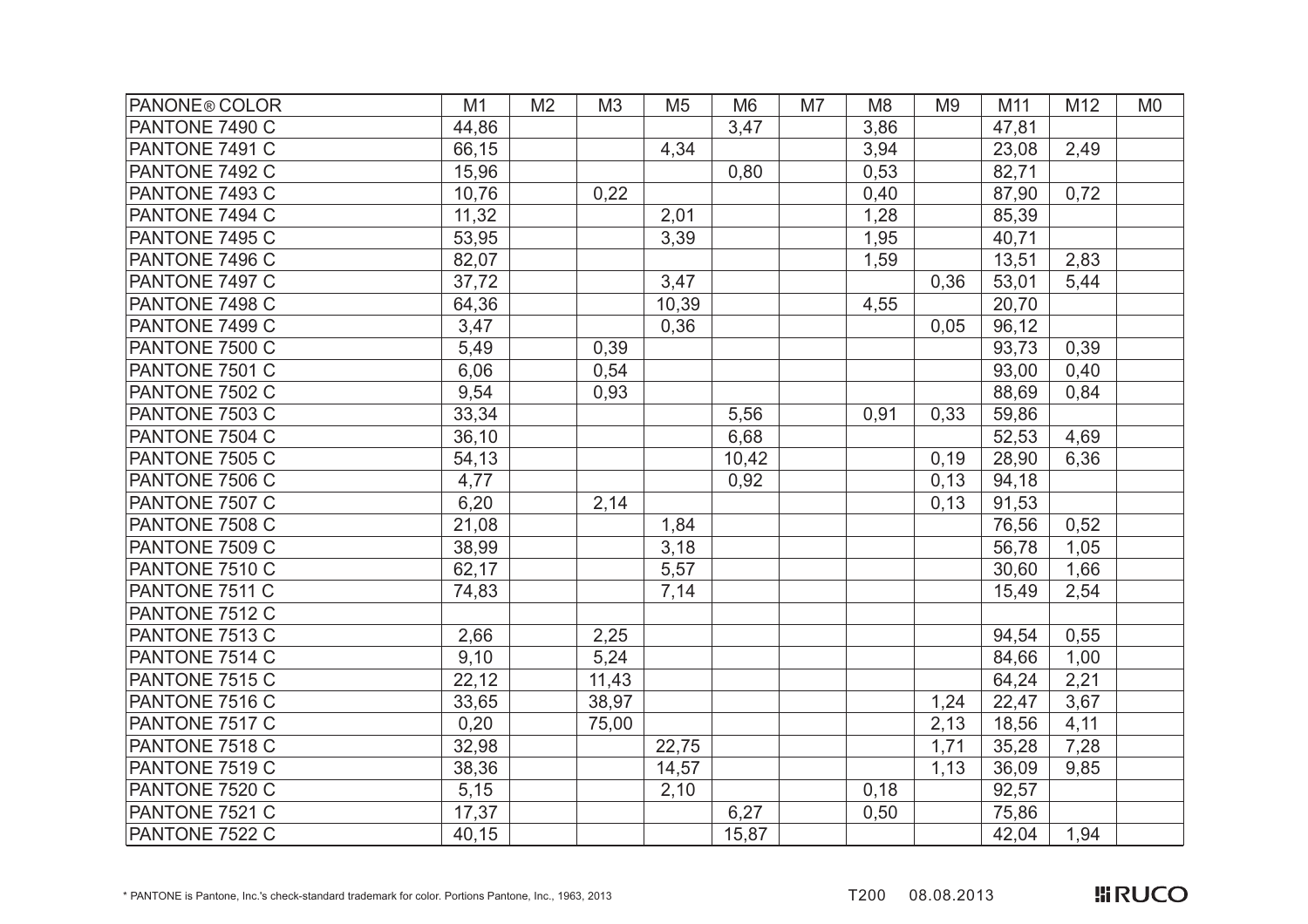| PANONE <sup>®</sup> COLOR | M1    | M <sub>2</sub> | M3    | M <sub>5</sub> | M <sub>6</sub> | M7    | M <sub>8</sub> | M <sub>9</sub> | M11   | M12   | M <sub>0</sub> |
|---------------------------|-------|----------------|-------|----------------|----------------|-------|----------------|----------------|-------|-------|----------------|
| PANTONE 7523 C            |       |                | 36,27 | 2,20           |                |       |                |                | 58,12 | 3,41  |                |
| PANTONE 7524 C            | 43,76 |                |       |                | 23,75          | 0,18  |                |                | 29,80 | 2,51  |                |
| PANTONE 7525 C            | 40,19 |                |       | 16,47          |                |       | 1,70           |                | 41,64 |       |                |
| PANTONE 7526 C            |       |                | 76,98 | 2,72           |                | 1,38  |                |                | 14,47 | 4,45  |                |
| PANTONE 7527 C            | 1,67  |                |       |                |                | 0,08  |                |                | 97,75 | 0,50  |                |
| PANTONE 7528 C            | 2,62  |                |       | 0,52           |                |       |                |                | 95,76 | 1,10  |                |
| PANTONE 7529 C            | 3,62  |                |       | 0,64           |                |       |                |                | 94,29 | 1,45  |                |
| PANTONE 7530 C            | 7,52  |                |       | 1,33           |                |       |                |                | 88,43 | 2,72  |                |
| PANTONE 7531 C            | 27,09 |                |       | 5,01           |                |       |                |                | 61,67 | 6,23  |                |
| PANTONE 7532 C            | 37,82 |                |       | 8,01           |                |       |                |                | 44,21 | 9,96  |                |
| PANTONE 7533 C            | 47,93 |                |       | 15,61          |                |       |                |                | 20,27 | 16,19 |                |
| PANTONE 7534 C            | 1,60  |                |       |                |                | 0,11  |                |                | 97,70 | 0,59  |                |
| PANTONE 7535 C            | 5,46  |                |       |                |                | 0,36  |                |                | 92,88 | 1,30  |                |
| PANTONE 7536 C            | 9,99  |                |       |                |                | 0,72  |                |                | 87,15 | 2,14  |                |
| PANTONE 7537 C            | 3,38  |                |       |                |                |       |                | 0,18           | 94,10 | 2,34  |                |
| PANTONE 7538 C            | 4,86  |                |       |                |                |       |                | 0,25           | 91,27 | 3,62  |                |
| PANTONE 7539 C            | 5,88  |                | 0,38  |                |                |       |                |                | 88,53 | 5,21  |                |
| PANTONE 7540 C            | 21,59 |                |       | 0,91           |                | 3,22  |                |                | 54,20 | 20,08 |                |
| PANTONE 7541 C            | 0,62  |                |       |                |                | 0,08  | 0,12           |                | 99,18 |       |                |
| PANTONE 7542 C            |       |                |       |                |                |       | 0,24           | 0,14           | 98,01 | 1,61  |                |
| PANTONE 7543 C            | 5,76  |                |       |                |                | 1,08  | 0,88           |                | 92,28 |       |                |
| PANTONE 7544 C            | 11,89 |                |       |                |                | 2,06  | 1,56           |                | 84,18 | 0,31  |                |
| PANTONE 7545 C            | 37,54 |                |       |                |                | 6,98  | 5,24           |                | 50,24 |       |                |
| PANTONE 7546 C            | 54,72 |                |       |                |                | 14,25 | 11,01          |                | 20,02 |       |                |
| PANTONE 7547 C            | 41,78 |                |       |                |                | 27,99 | 16,43          |                |       | 13,80 |                |
| PANTONE 7548 C            | 97,41 |                | 2,52  |                |                |       | 0,07           |                |       |       |                |
| PANTONE 7549 C            | 76,16 |                | 4,14  |                |                |       |                |                |       | 0,33  | 19,37          |
| PANTONE 7550 C            | 92,72 |                | 5,82  |                |                |       |                |                |       | 1,46  |                |
| PANTONE 7551 C            | 91,11 |                | 6,20  |                |                |       |                |                |       | 2,69  |                |
| PANTONE 7552 C            | 81,52 |                | 10,35 |                |                |       |                |                |       | 8,13  |                |
| PANTONE 7553 C            | 75,58 |                | 11,04 |                |                |       |                |                |       | 13,38 |                |
| PANTONE 7554 C            | 6,54  |                | 2,80  |                |                |       |                |                |       | 17,76 | 72,90          |
| PANTONE 7555 C            | 87,44 |                |       |                | 2,72           |       |                |                | 2,32  | 1,86  | 5,66           |

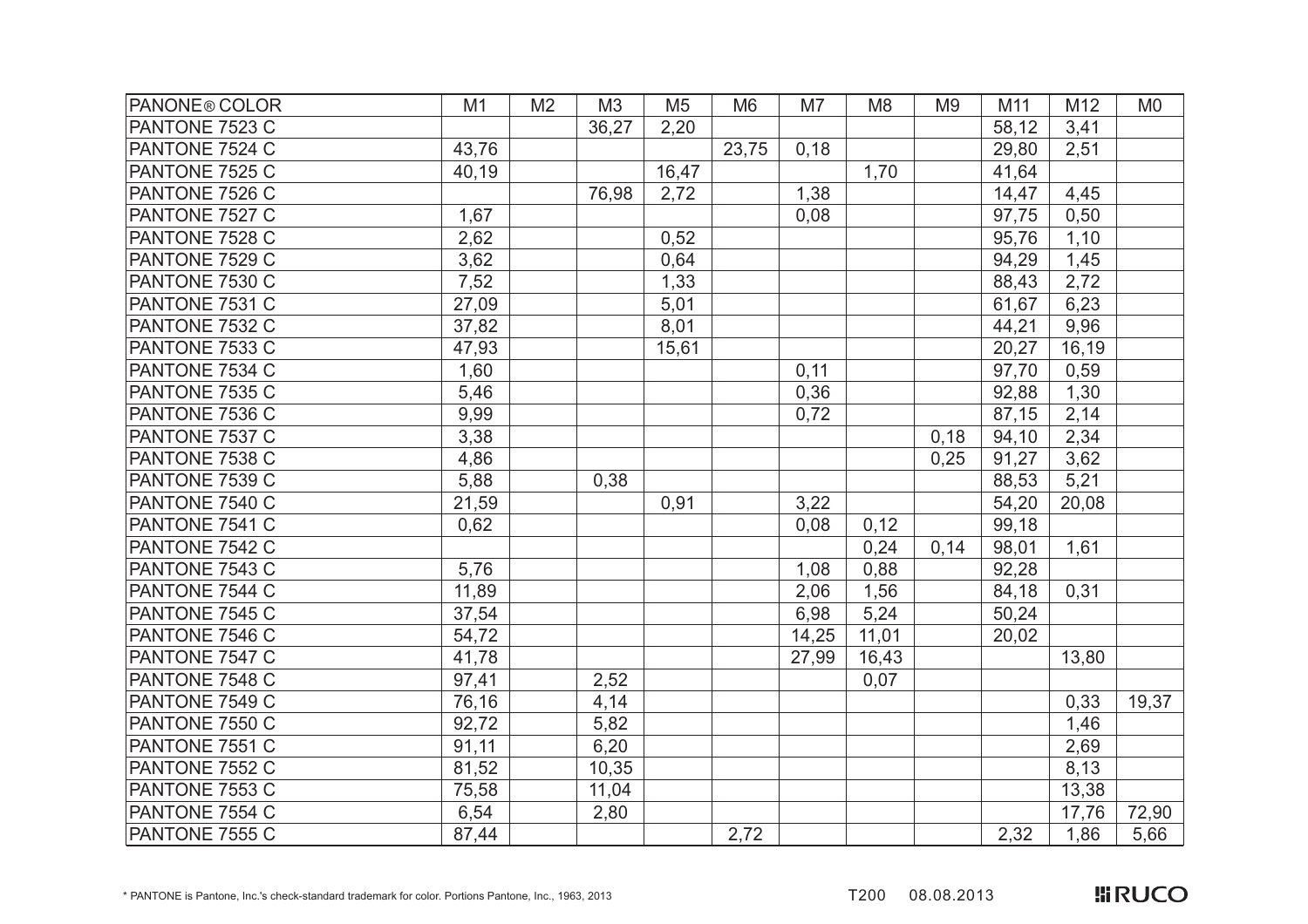| PANONE <sup>®</sup> COLOR | M1    | M <sub>2</sub> | M <sub>3</sub> | M <sub>5</sub> | M <sub>6</sub> | M7   | M <sub>8</sub> | M <sub>9</sub> | M11   | M12   | M <sub>0</sub> |
|---------------------------|-------|----------------|----------------|----------------|----------------|------|----------------|----------------|-------|-------|----------------|
| PANTONE 7556 C            | 93,33 |                |                |                | 3,63           |      |                |                |       | 3,04  |                |
| PANTONE 7557 C            | 81,10 |                |                |                | 4,43           |      |                |                | 10,33 | 4,14  |                |
| PANTONE 7558 C            | 86,42 |                |                | 4,24           |                |      |                |                | 4,00  | 5,34  |                |
| PANTONE 7559 C            | 79,02 |                |                |                | 6,40           |      |                |                | 8,64  | 5,94  |                |
| PANTONE 7560 C            | 77,76 |                |                |                | 5,82           |      |                |                | 8,65  | 7,77  |                |
| PANTONE 7561 C            | 72,07 |                |                |                | 6,53           |      | 0,44           |                | 9,60  | 11,36 |                |
| PANTONE 7562 C            | 31,54 |                | 4,51           |                |                |      |                |                | 61,67 | 2,28  |                |
| PANTONE 7563 C            | 51,09 |                | 7,28           |                |                |      |                |                | 40,14 | 1,49  |                |
| PANTONE 7564 C            | 90,18 |                |                | 6,19           |                |      |                |                | 2,30  | 1,33  |                |
| PANTONE 7565 C            | 87,69 |                |                | 8,29           |                |      |                |                | 2,41  | 1,61  |                |
| PANTONE 7566 C            | 71,17 |                |                | 13,76          |                |      | 0,71           |                | 12,77 | 1,59  |                |
| PANTONE 7567 C            | 59,77 |                |                | 13,81          |                | 1,34 |                |                | 20,33 | 4,75  |                |
| PANTONE 7568 C            | 56,36 |                |                | 16,68          |                |      |                |                | 18,28 | 8,68  |                |
| PANTONE 7569 C            | 77,19 |                |                | 5,47           |                |      |                |                | 16,36 | 0,98  |                |
| PANTONE 7570 C            | 76,48 |                |                | 5,89           |                |      |                |                | 16,71 | 0,92  |                |
| PANTONE 7571 C            | 74,52 |                |                | 5,59           |                | 0,55 |                |                | 18,26 | 1,08  |                |
| PANTONE 7572 C            | 71,54 |                |                | 6,27           |                | 1,02 |                |                | 20,09 | 1,08  |                |
| PANTONE 7573 C            | 71,63 |                |                | 13,41          |                |      | 0,86           |                | 12,30 | 1,80  |                |
| PANTONE 7574 C            |       |                |                |                |                |      |                |                |       |       |                |
| PANTONE 7575 C            |       |                |                |                |                |      |                |                |       |       |                |
| PANTONE 7576 C            | 42,50 |                |                | 8,21           |                |      |                |                | 48,38 | 0,91  |                |
| PANTONE 7577 C            | 54,11 |                |                | 10,87          |                |      |                |                | 34,04 | 0,98  |                |
| PANTONE 7578 C            | 57,85 |                |                | 16,97          |                |      |                |                | 24,31 | 0,87  |                |
| PANTONE 7579 C            | 55,83 |                |                | 21,29          |                |      |                |                | 22,26 | 0,62  |                |
| PANTONE 7580 C            | 54,32 |                |                | 22,25          |                |      |                |                | 21,61 | 1,82  |                |
| PANTONE 7581 C            | 52,65 |                |                | 20,71          |                |      |                |                | 22,21 | 4,43  |                |
| PANTONE 7582 C            | 49,74 |                |                | 18,99          |                | 0,96 |                |                | 19,91 | 10,40 |                |
| PANTONE 7583 C            | 59,68 |                |                | 16,57          |                |      |                |                | 21,95 | 1,80  |                |
| PANTONE 7584 C            | 20,61 |                | 56,24          |                |                |      |                |                | 20,20 | 2,95  |                |
| PANTONE 7585 C            | 55,66 |                |                | 21,07          |                |      |                |                | 21,23 | 2,04  |                |
| PANTONE 7586 C            | 55,07 |                |                | 20,04          |                |      |                |                | 21,39 | 3,50  |                |
| PANTONE 7587 C            | 54,09 |                |                | 20,63          |                |      |                |                | 21,07 | 4,21  |                |
| PANTONE 7588 C            | 51,84 |                |                | 18,78          |                | 0,38 |                |                | 24,23 | 4,77  |                |

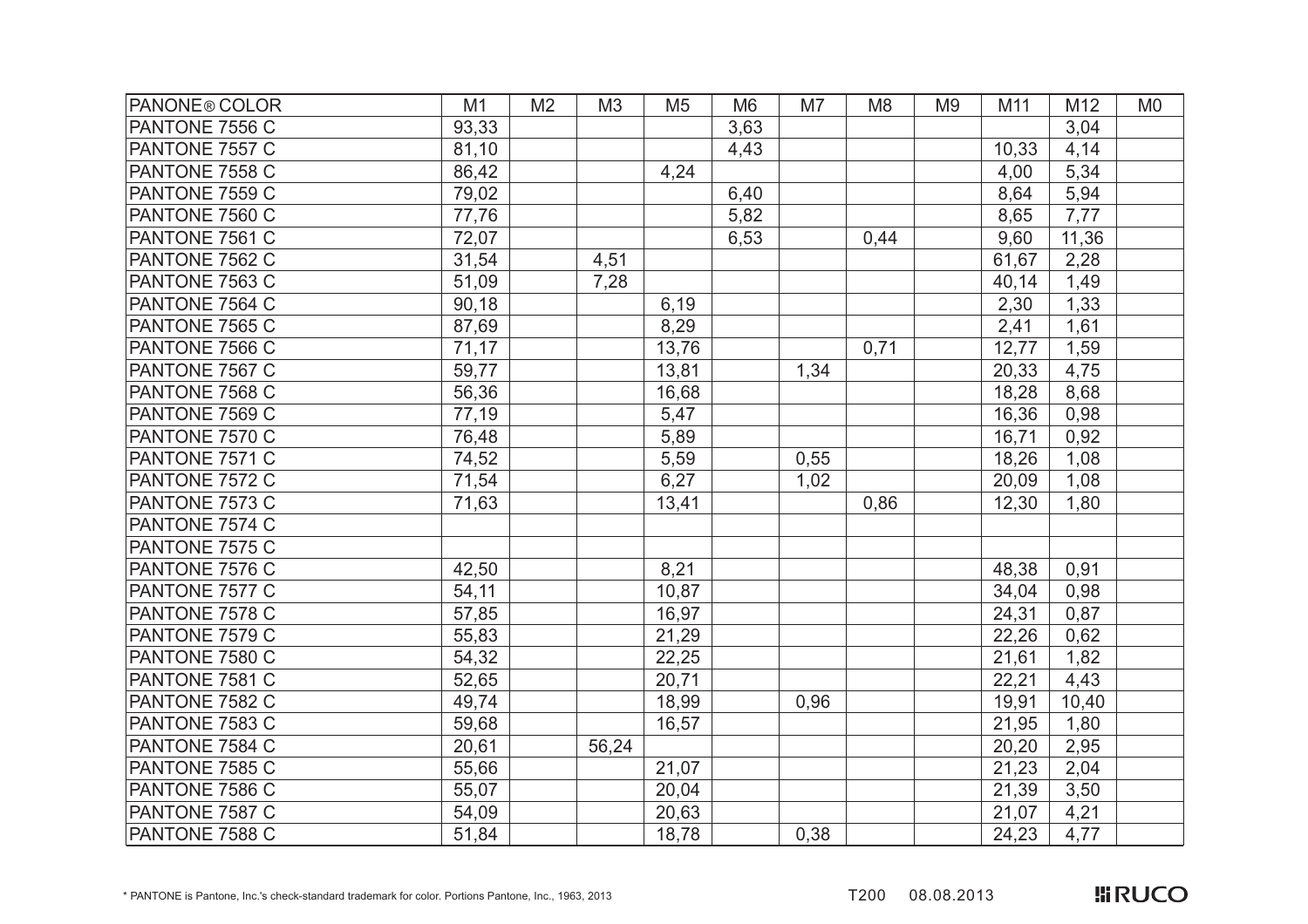| <b>PANONE® COLOR</b> | M1    | M <sub>2</sub> | M <sub>3</sub> | M <sub>5</sub> | M <sub>6</sub> | M7   | M <sub>8</sub> | M <sub>9</sub> | M11   | M12   | M <sub>0</sub> |
|----------------------|-------|----------------|----------------|----------------|----------------|------|----------------|----------------|-------|-------|----------------|
| PANTONE 7589 C       | 46,18 |                |                | 14,02          |                | 1,58 |                |                | 27,14 | 11,08 |                |
| PANTONE 7590 C       |       |                |                |                |                |      |                |                |       |       |                |
| PANTONE 7591 C       |       |                |                |                |                |      |                |                |       |       |                |
| PANTONE 7592 C       |       |                |                |                |                |      |                |                |       |       |                |
| PANTONE 7593 C       |       |                |                |                |                |      |                |                |       |       |                |
| PANTONE 7594 C       | 51,54 |                |                |                | 34,80          |      | 0,88           |                | 7,35  | 5,43  |                |
| PANTONE 7595 C       |       |                |                |                |                |      |                |                |       |       |                |
| PANTONE 7596 C       |       |                |                |                |                |      |                |                |       |       |                |
| PANTONE 7597 C       |       |                |                |                |                |      |                |                |       |       |                |
| PANTONE 7598 C       |       |                |                |                |                |      |                |                |       |       |                |
| PANTONE 7599 C       |       |                |                |                |                |      |                |                |       |       |                |
| PANTONE 7600 C       | 39,59 |                | 36,87          |                |                | 4,10 |                |                | 15,94 | 3,50  |                |
| PANTONE 7601 C       |       |                |                |                |                |      |                |                |       |       |                |
| PANTONE 7602 C       |       |                |                |                |                |      |                |                |       |       |                |
| PANTONE 7603 C       |       |                |                |                |                |      |                |                |       |       |                |
| PANTONE 7604 C       |       |                |                |                |                |      |                |                |       |       |                |
| PANTONE 7605 C       |       |                |                |                |                |      |                |                |       |       |                |
| PANTONE 7606 C       |       |                |                |                |                |      |                |                |       |       |                |
| PANTONE 7607 C       |       |                |                |                |                |      |                |                |       |       |                |
| PANTONE 7608 C       |       |                |                |                |                |      |                |                |       |       |                |
| PANTONE 7609 C       |       |                |                |                |                |      |                |                |       |       |                |
| PANTONE 7610 C       | 40,19 |                |                |                | 40,40          |      |                | 1,43           | 8,99  | 8,99  |                |
| PANTONE 7611 C       |       |                |                |                |                |      |                |                |       |       |                |
| PANTONE 7612 C       |       |                |                |                |                |      |                |                |       |       |                |
| PANTONE 7613 C       |       |                |                |                |                |      |                |                |       |       |                |
| PANTONE 7614 C       |       |                |                |                |                |      |                |                |       |       |                |
| PANTONE 7615 C       |       |                |                |                |                |      |                |                |       |       |                |
| PANTONE 7616 C       |       |                |                |                |                |      |                |                |       |       |                |
| PANTONE 7617 C       |       |                |                |                |                |      |                |                |       |       |                |
| PANTONE 7618 C       |       |                |                |                |                |      |                |                |       |       |                |
| PANTONE 7619 C       |       |                |                |                |                |      |                |                |       |       |                |
| PANTONE 7620 C       |       |                |                |                |                |      |                |                |       |       |                |
| PANTONE 7621 C       |       |                |                |                |                |      |                |                |       |       |                |

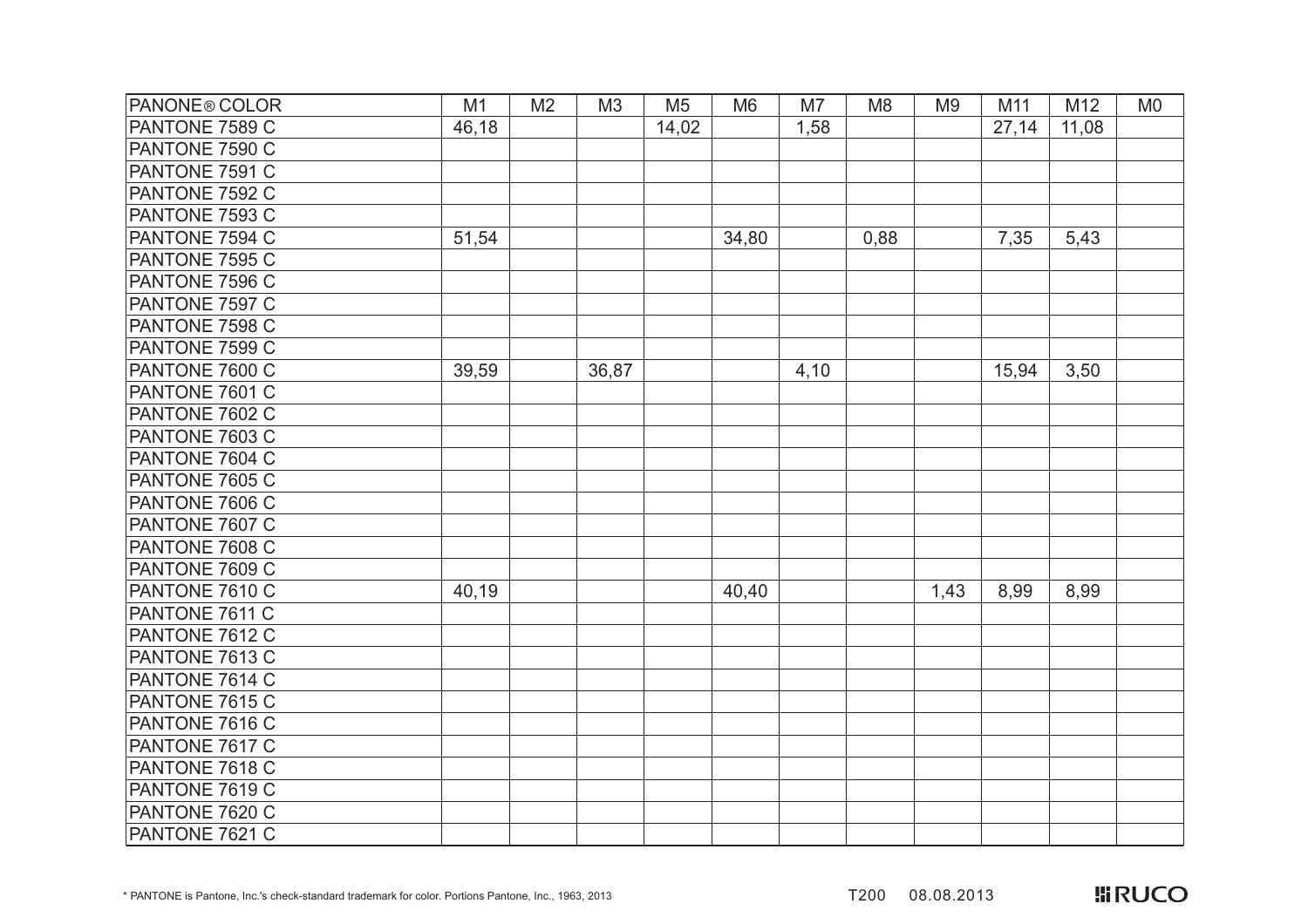| <b>PANONE® COLOR</b> | M1 | M <sub>2</sub> | M <sub>3</sub> | M <sub>5</sub> | M <sub>6</sub> | M7 | M <sub>8</sub> | M <sub>9</sub> | M11 | M12 | M <sub>0</sub> |
|----------------------|----|----------------|----------------|----------------|----------------|----|----------------|----------------|-----|-----|----------------|
| PANTONE 7622 C       |    |                |                |                |                |    |                |                |     |     |                |
| PANTONE 7623 C       |    |                |                |                |                |    |                |                |     |     |                |
| PANTONE 7624 C       |    |                |                |                |                |    |                |                |     |     |                |
| PANTONE 7625 C       |    |                |                |                |                |    |                |                |     |     |                |
| PANTONE 7626 C       |    |                |                |                |                |    |                |                |     |     |                |
| PANTONE 7627 C       |    |                |                |                |                |    |                |                |     |     |                |
| PANTONE 7628 C       |    |                |                |                |                |    |                |                |     |     |                |
| PANTONE 7629 C       |    |                |                |                |                |    |                |                |     |     |                |
| PANTONE 7630 C       |    |                |                |                |                |    |                |                |     |     |                |
| PANTONE 7631 C       |    |                |                |                |                |    |                |                |     |     |                |
| PANTONE 7632 C       |    |                |                |                |                |    |                |                |     |     |                |
| PANTONE 7633 C       |    |                |                |                |                |    |                |                |     |     |                |
| PANTONE 7634 C       |    |                |                |                |                |    |                |                |     |     |                |
| PANTONE 7635 C       |    |                |                |                |                |    |                |                |     |     |                |
| PANTONE 7636 C       |    |                |                |                |                |    |                |                |     |     |                |
| PANTONE 7637 C       |    |                |                |                |                |    |                |                |     |     |                |
| PANTONE 7638 C       |    |                |                |                |                |    |                |                |     |     |                |
| PANTONE 7639 C       |    |                |                |                |                |    |                |                |     |     |                |
| PANTONE 7640 C       |    |                |                |                |                |    |                |                |     |     |                |
| PANTONE 7641 C       |    |                |                |                |                |    |                |                |     |     |                |
| PANTONE 7642 C       |    |                |                |                |                |    |                |                |     |     |                |
| PANTONE 7643 C       |    |                |                |                |                |    |                |                |     |     |                |
| PANTONE 7644 C       |    |                |                |                |                |    |                |                |     |     |                |
| PANTONE 7645 C       |    |                |                |                |                |    |                |                |     |     |                |
| PANTONE 7646 C       |    |                |                |                |                |    |                |                |     |     |                |
| PANTONE 7647 C       |    |                |                |                |                |    |                |                |     |     |                |
| PANTONE 7648 C       |    |                |                |                |                |    |                |                |     |     |                |
| PANTONE 7649 C       |    |                |                |                |                |    |                |                |     |     |                |
| PANTONE 7650 C       |    |                |                |                |                |    |                |                |     |     |                |
| PANTONE 7651 C       |    |                |                |                |                |    |                |                |     |     |                |
| PANTONE 7652 C       |    |                |                |                |                |    |                |                |     |     |                |
| PANTONE 7653 C       |    |                |                |                |                |    |                |                |     |     |                |
| PANTONE 7654 C       |    |                |                |                |                |    |                |                |     |     |                |

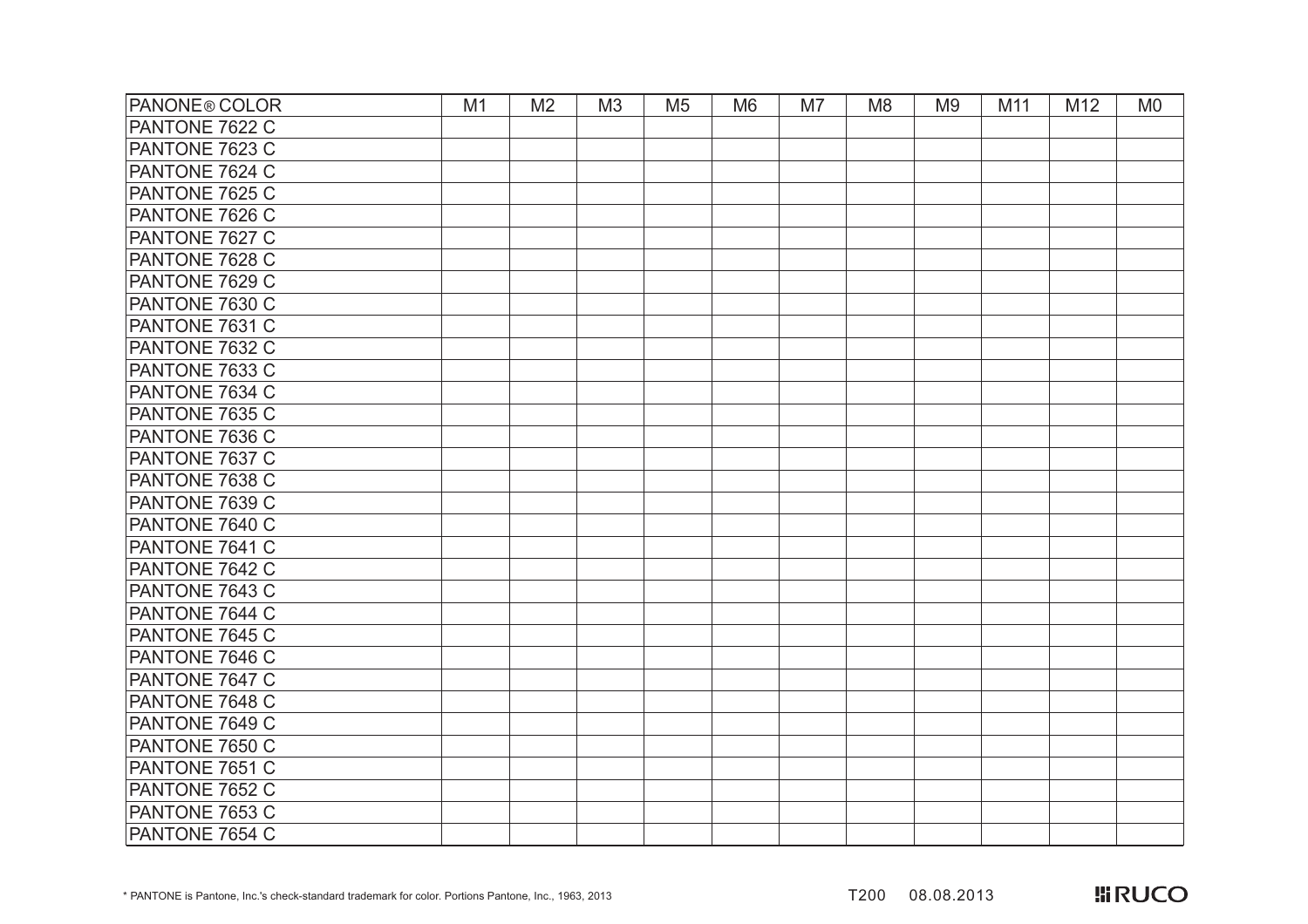| <b>PANONE® COLOR</b>  | M1 | M <sub>2</sub> | M <sub>3</sub> | M <sub>5</sub> | M <sub>6</sub> | M7 | M <sub>8</sub> | M <sub>9</sub> | M11 | M12 | M <sub>0</sub> |
|-----------------------|----|----------------|----------------|----------------|----------------|----|----------------|----------------|-----|-----|----------------|
| PANTONE 7655 C        |    |                |                |                |                |    |                |                |     |     |                |
| PANTONE 7656 C        |    |                |                |                |                |    |                |                |     |     |                |
| PANTONE 7657 C        |    |                |                |                |                |    |                |                |     |     |                |
| PANTONE 7658 C        |    |                |                |                |                |    |                |                |     |     |                |
| PANTONE 7659 C        |    |                |                |                |                |    |                |                |     |     |                |
| PANTONE 7660 C        |    |                |                |                |                |    |                |                |     |     |                |
| PANTONE 7661 C        |    |                |                |                |                |    |                |                |     |     |                |
| PANTONE 7662 C        |    |                |                |                |                |    |                |                |     |     |                |
| PANTONE 7663 C        |    |                |                |                |                |    |                |                |     |     |                |
| PANTONE 7664 C        |    |                |                |                |                |    |                |                |     |     |                |
| PANTONE 7665 C        |    |                |                |                |                |    |                |                |     |     |                |
| PANTONE 7666 C        |    |                |                |                |                |    |                |                |     |     |                |
| PANTONE 7667 C        |    |                |                |                |                |    |                |                |     |     |                |
| PANTONE 7668 C        |    |                |                |                |                |    |                |                |     |     |                |
| PANTONE 7669 C        |    |                |                |                |                |    |                |                |     |     |                |
| PANTONE 7670 C        |    |                |                |                |                |    |                |                |     |     |                |
| PANTONE 7671 C        |    |                |                |                |                |    |                |                |     |     |                |
| PANTONE 7672 C        |    |                |                |                |                |    |                |                |     |     |                |
| PANTONE 7673 C        |    |                |                |                |                |    |                |                |     |     |                |
| PANTONE 7674 C        |    |                |                |                |                |    |                |                |     |     |                |
| PANTONE 7675 C        |    |                |                |                |                |    |                |                |     |     |                |
| PANTONE 7676 C        |    |                |                |                |                |    |                |                |     |     |                |
| PANTONE 7677 C        |    |                |                |                |                |    |                |                |     |     |                |
| <b>PANTONE 7678 C</b> |    |                |                |                |                |    |                |                |     |     |                |
| PANTONE 7679 C        |    |                |                |                |                |    |                |                |     |     |                |
| PANTONE 7680 C        |    |                |                |                |                |    |                |                |     |     |                |
| PANTONE 7681 C        |    |                |                |                |                |    |                |                |     |     |                |
| PANTONE 7682 C        |    |                |                |                |                |    |                |                |     |     |                |
| PANTONE 7683 C        |    |                |                |                |                |    |                |                |     |     |                |
| PANTONE 7684 C        |    |                |                |                |                |    |                |                |     |     |                |
| PANTONE 7685 C        |    |                |                |                |                |    |                |                |     |     |                |
| PANTONE 7686 C        |    |                |                |                |                |    |                |                |     |     |                |
| PANTONE 7687 C        |    |                |                |                |                |    |                |                |     |     |                |

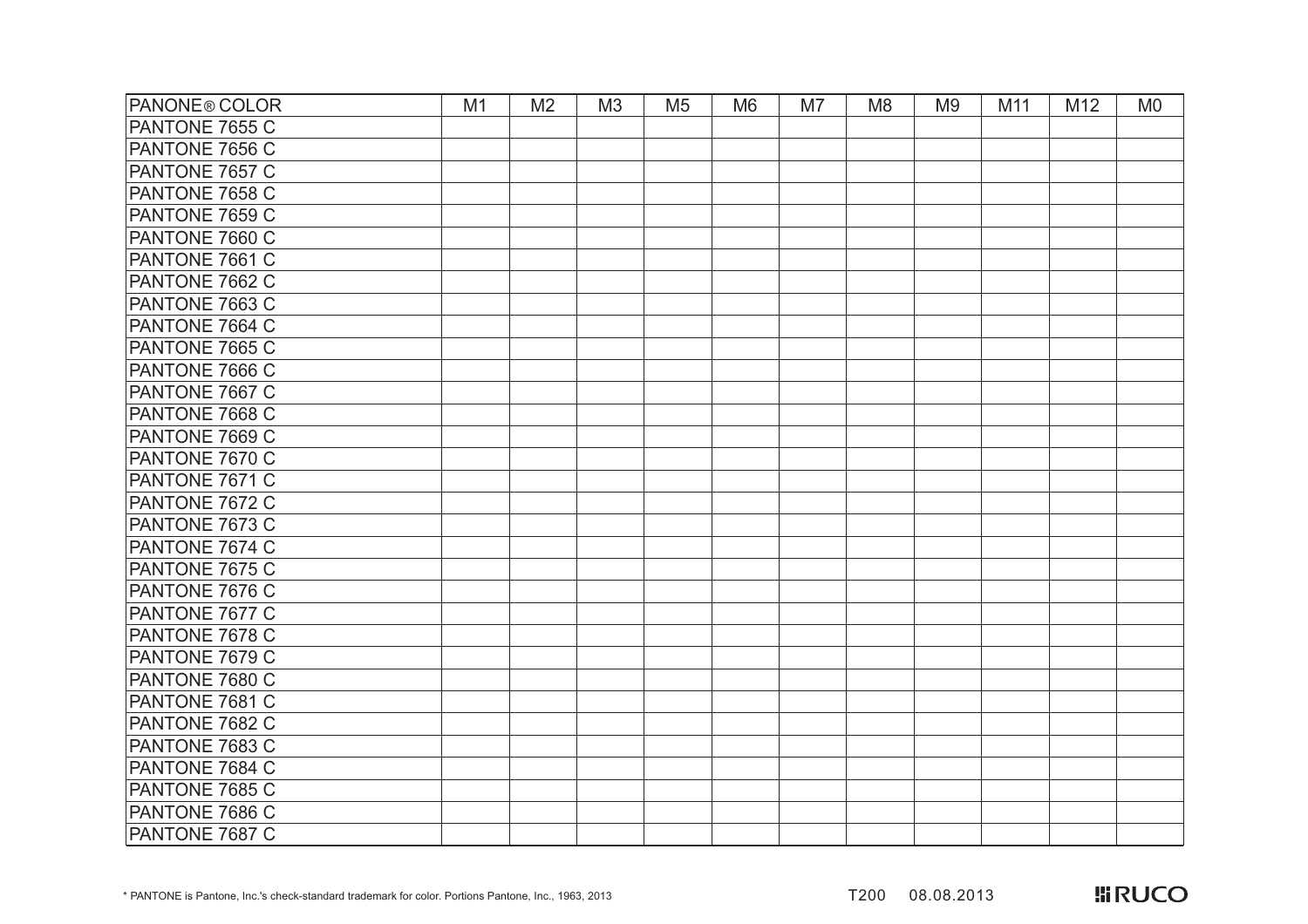| <b>PANONE® COLOR</b> | M1 | M <sub>2</sub> | M <sub>3</sub> | M <sub>5</sub> | M <sub>6</sub> | M7 | M <sub>8</sub> | M <sub>9</sub> | M11 | M12 | M <sub>0</sub> |
|----------------------|----|----------------|----------------|----------------|----------------|----|----------------|----------------|-----|-----|----------------|
| PANTONE 7688 C       |    |                |                |                |                |    |                |                |     |     |                |
| PANTONE 7689 C       |    |                |                |                |                |    |                |                |     |     |                |
| PANTONE 7690 C       |    |                |                |                |                |    |                |                |     |     |                |
| PANTONE 7691 C       |    |                |                |                |                |    |                |                |     |     |                |
| PANTONE 7692 C       |    |                |                |                |                |    |                |                |     |     |                |
| PANTONE 7693 C       |    |                |                |                |                |    |                |                |     |     |                |
| PANTONE 7694 C       |    |                |                |                |                |    |                |                |     |     |                |
| PANTONE 7695 C       |    |                |                |                |                |    |                |                |     |     |                |
| PANTONE 7696 C       |    |                |                |                |                |    |                |                |     |     |                |
| PANTONE 7697 C       |    |                |                |                |                |    |                |                |     |     |                |
| PANTONE 7698 C       |    |                |                |                |                |    |                |                |     |     |                |
| PANTONE 7699 C       |    |                |                |                |                |    |                |                |     |     |                |
| PANTONE 7700 C       |    |                |                |                |                |    |                |                |     |     |                |
| PANTONE 7701 C       |    |                |                |                |                |    |                |                |     |     |                |
| PANTONE 7702 C       |    |                |                |                |                |    |                |                |     |     |                |
| PANTONE 7703 C       |    |                |                |                |                |    |                |                |     |     |                |
| PANTONE 7704 C       |    |                |                |                |                |    |                |                |     |     |                |
| PANTONE 7705 C       |    |                |                |                |                |    |                |                |     |     |                |
| PANTONE 7706 C       |    |                |                |                |                |    |                |                |     |     |                |
| PANTONE 7707 C       |    |                |                |                |                |    |                |                |     |     |                |
| PANTONE 7708 C       |    |                |                |                |                |    |                |                |     |     |                |
| PANTONE 7709 C       |    |                |                |                |                |    |                |                |     |     |                |
| PANTONE 7710 C       |    |                |                |                |                |    |                |                |     |     |                |
| PANTONE 7711 C       |    |                |                |                |                |    |                |                |     |     |                |
| PANTONE 7712 C       |    |                |                |                |                |    |                |                |     |     |                |
| PANTONE 7713 C       |    |                |                |                |                |    |                |                |     |     |                |
| PANTONE 7714 C       |    |                |                |                |                |    |                |                |     |     |                |
| PANTONE 7715 C       |    |                |                |                |                |    |                |                |     |     |                |
| PANTONE 7716 C       |    |                |                |                |                |    |                |                |     |     |                |
| PANTONE 7717 C       |    |                |                |                |                |    |                |                |     |     |                |
| PANTONE 7718 C       |    |                |                |                |                |    |                |                |     |     |                |
| PANTONE 7719 C       |    |                |                |                |                |    |                |                |     |     |                |
| PANTONE 7720 C       |    |                |                |                |                |    |                |                |     |     |                |

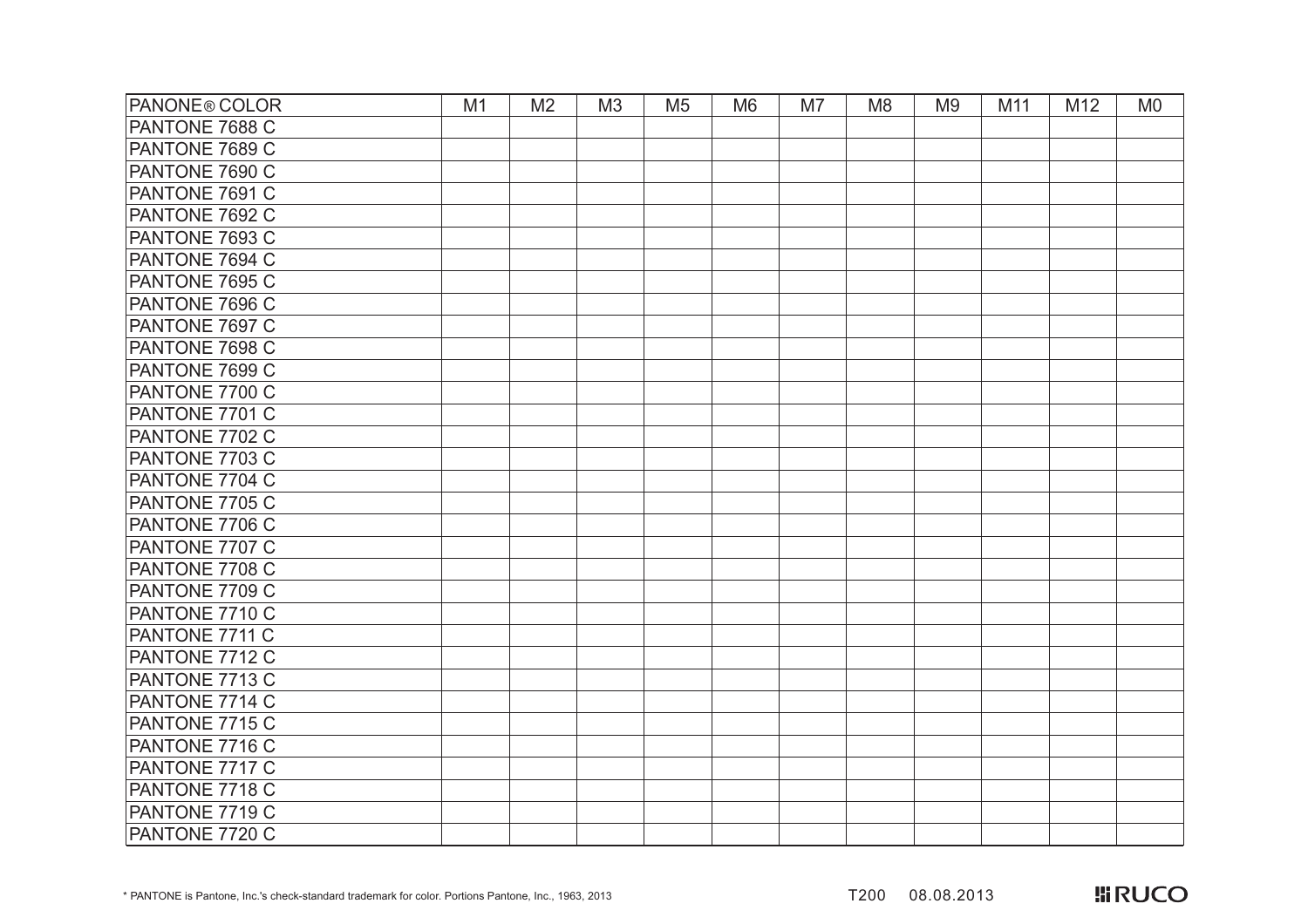| <b>PANONE® COLOR</b> | M1 | M <sub>2</sub> | M <sub>3</sub> | M <sub>5</sub> | M <sub>6</sub> | M7 | M <sub>8</sub> | M <sub>9</sub> | M11 | M12 | M <sub>0</sub> |
|----------------------|----|----------------|----------------|----------------|----------------|----|----------------|----------------|-----|-----|----------------|
| PANTONE 7721 C       |    |                |                |                |                |    |                |                |     |     |                |
| PANTONE 7722 C       |    |                |                |                |                |    |                |                |     |     |                |
| PANTONE 7723 C       |    |                |                |                |                |    |                |                |     |     |                |
| PANTONE 7724 C       |    |                |                |                |                |    |                |                |     |     |                |
| PANTONE 7725 C       |    |                |                |                |                |    |                |                |     |     |                |
| PANTONE 7726 C       |    |                |                |                |                |    |                |                |     |     |                |
| PANTONE 7727 C       |    |                |                |                |                |    |                |                |     |     |                |
| PANTONE 7728 C       |    |                |                |                |                |    |                |                |     |     |                |
| PANTONE 7729 C       |    |                |                |                |                |    |                |                |     |     |                |
| PANTONE 7730 C       |    |                |                |                |                |    |                |                |     |     |                |
| PANTONE 7731 C       |    |                |                |                |                |    |                |                |     |     |                |
| PANTONE 7732 C       |    |                |                |                |                |    |                |                |     |     |                |
| PANTONE 7733 C       |    |                |                |                |                |    |                |                |     |     |                |
| PANTONE 7734 C       |    |                |                |                |                |    |                |                |     |     |                |
| PANTONE 7735 C       |    |                |                |                |                |    |                |                |     |     |                |
| PANTONE 7736 C       |    |                |                |                |                |    |                |                |     |     |                |
| PANTONE 7737 C       |    |                |                |                |                |    |                |                |     |     |                |
| PANTONE 7738 C       |    |                |                |                |                |    |                |                |     |     |                |
| PANTONE 7739 C       |    |                |                |                |                |    |                |                |     |     |                |
| PANTONE 7740 C       |    |                |                |                |                |    |                |                |     |     |                |
| PANTONE 7741 C       |    |                |                |                |                |    |                |                |     |     |                |
| PANTONE 7742 C       |    |                |                |                |                |    |                |                |     |     |                |
| PANTONE 7743 C       |    |                |                |                |                |    |                |                |     |     |                |
| PANTONE 7744 C       |    |                |                |                |                |    |                |                |     |     |                |
| PANTONE 7745 C       |    |                |                |                |                |    |                |                |     |     |                |
| PANTONE 7746 C       |    |                |                |                |                |    |                |                |     |     |                |
| PANTONE 7747 C       |    |                |                |                |                |    |                |                |     |     |                |
| PANTONE 7748 C       |    |                |                |                |                |    |                |                |     |     |                |
| PANTONE 7749 C       |    |                |                |                |                |    |                |                |     |     |                |
| PANTONE 7750 C       |    |                |                |                |                |    |                |                |     |     |                |
| PANTONE 7751 C       |    |                |                |                |                |    |                |                |     |     |                |
| PANTONE 7752 C       |    |                |                |                |                |    |                |                |     |     |                |
| PANTONE 7753 C       |    |                |                |                |                |    |                |                |     |     |                |

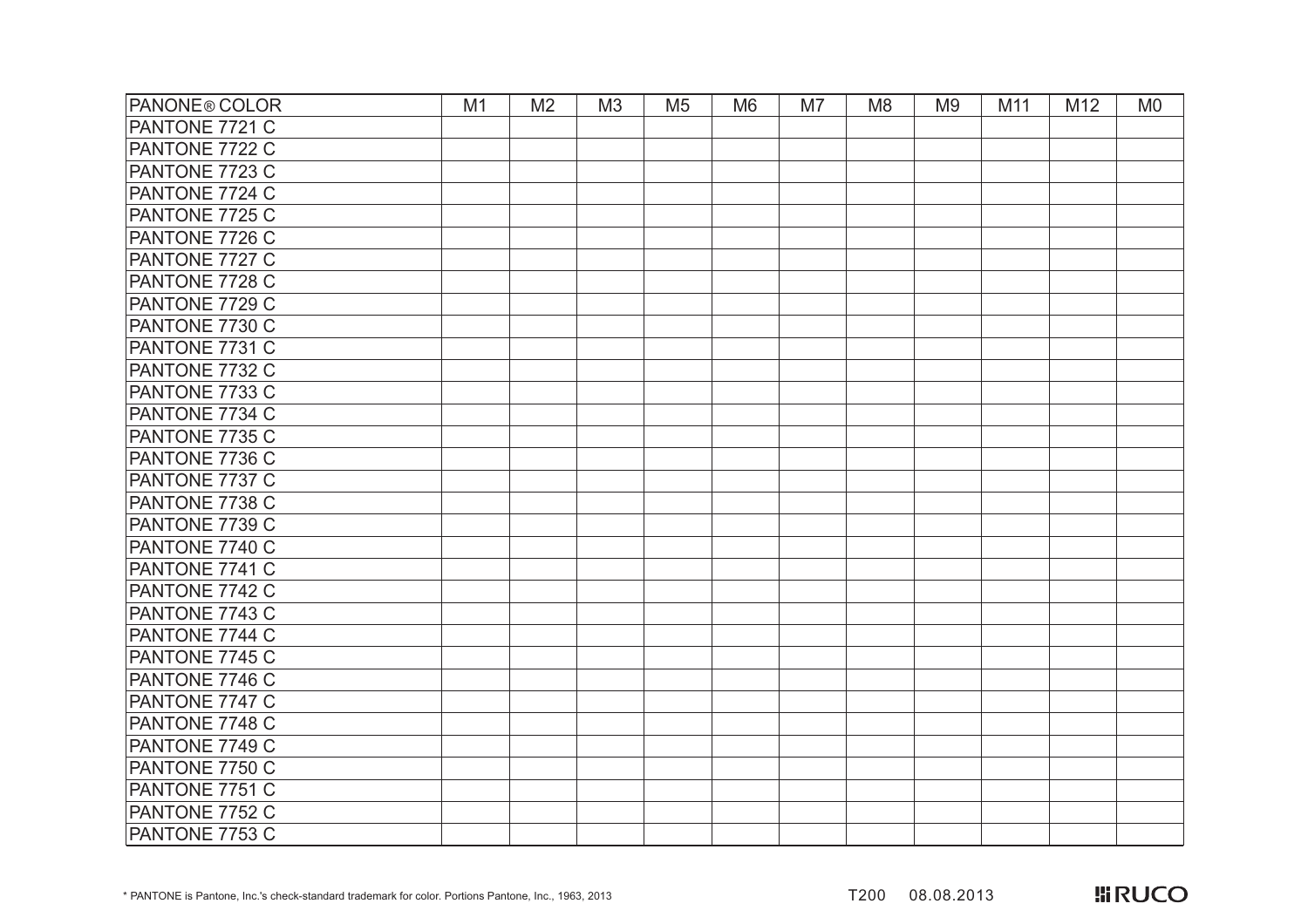| <b>PANONE® COLOR</b>        | M1    | M <sub>2</sub> | M <sub>3</sub> | M <sub>5</sub> | M <sub>6</sub> | M7   | M <sub>8</sub> | M <sub>9</sub> | M11   | M12   | M <sub>0</sub> |
|-----------------------------|-------|----------------|----------------|----------------|----------------|------|----------------|----------------|-------|-------|----------------|
| PANTONE 7754 C              |       |                |                |                |                |      |                |                |       |       |                |
| PANTONE 7755 C              |       |                |                |                |                |      |                |                |       |       |                |
| PANTONE 7756 C              |       |                |                |                |                |      |                |                |       |       |                |
| PANTONE 7757 C              |       |                |                |                |                |      |                |                |       |       |                |
| PANTONE 7758 C              |       |                |                |                |                |      |                |                |       |       |                |
| PANTONE 7759 C              | 97,72 |                |                |                |                | 1,11 |                | 1,17           |       |       |                |
| PANTONE 7760 C              |       |                |                |                |                |      |                |                |       |       |                |
| PANTONE 7761 C              |       |                |                |                |                |      |                |                |       |       |                |
| <b>PANTONE 7762 C</b>       |       |                |                |                |                |      |                |                |       |       |                |
| PANTONE 7763 C              |       |                |                |                |                |      |                |                |       |       |                |
| PANTONE 7764 C              |       |                |                |                |                |      |                |                |       |       |                |
| PANTONE 7765 C              |       |                |                |                |                |      |                |                |       |       |                |
| PANTONE 7766 C              |       |                |                |                |                |      |                |                |       |       |                |
| <b>PANTONE 7767 C</b>       |       |                |                |                |                |      |                |                |       |       |                |
| PANTONE 7768 C              |       |                |                |                |                |      |                |                |       |       |                |
| PANTONE 7769 C              |       |                |                |                |                |      |                |                |       |       |                |
| PANTONE 7770 C              |       |                |                |                |                |      |                |                |       |       |                |
| PANTONE 7771 C              |       |                |                |                |                |      |                |                |       |       |                |
| <b>PANTONE BLACK 2 C</b>    |       |                |                |                |                |      |                |                |       |       |                |
| PANTONE BLACK 3 C           |       |                |                |                |                |      |                |                |       |       |                |
| PANTONE BLACK 4 C           |       |                |                |                |                |      |                |                |       |       |                |
| <b>PANTONE BLACK 5 C</b>    |       |                |                |                |                |      |                |                |       |       |                |
| PANTONE BLACK 6 C           |       |                |                |                |                |      |                |                |       |       |                |
| <b>PANTONE BLACK C</b>      | 22,07 |                |                | 17,24          |                |      |                |                | 11,69 | 49,00 |                |
| PANTONE COOLGRAY 10 C       | 10,43 |                |                |                | 3,50           |      | 0,55           |                | 75,61 | 9,91  |                |
| PANTONE COOLGRAY 11 C       | 15,55 |                |                |                | 6,08           |      | 1,25           |                | 62,45 | 14,67 |                |
| PANTONE COOLGRAY 1 C        | 0,57  |                |                |                |                | 0,08 |                | 0,04           | 99,08 | 0,23  |                |
| PANTONE COOLGRAY 2 C        | 0,92  |                |                |                |                | 0,12 |                | 0,07           | 98,51 | 0,38  |                |
| PANTONE COOLGRAY 3 C        | 0,80  |                |                |                |                | 0,14 |                | 0,07           | 98,34 | 0,65  |                |
| PANTONE COOLGRAY 4 C        | 1,16  |                |                |                |                | 0,23 |                | 0,14           | 97,50 | 0,97  |                |
| PANTONE COOLGRAY 5 C        | 1,50  |                |                |                |                | 0,30 |                | 0,17           | 96,77 | 1,26  |                |
| <b>PANTONE COOLGRAY 6 C</b> | 1,82  |                |                |                |                | 0,46 |                | 0,13           | 95,66 | 1,93  |                |
| PANTONE COOLGRAY 7 C        | 2,51  |                |                |                |                | 0,61 |                | 0,16           | 94,10 | 2,62  |                |